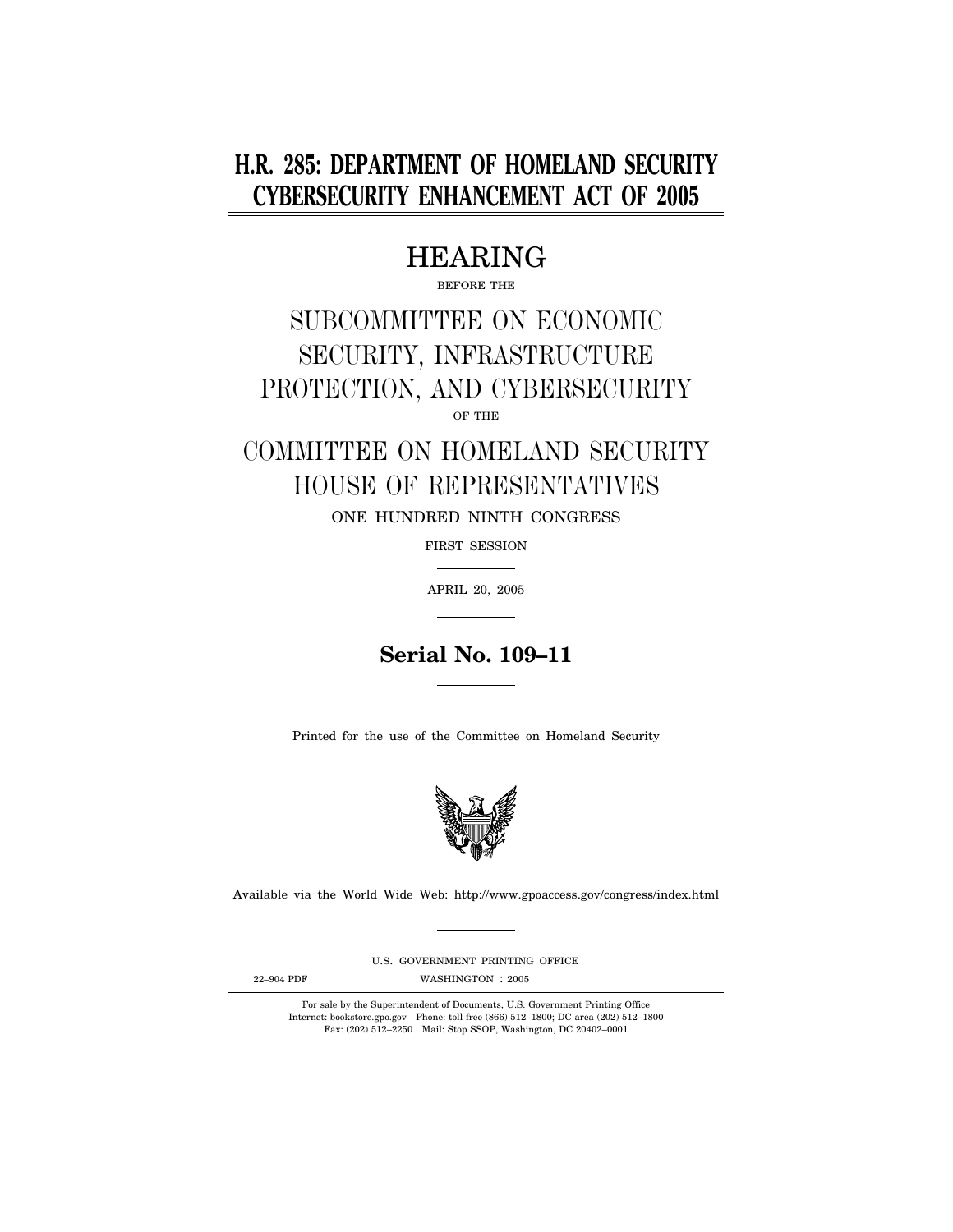## COMMITTEE ON HOMELAND SECURITY

CHRISTOPHER COX, California, *Chairman* 

DON YOUNG, Alaska LAMAR S. SMITH, Texas CURT WELDON, Pennsylvania, *Vice Chairman*  CHRISTOPHER SHAYS, Connecticut PETER T. KING, New York JOHN LINDER, Georgia MARK E. SOUDER, Indiana TOM DAVIS, Virginia DANIEL E. LUNGREN, California JIM GIBBONS, Nevada ROB SIMMONS, Connecticut MIKE ROGERS, Alabama STEVAN PEARCE, New Mexico KATHERINE HARRIS, Florida BOBBY JINDAL, Louisiana DAVE G. REICHERT, Washington MICHAEL MCCAUL, Texas CHARLIE DENT, Pennsylvania

BENNIE G. THOMPSON, Mississippi LORETTA SANCHEZ, California EDWARD J. MARKEY, Massachusetts NORMAN D. DICKS, Washington JANE HARMAN, California PETER A. DEFAZIO, Oregon NITA M. LOWEY, New York ELEANOR HOLMES NORTON, District of Columbia ZOE LOFGREN, California SHEILA JACKSON-LEE, Texas BILL PASCRELL, JR., New Jersey DONNA M. CHRISTENSEN, U.S. Virgin Islands BOB ETHERIDGE, North Carolina JAMES R. LANGEVIN, Rhode Island KENDRICK B. MEEK, Florida

## SUBCOMMITTEE ON ECONOMIC SECURITY, INFRASTRUCTURE PROTECTION, AND **CYBERSECURITY**

DANIEL E. LUNGREN, California, *Chairman* 

DON YOUNG, Alaska LAMAR S. SMITH, Texas JOHN LINDER, Georgia MARK E. SOUDER, Indiana TOM DAVIS, Virginia MIKE ROGERS, Alabama STEVAN PEARCE, New Mexico KATHERINE HARRIS, Florida BOBBY JINDAL, Louisiana CHRISTOPHER COX, California *(Ex Officio)*  LORETTA SANCHEZ, California EDWARD J. MARKEY, Massachusetts NORMAN D. DICKS, Washington PETER A. DEFAZIO, Oregon ZOE LOFGREN, California SHEILA JACKSON-LEE, Texas BILL PASCRELL, JR., New Jersey JAMES R. LANGEVIN, Rhode Island BENNIE G. THOMPSON, Mississippi *(Ex Officio)*

(II)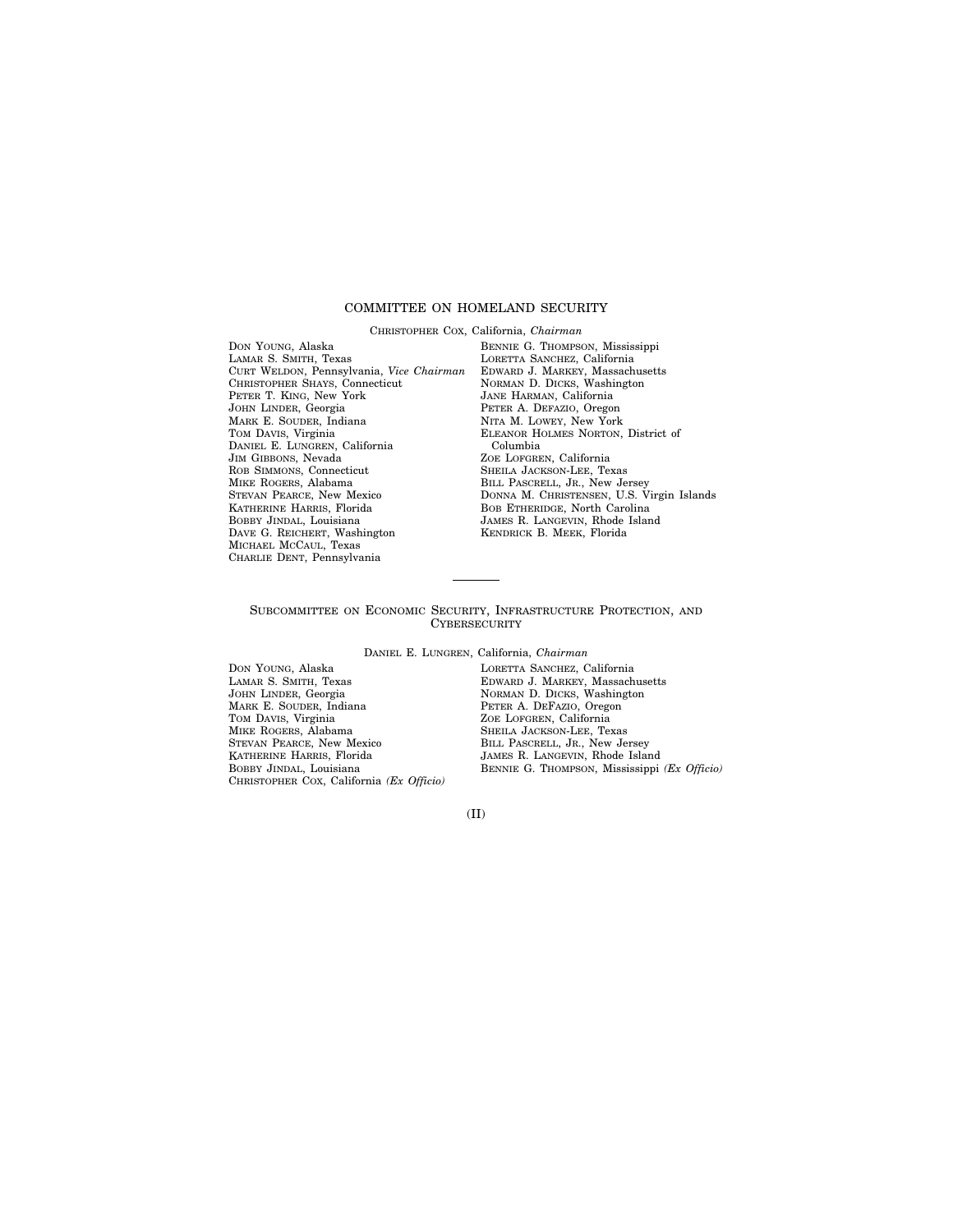## C O N T E N T S

## STATEMENTS

- The Honorable Daniel E. Lungren, a Representative in Congress From the State of California, and Chairman Subcommittee on Economic Security, Infrastructure Protection and Cybersecurity .....................................................
- The Honorable Loretta Sanchez, a Representative in Congress From the State of California, and Ranking Member, Subcommittee on Economic Security, Infrastructure Protection and Cybersecurity .....................................

The Honorable Christopher Cox, a Representative in Congress From the State of California, and Chairman, Committee on Homeland Security ..........

The Honorable Bennie G. Thompson, a Representative in Congress From the State of Mississippi, and Ranking Member, Committee on Homeland Security

Oral Statement .....................................................................................................

Prepared Statement .............................................................................................

- The Honorable Bobby Jindal, a Representative in Congress From the State of Louisiana ..........................................................................................................
- The Honorable John Linder, a Representative in Congress From the State of Georgia ..............................................................................................................
- The Honorable Zoe Lofgren, a Representative in Congress From the State of California ..........................................................................................................
- The Honorable Stevan Pearce, a Representative in Congress From the State of New Mexico ......................................................................................................

#### WITNESSES

|                                                                                                | Ms. Catherine Allen, President and CEO, BITS, Financial Services Round- |  |  |  |  |  |  |
|------------------------------------------------------------------------------------------------|-------------------------------------------------------------------------|--|--|--|--|--|--|
|                                                                                                | table                                                                   |  |  |  |  |  |  |
|                                                                                                |                                                                         |  |  |  |  |  |  |
| $D$ properties $Q$ <sup>+</sup> $\alpha$ <sup>+<math>\alpha</math></sup> $\alpha$ <sup>+</sup> |                                                                         |  |  |  |  |  |  |

| Mr. Paul Kurtz, Executive Director, Cyber Security Industry Alliance          |
|-------------------------------------------------------------------------------|
|                                                                               |
|                                                                               |
| Mr. Harris Miller, President, Information Technology Association of America   |
|                                                                               |
|                                                                               |
| Mr. Ken Silva, Chairman of the Board of Directors, Internet Security Alliance |
|                                                                               |
|                                                                               |
| Mr. Amit Yoran, President, Yoran Associates                                   |
|                                                                               |
|                                                                               |
|                                                                               |

## **APPENDIX**

Page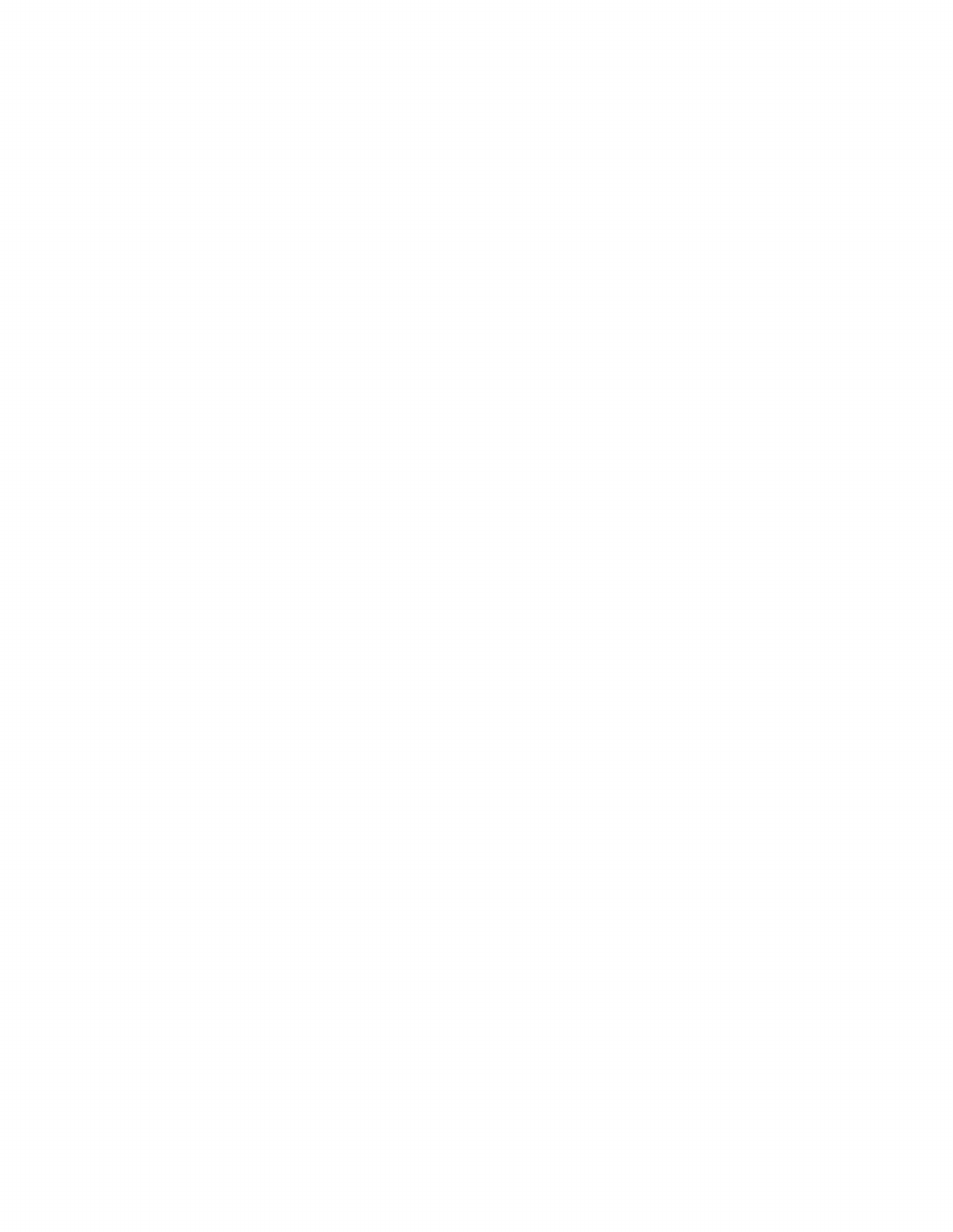## **H.R. 285: DEPARTMENT OF HOMELAND SECURITY CYBERSECURITY ENHANCEMENT ACT OF 2005**

## **Wednesday, April 20, 2005**

HOUSE OF REPRESENTATIVES, SUBCOMMITTEE ON ECONOMIC SECURITY, INFRASTRUCTURE PROTECTION, AND CYBERSECURITY, COMMITTEE ON HOMELAND SECURITY, *Washington, D.C.* 

The subcommittee met, pursuant to call, at 11:05 a.m., in Room

210, Cannon House Office Building, Hon. Dan Lungren [chairman of the subcommittee] presiding.

Present: Representatives Lungren, Souder, Pearce, Jindal, Cox (ex officio), Sanchez, Dicks, Lofgren, Langevin, Thompson (ex officio), and Linder.

Mr. LUNGREN. The Committee on Homeland Security Subcommittee on Economic Security, Infrastructure Protection, and Cybersecurity will come to order. The subcommittee is meeting today to hear testimony on H.R. 285, the Department of Homeland Security Cybersecurity Enhancement Act.

In 1983, the film "War Games" depicted smart, tech-savvy teenagers finding a back door into the Department of Defense tactical computer. Mistaking real life for a war game, they inadvertently bring the country to the brink of a nuclear war. Although enjoyable as a film and fictional, the movie is a stark reminder of the potential threats, vulnerabilities and consequences of cyberattack.

Today's world is even more interconnected through cyberspace, not just through the use of computers, but because of our increasing reliance on cybersystems to control our national infrastructures and economy.

Ensuring that essential services and industries survive an attack has always been a part of our national security strategy. What is new is how cyberspace networks have created complex interdependencies that have never existed to this extent before. The complexity and extent of these networks is not fully understood. The technology and networks are themselves constantly changing.

Identifying what is critical is becoming simultaneously more difficult and more vital. Furthermore, the majority of critical infrastructure is outside of Federal control, with 85 percent in private hands. The Department must work hand in hand with the private sector not only because the majority of structure is owned privately, but because the private sector is at the forefront of innova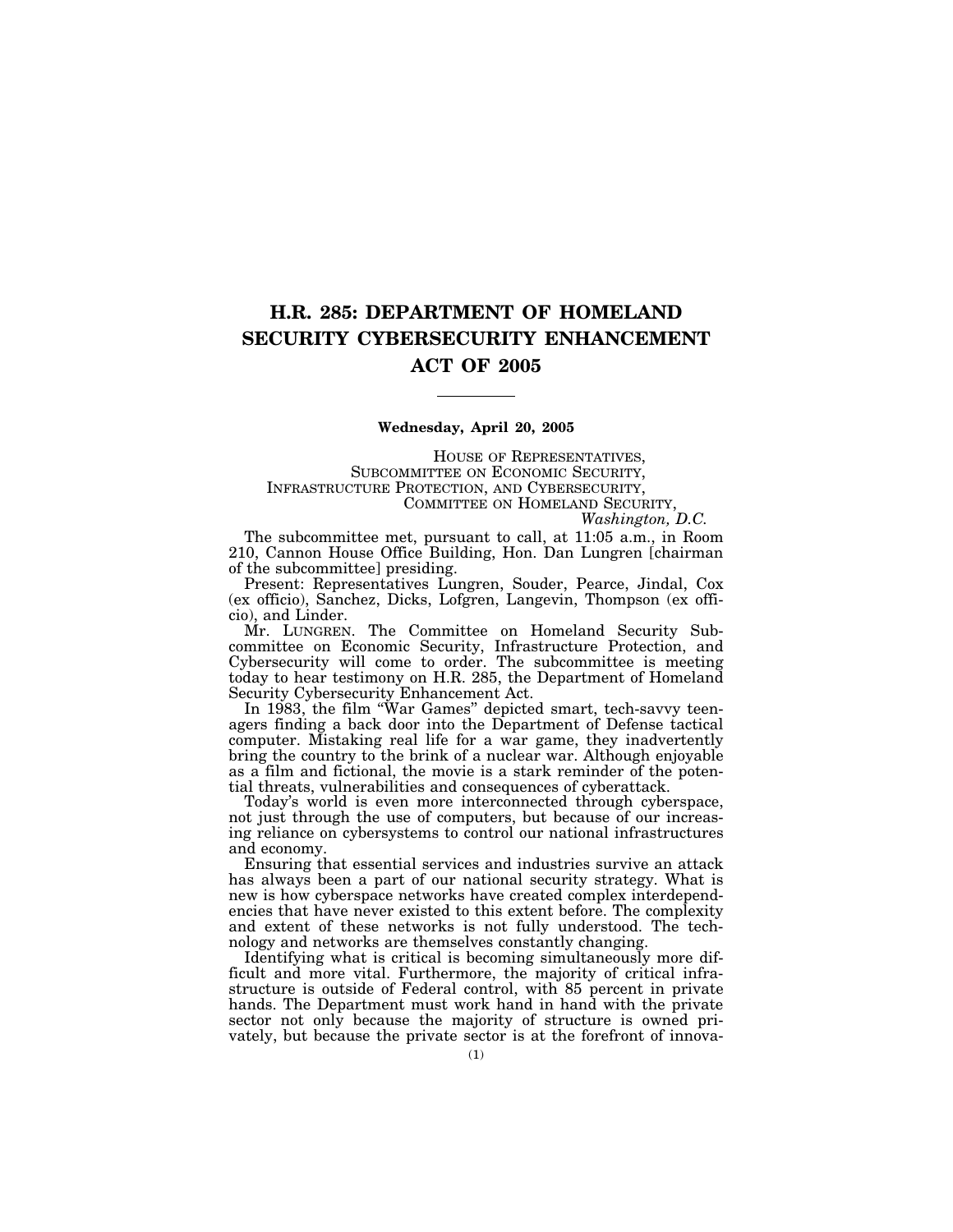tive, productive and efficient technologies to secure cyberspace and associated critical infrastructure.

Many of us recognize the average cyberattack such as a worm or virus is a nuisance, one that irritates us, slows down our computers or prevents us from e-mailing. Yet deliberate cyberattacks have the potential to do physical harm in the form of attacks on cybersystems controlling critical infrastructures, such as dams and power plants or medical systems. Since I live just downriver of a dam, I am particularly acutely aware of that. They can also be launched coincident with physical attacks to interfere with our response and to make a bad situation even worse.

It is typical to measure the potential cost of probabilities of such attacks. There are no standard methodologies for cost measurement, although the 2003 loss estimates due to hostile digital acts range from \$13 billion, worms and viruses only, to \$226 billion for all forms of overt attacks.

Although accidental, the blackout of August 2003 may have cost us about 6—to \$10 billion for the U.S. economy alone, which would amount to 1/10 of 1 percent of GDP. Clearly if the attack had been deliberate, the potential loss could have been much worse, and an attack on the financial services sector or the stock market could have incalculable long-term economic repercussions.

Recognizing this importance of cybersecurity to homeland and economic security, the Congress, when it created the Department of Homeland Security, directed this new department to lead the effort to develop a comprehensive cybersecurity strategy for the Nation. In response, the Department established the National Cybersecurity Division within the Information, Analysis and Infrastructure Protection Directorate headed by a Director reporting to the Assistant Secretary of Infrastructure Protection.

As chairman of the subcommittee, I appreciate the oversight work that was done by the Select Committee on the Homeland Security Subcommittee on Cybersecurity, Science, and Research and Development during the last Congress, which culminated in the subcommittee's excellent report entitled Cybersecurity for the Homeland.

The report makes clear that under current organizational structure, cybersecurity has not received the priority and attention it deserves within the Department, and that the National Cybersecurity Division needs explicit statutory duties and authorities. These findings led to the drafting and introduction of the bill that we are considering today, H.R. 285, the DHS Cybersecurity Enhancement Act of 2005, which was introduced earlier this year by Congressman Mac Thornberry, the former subcommittee chairman, and Congresswoman Zoe Lofgren, the former Ranking Member and currently a member of our subcommittee.

I am pleased we have an excellent panel of witnesses today to help the subcommittee examine the need for this legislation. In particular. We will hear from Mr. Amit Yoran, who was the first Director of the National Cybersecurity Division with DHS, and is a highly regarded cybersecurity expert. He left the Department after 1 year and is in the unique position to help us explore the challenges of cybersecurity within DHS.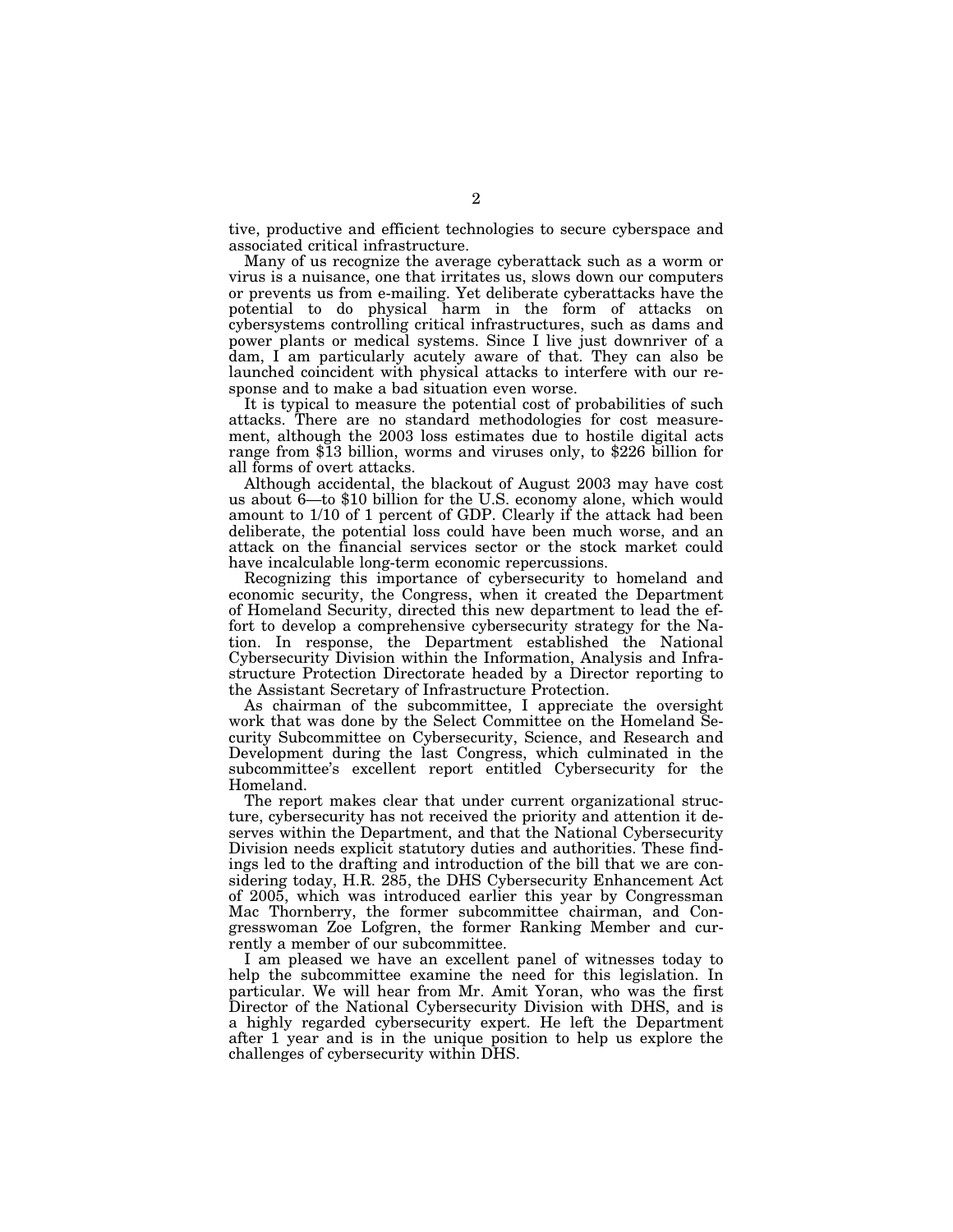Passage of H.R. 285 would not solve all of the problems with cybersecurity within DHS, but it would elevate the mission within the Department by creating a new position of Assistant Secretary of Cybersecurity. This change would give the head of the National Cybersecurity Division not only increased prominence within the Department, but also give this official greater clout across the Federal Government and the private sector.

The bill also contains specific language that would outline the responsibilities of the assistant secretary, guiding the work that needs to be done to identify the threats and vulnerabilities, mitigate those vulnerabilities, institute a warning system, and be able to effectively and quickly respond to an attack should one occur.

These statutory authorities will also serve to clarify within DHS for the outside world the role and responsibilities of the DHS Cybersecurity Office. Under the bill, the assistant secretary also would assume authority over the National Communications System, which will bring an end to DHS's current treatment of telecommunications as separate from information technology. This is essential because the real world convergence of telephony and data is proceeding rapidly, and DHS must integrate policy for securing these elements of the cyberworld.

Today we have witnesses who represent the leading experts in the cybersecurity industry with extensive experience working either in or with DHS. We look forward to hearing from them and why they think this legislation is important, presuming they do believe it is important.

I would thank you all for appearing today.

I would recognize the Ranking Member Ms. Sanchez for any opening remarks you would make.

Ms. SANCHEZ. Thank you, Mr. Chairman, and thank you all for appearing before us today. We are looking forward to your testimony. This morning we are going to hear testimony, and this afternoon we are going to mark up H.R. 285, the Department of Homeland Security Cybersecurity Enhancement Act of 2005.

I am so proud that this was written by my good friend from California Ms. Zoe Lofgren and by Mr. Thornberry of Texas in the last Congress when they had the roles of heading up the subcommittee that handled cybersecurity, which of course now has been put into this larger committee. I congratulate both of them for the diligent work that they did and for bringing it forward.

I am very grateful to the chairman of this committee and to Mr. Cox and our Ranking Member Bennie Thompson for seeing the necessity to bring this forward early in this session so that we could get it done.

I know that it is a very bipartisan manner in which Ms. Lofgren and Mr. Thornberry worked on this. I am happy to be a cosponsor of this particular bill. I think it is incredibly important that we look at the cybersecurity component of our economic security of this country, in particular banking and finance. I myself used to work in that arena on Wall Street. I believe it is just incredibly important for us to make sure that we do secure this.

I hope that this bill, H.R. 285, will raise the visibility of the need to really explore cybersecurity, understand it, and get that under control so that we don't have an attack on either one of our infra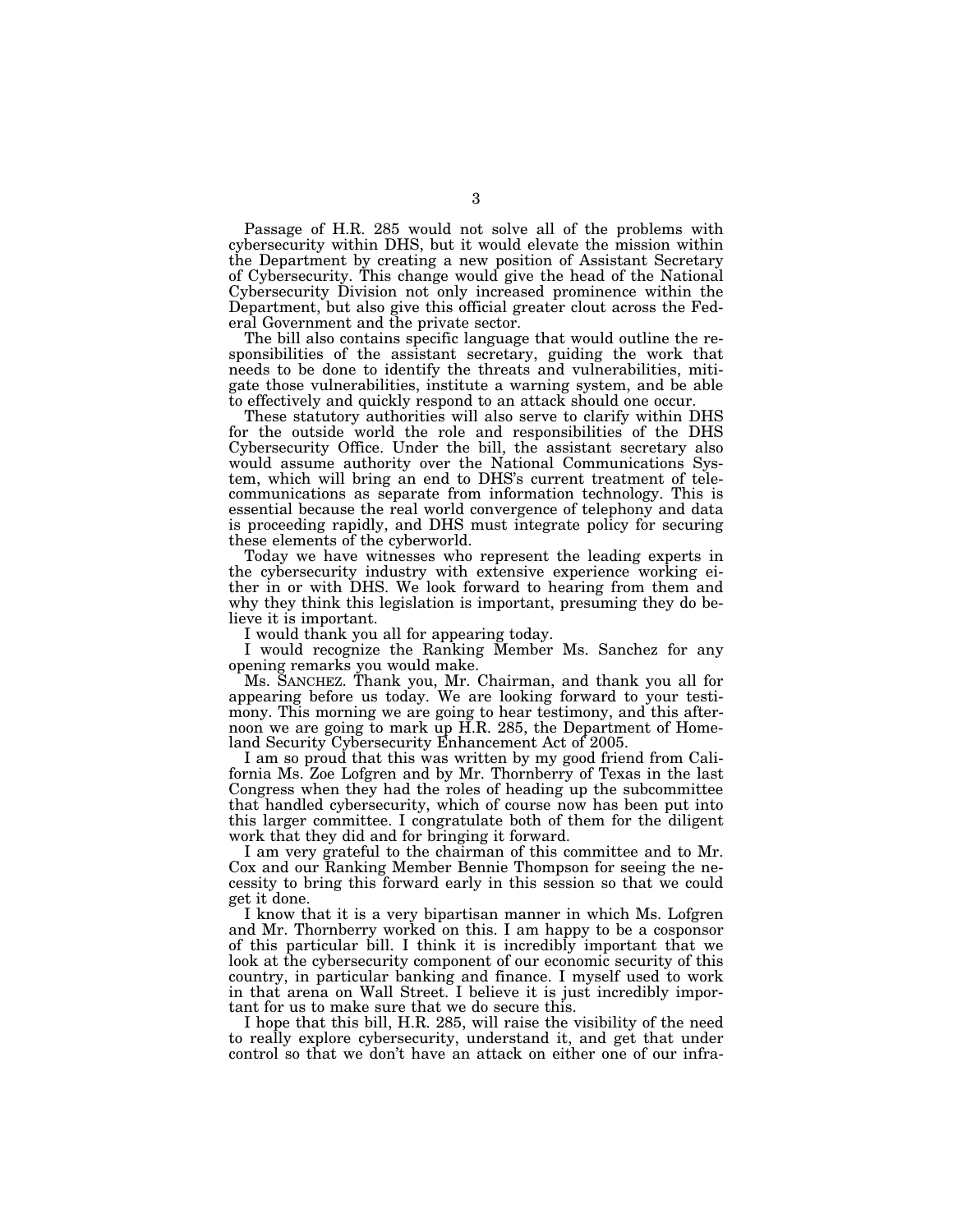structure pieces, like a dam, for example, or, more importantly, that we don't lose everybody's money somewhere out in cyberspace or to the bad guys.

So I am looking forward to this. I think having an assistant secretary is going to be important, and that person will be able to raise the visibility of this. I am confident that we are going to pass this piece of legislation.

So, thank you, Mr. Chairman, and I—.

Ms. LOFGREN. Would the gentlelady yield?

Ms. SANCHEZ. Should I yield to her, or will you be recognizing her?

Mr. LUNGREN. I was going to recognize her after I recognize the chairman of the full committee.

Ms. LOFGREN. Okay.

Mr. LUNGREN. The chairman of the full committee.

Mr. COX. Thank you very much.

Since we are about to hear from Congresswoman Lofgren, and since Mr. Thornberry is not here, let me acknowledge both of them, and thank you for your leadership on this legislation. The Homeland Security Committee has organized itself again, as we did as a select committee in the preceding Congress, in subcommittee around this mission of cybersecurity. It is the fact that not only is the Department of Homeland Security, our newest Cabinet department, already the third largest Cabinet department, but, in addition, it is the locus within the Federal Government for a new mission not just for our government, but for our country, and that is cybersecurity.

It is the focal point within the Federal Government for all of our efforts not just at the government level, but also internationally and in the private sector, to prevent harm to our national security and to our economy from cyberattacks.

We have, I think, some skeletal frameworks from which to work: HSPD 7, the President's National Strategy to Secure Cyberspace, the National Response Plan to the extent that it treats cyberincidents. But what we need clearly inside the Department of Homeland Security is leadership, and that entails organizational responsibility and the opportunity to lead. So this Committee in the 109th Congress, the Select Committee in the 108th, have identified, with our partners outside the government, this organizational step as a key one, the step that we are proposing to take in this legislation.

I am very, very anxious to hear from our witnesses today to make sure that we continue on the right track. But I believe that an extraordinary amount of thought has been given to this over the period of now a few years under the leadership of Mr. Thornberry and Ms. Lofgren. So I want to thank you for that leadership.

I want to thank the chairman and Ranking Member of this subcommittee for renewing our efforts as a Homeland Security Committee and to see this job through completion. I hope that today's hearing moves us along on that path.

Mr. LUNGREN. Thank you, Mr. Chairman.

Before we hear from the panel, I would recognize the gentlelady from California Ms. Lofgren, who is the author of the bill and a member of this subcommittee.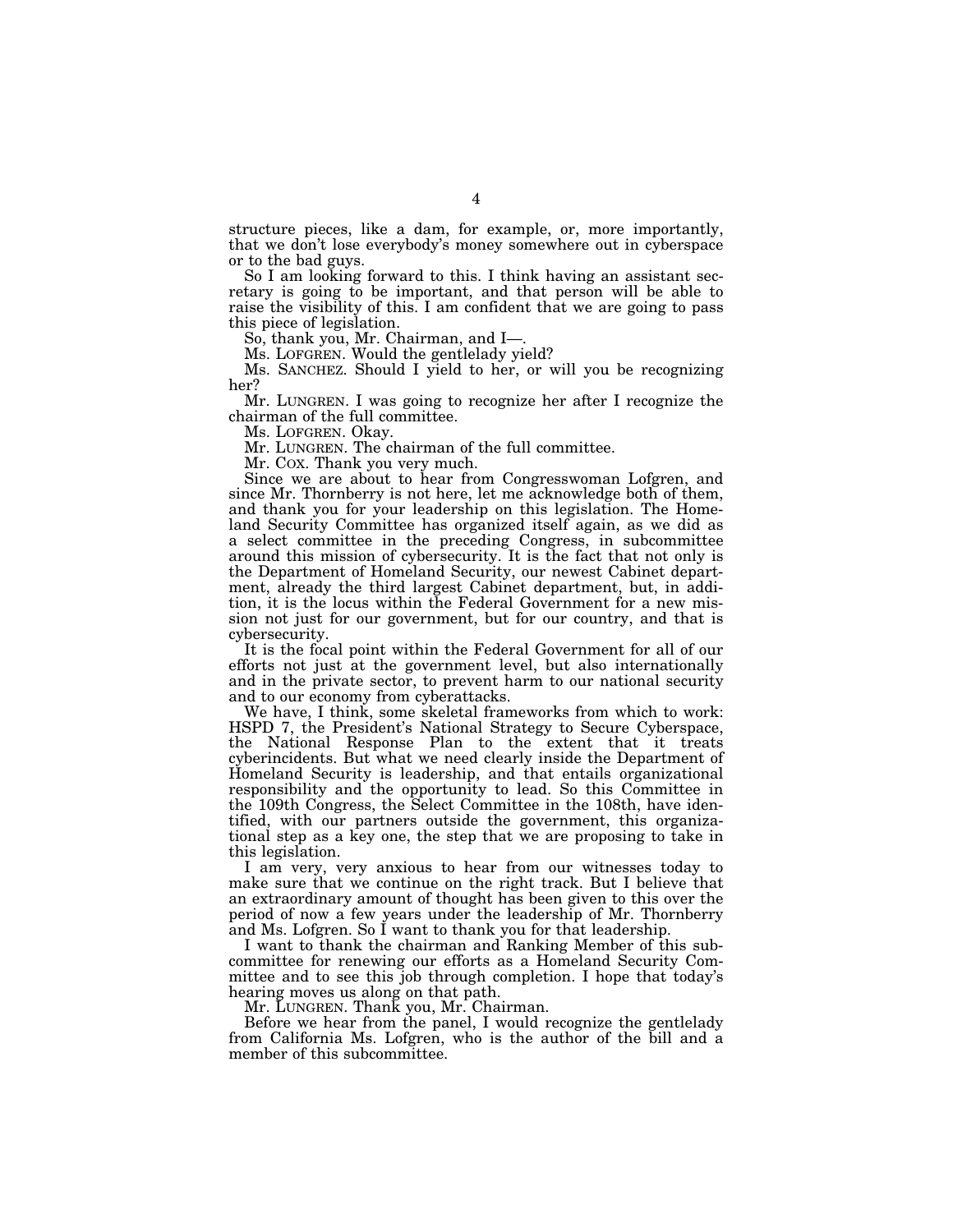Ms. LOFGREN. Thank you very much, Mr. Chairman.

I do believe this bill is very important, and as has been mentioned, it is very bipartisan in nature. It was largely prepared through the direction of Congressman Mac Thornberry and myself in our roles in the last Congress in the Cybersecurity Subcommittee. Want to thank Mac Thornberry and also his staff for their collaboration and hard work on this bill. I am really very proud of the work that Mac and I did in a truly bipartisan way on the issue of cybersecurity in the last Congress.

During that 108th Congress, the subcommittee conducted many hearings and briefings from Members of Congress and staff on cybersecurity issues. The subcommittee also reached out to diverse groups of individuals on seeking ways to improve cybersecurity for the Nation. Since May of 2003, 15 hearings and briefings were conducted, as well as additional and formal meetings with Members and staff. We heard from private sector experts who operate critical information infrastructure; Federal, State and local officials; academic experts and the like. A variety of witnesses also discussed the Department of Homeland Security's role and responsibilities in securing cyberspace.

To make a long story short, as the chairman of the full committee has mentioned, we do have an adopted strategy, but the strategy has not yet been implemented. It has become clear to myself and Congressman Thornberry and many, many others that we need a higher level of attention within the Department. Obviously, there is much to do. This bill will not in and of itself solve the issues, but it will put us on a footing, we believe, to actually get the attention that we need.

The position would be an Assistant Secretary of Cybersecurity within the Information, Assurance and Infrastructure Protection Directorate, and the second—the path the bill also accomplishes is to define cybersecurity at the department level so that a consistent and authoritative definition can be integrated throughout the Department.

I would ask that my full statement be submitted for the record, but I would note that the Department of Homeland Security is not alone in focusing on the issue of cybersecurity. Clearly most of the infrastructure is within the private sector, not within the government. NSF has recently engaged in a very important funding of research in the cybersecurity area with a number of academic institutions. One of them, Professor Shankar Sastry at the University of California, who has been very helpful to us on this effort, was recently quoted and talking about the issue of cybersecurity, that we don't want to have a digital equivalent of Pearl Harbor.

So right now we are worried about viruses and worms, but the exposure that we have is very large. We are very behind in where we need to be to protect the infrastructure of the Nation. So this is serious stuff. I believe that adopting this bill promptly will get us further down the road to where we need to be.

I appreciate the support of the chairman and Ranking Member, both of the full committee and the subcommittee, in promptly moving this forward.

I yield back the balance of my time, and I thank you.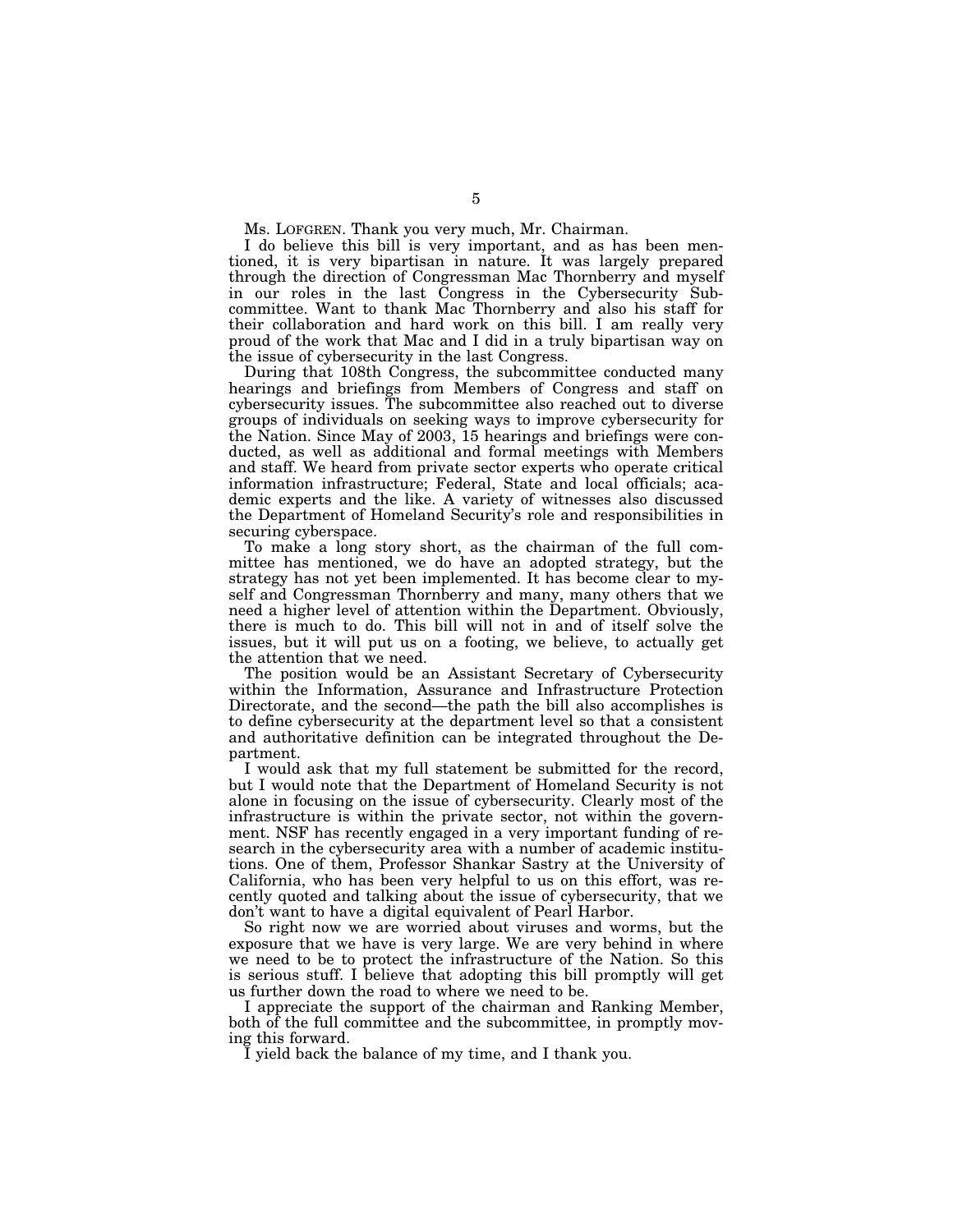### PREPARED STATEMENT OF THE CONGRESSWOMAN ZOE LOFGREN

• This bill addresses an issue that I believe is very important making sure that our government, working together with the private sector and academia, is doing all that it can to ensure that cyber security is a top priority in our nation's home-<br>land security strategy.

 $\bullet$  This bill is bipartisan in nature and was largely prepared through the direction of Representative Mac Thornberry and myself in our roles as leaders of the Cyber security Subcommittee last year. I thank Mac and his staff for their collaboration and hard work on this bill, I am proud to have been able to work with him in a

 $\bullet$  During the 108th Congress, the Subcommittee conducted numerous hearings and briefings fro Members of Congress and staff on cyber security issues. The Subcommittee also reached out to diverse groups and individuals on ways to improve cyber security for the nation. Since May 2003, fifteen hearings and briefings were conducted, as well as several other informal sessions with Members and staff. The committee heard from private sector experts who own and operate critical information infrastructure. Federal, state and local government officials and academic experts testified on the need to fortify the nation's cyber security. A variety of witnesses also discussed the Department of Homeland Security's role and responsibilities in securing cyberspace.

• The subcommittee initially focused its oversight on the key management functions required for the success of any organization. Through hearings and oversight letters, the Subcommittee questioned DHS about its cyber security mission and functions. The subcommittee was also interested in how DHS was developing working definitions related to cyber security and what progress it was making to implement a viable organizational structure, as well as formal personnel, resource and programmatic efforts.

• Unfortunately, the level and detail of planning documents needed to manage the new cyber mission within DHS was not forthcoming. Budget paperwork throughout the fiscal year was vague. It is still unknown whether spending plans and detailed budget execution data exists.

• These are some of the reasons why I believe this bill is necessary and can only help to improve our nation's level of cyber security.

• This bill accomplishes two essential tasks: it establishes an Assistant Secretary of Cyber Security within the Information Assurance and Infrastructure Protection Directorate to prioritize cyber security and protect our computer networks.

• The position, at this higher level, will be better able to coordinate with other Assistant Secretaries within the Directorate, as well as officials throughout the Department, other federal agencies, and the private sector.

• The second task this bill accomplishes is to define cyber security at the Department level, so that a consistent and authoritative definition can be integrated throughout the Department's mission and policy functions.

• I continue to hear from cyber security experts about the threats and vulnerabilities facing our nation's networks and systems.Unfortunately, these continue to grow faster than our nation can address them.

• These vulnerabilities will continue to hamper our homeland security efforts if we do not make cyber security a major priority.As long as our critical infrastructures are interconnected and interdependent, the likelihood that a cyber attack will disrupt major services or cripple our economy will remain and the threat will increase.

• If a cyber attack occurred simultaneously as a physical attack, critical emergency response systems and communications operations could be taken out, increasing the casualties and confusion of an attack.

• The Department needs to be advancing on cyber security - it cannot afford to sit back and make minimal, if any, progress in this area. It certainly needs to be doing more than re-creating programs that existed before the Department's creation.Unfortunately, that is all that is happening today.

I fear that the Department is unable to move forward on cyber security because it lacks the leadership necessary to focus on its unique and cross-cutting nature. The individual responsible for leading the government's cyber security efforts must have more authority within the Department of Homeland Security.

• I recognize that the government cannot develop plans for physical security in a vacuum—those dealing with both of those issues must be able to communicate and collaborate. At the same time, though, the government cannot be naïve in its approach. The first responders and security actors for cyber assets are not the same as in the physical world. This bill recognizes this difference, while keeping in place the mechanisms for collaboration with the Infrastructure Protection Directorate.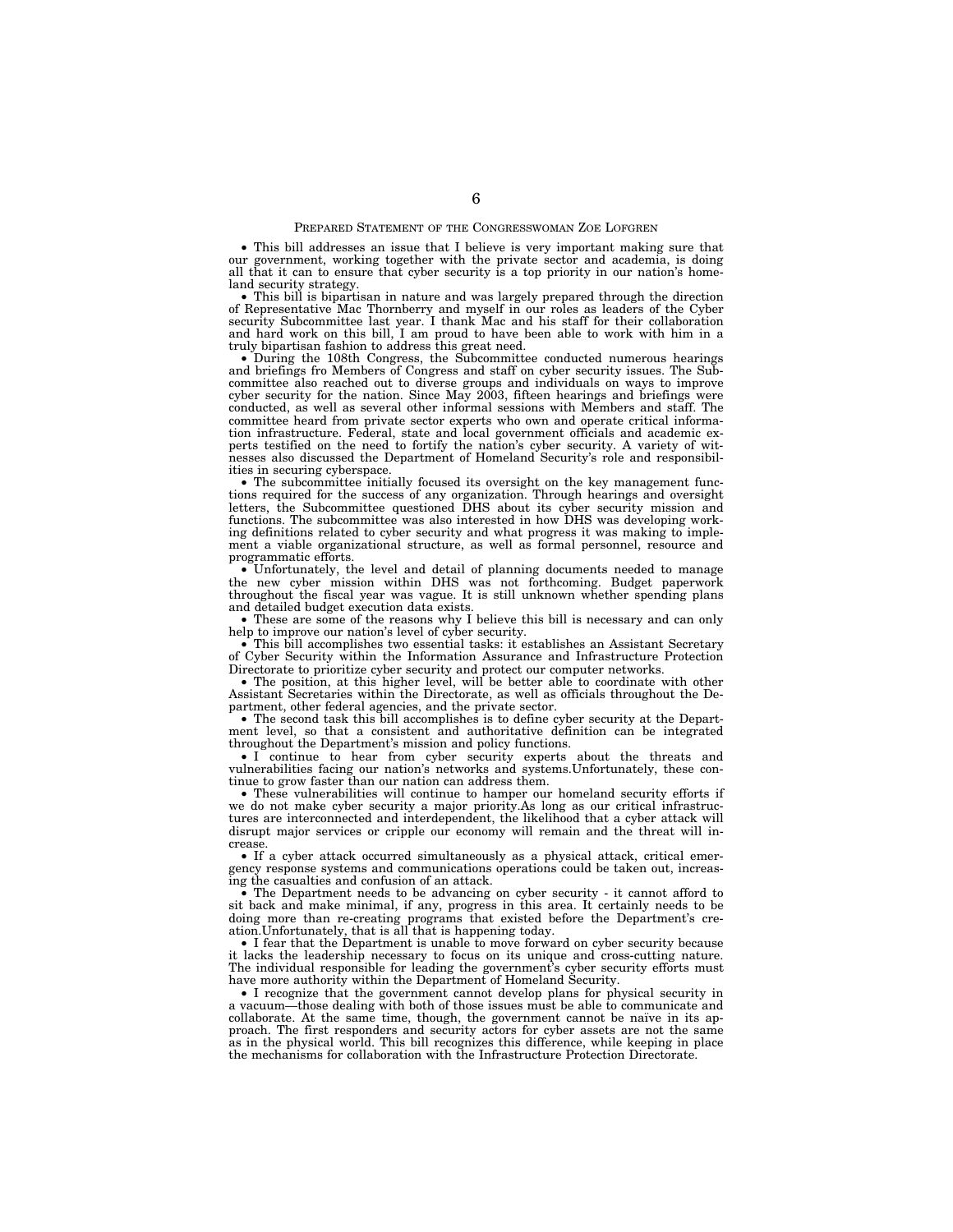• Thank you Chairman Cox and Ranking Member Thompson for bringing this bill before us today. I am certain that our discussion that we are about to have on the merits and the importance of this bill.

• I know that some may argue that this bill is unnecessary and that the Department already has authority to do this work now. If that is true, then I ask why it has not been done already. In our role of as the authorizers and the overseers of the Department of Homeland Security, I believe it is critical for us to give the Department guidance as to how it should manage the tremendous tasks that it has been given. To sit by and do nothing would place our nation in greater danger than it is today, and I for one am unwilling to do nothing.

• I strongly urge you to vote in favor of this bill.

Mr. LUNGREN. I thank the gentlelady for her comments and congratulate her on this piece of legislation.

Other members of the committee are reminded that opening statements may be submitted for the record.

We are pleased to have the distinguished panel of witnesses before us on this important topic.

The Chair now recognizes Mr. Amit Yoran, the president of Yoran Associates and the former Director of the National Cybersecurity Division of the Department of Homeland Security.

Before you testify, could you tell me if I am pronouncing your name correctly?

Mr. YORAN. Yes, sir, that was perfect.

Mr. LUNGREN. Very good. Thank you.

All witnesses should know that your written testimony will be submitted for the record. I would ask that you try to limit your comments to 5 minutes so that we can make sure that we hear all of you and then get involved in Q and A.

Mr. Yoran.

## **STATEMENT OF AMIT YORAN, PRESIDENT, YORAN ASSOCIATES**

Mr. YORAN. Good afternoon, Chairman Lungren and distinguished members of the subcommittee. I would like to first thank Congressman Thornberry and Congresswoman Lofgren and their staffs for their tireless efforts in the important topic of cybersecurity and for the entire subcommittee's bipartisan attention to this important topic.

My name is Amit Yoran, and I am pleased to have the opportunity to appear before the subcommittee today to discuss enhancements to our national efforts to secure cyberspace. I am president of Yoran Associates, a technology strategy and risk advisory business headquartered in northern Virginia.

In our practice we advise a number of global enterprises on their technology strategy and mitigating associated business risks and exposures. Prior to founding Yoran Associates, I served as the Director of the National Cybersecurity Division of the Department of Homeland Security responsible for building a national cyberresponse system, a national threat and vulnerability reduction program, a national cyberawareness and training program, and establishing increased security and coordination among and between government and international counterparts. Much work has been done in the implementation of the above responsibilities by both the public and private sectors, and even more work remains ahead of us.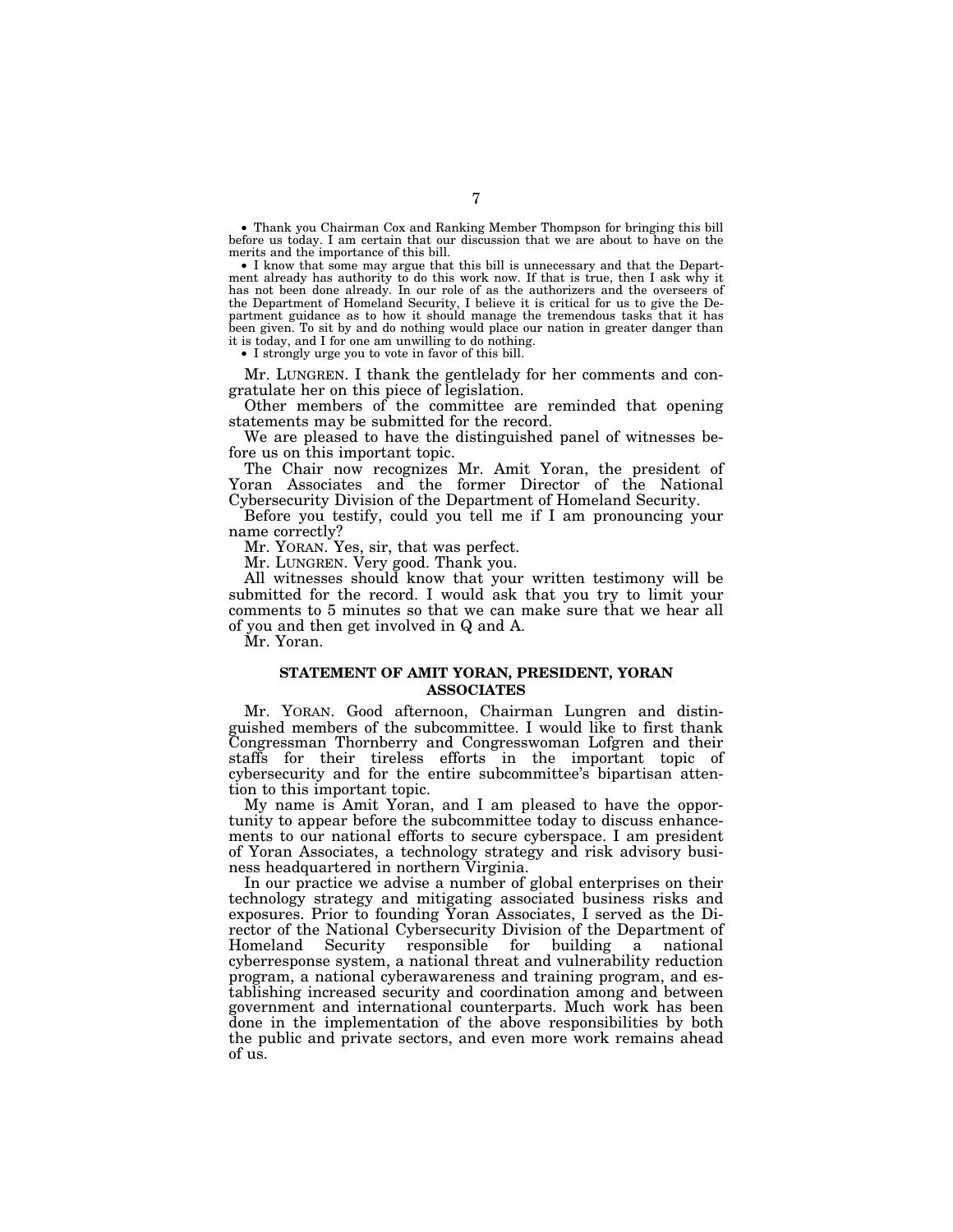Protecting America from physical threats is a concept well understood by senior leadership and risk managers, where sound understanding of the challenges, consequences of failure and specific work plans to be accomplished are ongoing as part of a unified protection effort. Our ability to conceptualize and defend against physical threats has matured over many years. Changes to critical infrastructures do not occur on a highly dynamic basis.

On the other hand, our use of and reliance on technology transforms continually in today's modern competitive environments. Significant challenges remain in raising awareness and understanding of vulnerabilities to cyberfailure or attacks to the leadership which structure and resource defensive efforts. The challenge to change our thinking is consistent in both the government and private sector.

Since the creation of the Department of Homeland Security approximately 2 years ago, a massive restructuring has occurred in the Federal Government. More important than the restructuring and the organizational charts is the fantastic work being accomplished by so many talented and dedicated public servants serving in the most noble and challenging of undertakings, protecting our homeland and the American people.

Responsibility for protecting these business-critical systems lies largely in the private sector, where nearly all of these critical infrastructure systems are owned and operated. Organizational leadership must encourage the inclusion of technology risks into their business risk management practices. Responsible business risk practices require a thorough evaluation and informed acceptance of technology and business exposures, or investment in risk mitigation techniques. Forward-thinking organizations are protecting themselves from significant threats and exercising their response plans in simulated cybercrisis scenarios. These types of activities can be used effectively to create awareness among organizational leadership. In essence, industry must not wait for government action before securing systems and improving their organizational policies and procedures.

Some critical functions and responsibilities in our national cybersecurity efforts are inherently governmental, such as providing a survivable communications capability in various bad-case cyber and telecommunications outage scenarios, raising the awareness of threat information and coordinating national response efforts. I challenge the committee to assist the Department in increasing the investments being made in fundamental cybersecurity research and development.

Secretary Chertoff is in the midst of his departmental analysis and restructuring effort, the second stage review. The Directorate of Information Analysis and Infrastructure Protection under which the National Cybersecurity Division resides is charged with performing some of the most important mission functions of DHS. It is imperative that we afford the Secretary the opportunity to design and structure the Department to the best of his ability and satisfaction and to provide him and his team whatever support we can in accomplishing their mission. Creating greater unity and clarity around cyberefforts will result in further inclusion and better integration of cybersecurity thinking, awareness and protective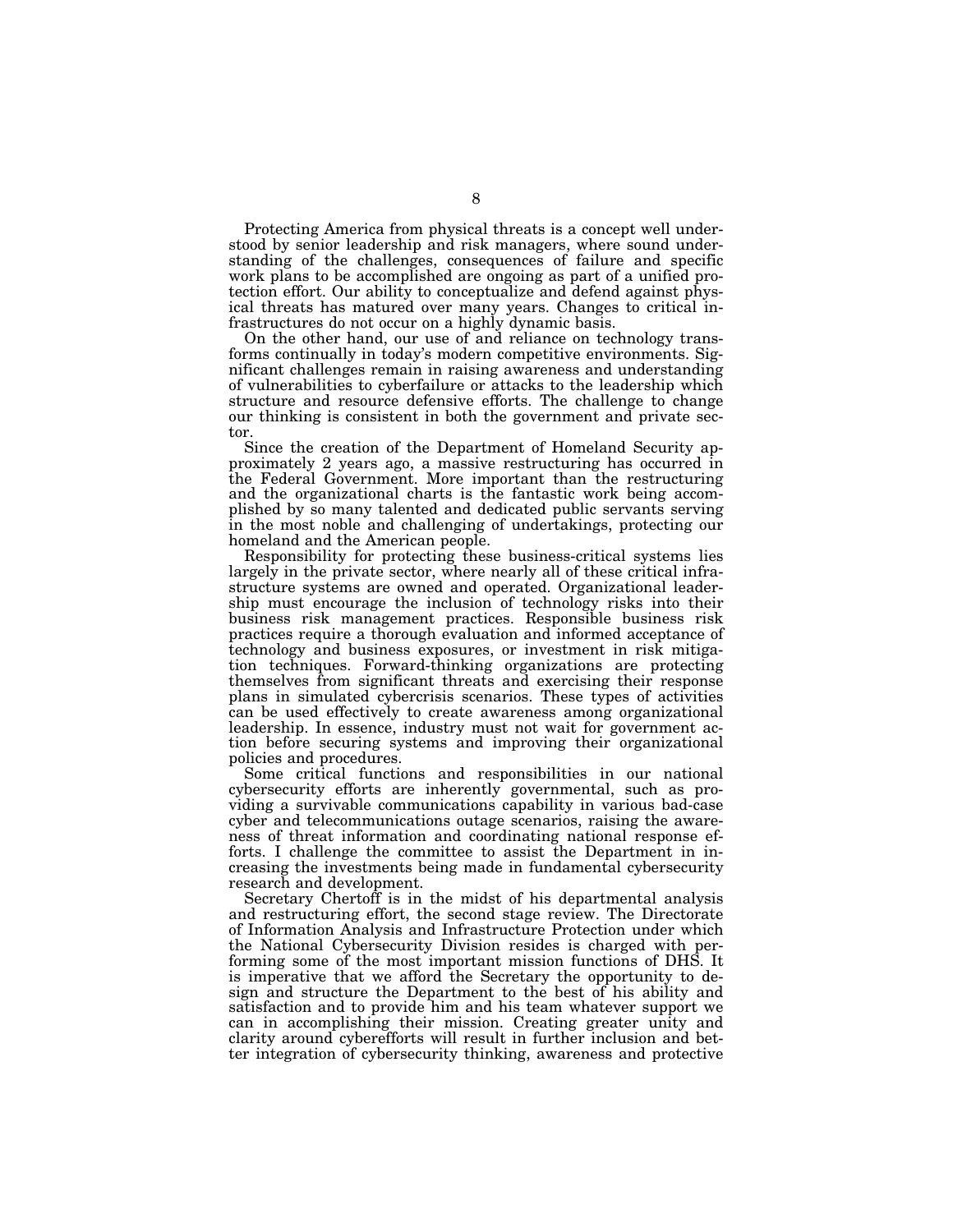measures across all of the various programs and efforts taking place to protect America.

The creation of an assistant secretary position to address cybersecurity issues is not inconsistent with a unified or integrated risk management approach. On its own, it does not address the government's challenges in cybersecurity. There are several areas where greater clarity is needed and support must be given to centralize cybersecurity functions across the government. The Department of Homeland Security struggles with its mission responsibility of security for government computer systems, but FISMA authorities lay entirely within OMB. Consideration of this topic by the committee can provide needed attention and have significant impact on improving operations on government cyberpreparedness.

Procurement practices by the Federal Government to enhance cybersecurity features, functionality and requirements are not effective and are rarely enforced with consistency, resulting in the single greatest missed opportunity to positively influence and drive better security capabilities into the products that are used by both government and private sectors.

There are many dedicated Americans in both the public and private sector working on these challenges to our economic and homeland security. It is my hope that the Committee on Homeland Security can provide them further mission guidance, support our common cause and assistance wherever possible.

I look forward to answering any questions you may have.

Mr. LUNGREN. Thank you very much, Mr. Yoran.

[The statement of Mr. Yoran follows:]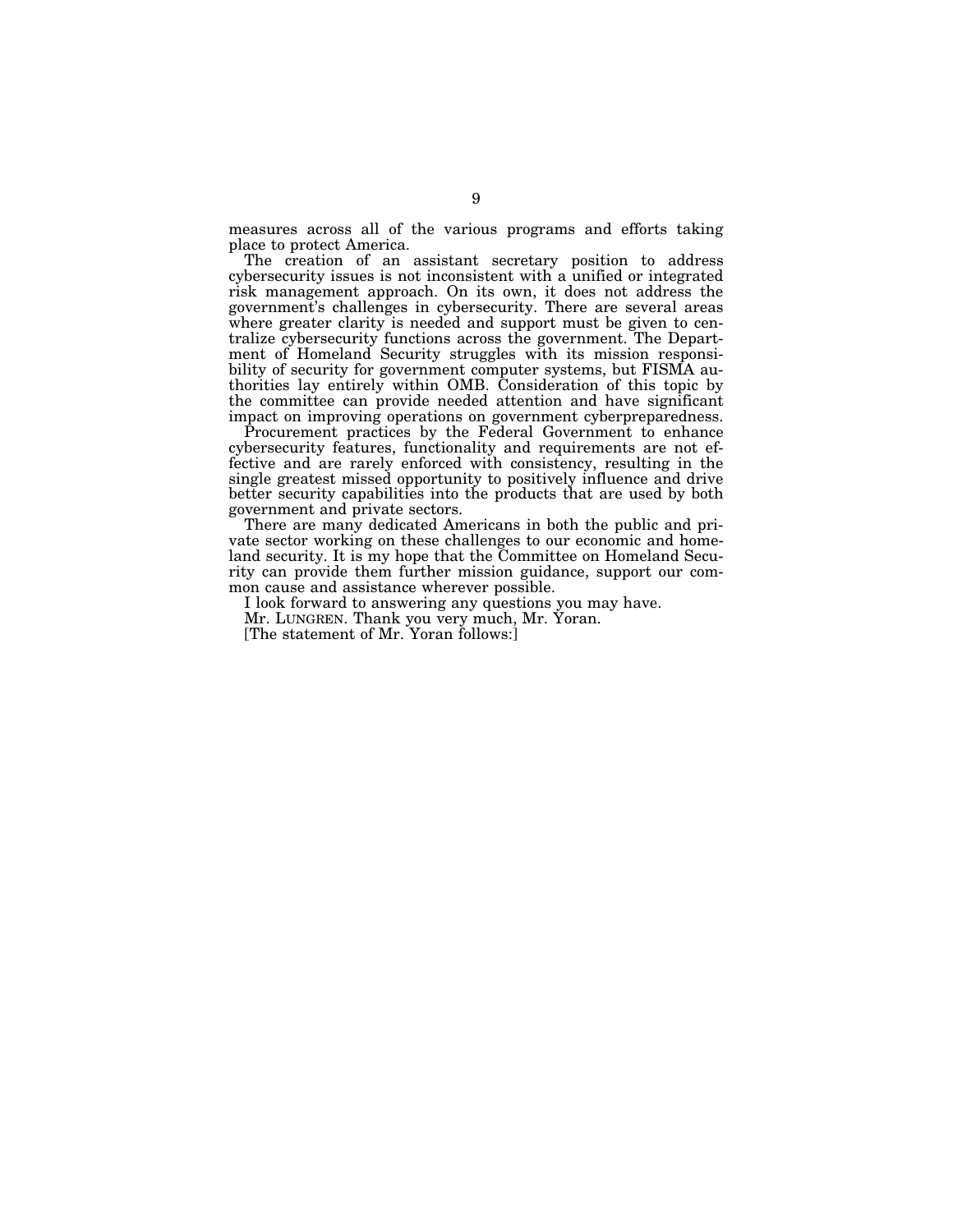## PREPARED STATEMENT OF AMIT YORAN

Good afternoon, Chairman Lungren and distinguished Members of the Sub-committee. My name is Amit Yoran and I am pleased to have an opportunity to appear before the subcommittee today to discuss enhancements to our national efforts to security cyberspace. I am the President of Yoran Associates, a technology strategy and risk advisory business headquartered in Northern Virginia. In our practice, we advise a number of global enterprises on their technology strategy and associated<br>business risks and exposures. Prior to founding Yoran Associates I served as the Di-<br>rector of the National Cyber Security Division of the D rity (DHS), responsible for building, (1) a national cyber response system; (2) a national threat and vulnerability reduction program; (3) a national cyber awareness and training program; and (4) establishing increased security and coordination among and between government and international counterparts. Much work has been done in the implementation of the above responsibilities by both the public and private sector and even more work remains ahead of us.

Protecting America from physical threats is a concept well understood by senior leadership and risk managers, where sound understanding of the challenges, consequences of failure, and specific work plans to be accomplished are ongoing as part of a unified protection effort. Our ability to conceptualize and defend against physical threats has matured over many years. Changes to critical infrastructures do not occur on a highly dynamic basis. On the other hand, our use of and reliance on technology transforms continually in modern competitive environments . Significant challenges remain in raising awareness and understanding of vulnerability to cyber failures or attacks to the leadership which structure and resource defensive efforts. This challenge to change our thinking is consistent in government and the private sector.

Since the creation of the Department of Homeland Security, approximately two years ago, a massive restructuring has occurred in the Federal Government. But more important than the restructuring and the organizational charts is the fantastic work being accomplished by so many talented and dedicated public servants serving in the most noble and challenging undertakings; protecting our homeland and the American people.

The task in securing America's cyber infrastructures is a daunting and very real challenge. Efforts to secure the computer systems on which our nation's critical infrastructures and our economic stability rely are being addressed with a pre-9/11 lack of urgency. As we failed to grasp the gravity of the World Trade Center bombings in 1993, today we are not acting aggressively on the numerous warning signs of critical infrastructure computer failures; the Northeast-Midwest blackout of 2003, ATM outages and airline system failures or on the numerous computer threats actively working against our economic security. Simply put, many American business interest have a significant if not complete reliance on general purpose computers and inter-connected networks which can generally be categorized as untrustworthy. The recipes for disaster are present.

Responsibility for protecting these business critical systems lies largely in the private sector where nearly all of these critical infrastructure systems are owned and operated. Organizational leadership must encourage the inclusion of technology risks into their business risk management practices. Responsible business risk practices require a thorough evaluation and informed acceptance of technology and business exposures or investment in risk mitigation techniques. Forward thinking organizations are protecting themselves from significant threats and exercising their response plans in simulated cyber crisis scenarios. These types of activities can be used to effectively create awareness among organizational leadership. In essence, industry must not wait for government action to begin securing systems and improving organizational policies and procedures.

Some critical functions and responsibilities in our national cyber security efforts are inherently governmental, such as providing a survivable communications capabilities in various bad-case cyber and telecommunications outage scenarios, raising awareness of threat information and coordinating national response efforts. I challenge the Committee to assist the Department in increasing the investments being in fundamental cyber security research and development.

Secretary Chertoff is in the midst of his departmental analysis and restructuring effort—the second stage review. The Directorate of Information Analysis and Infrastructure Protection under which the National Cyber Security Division resides, is charged with performing some of the most important mission functions of DHS. It is imperative that we afford the Secretary the opportunity to design and structure the Department to the best of his ability and satisfaction and to provide him and his team whatever support we can in accomplishing their mission. Creating greater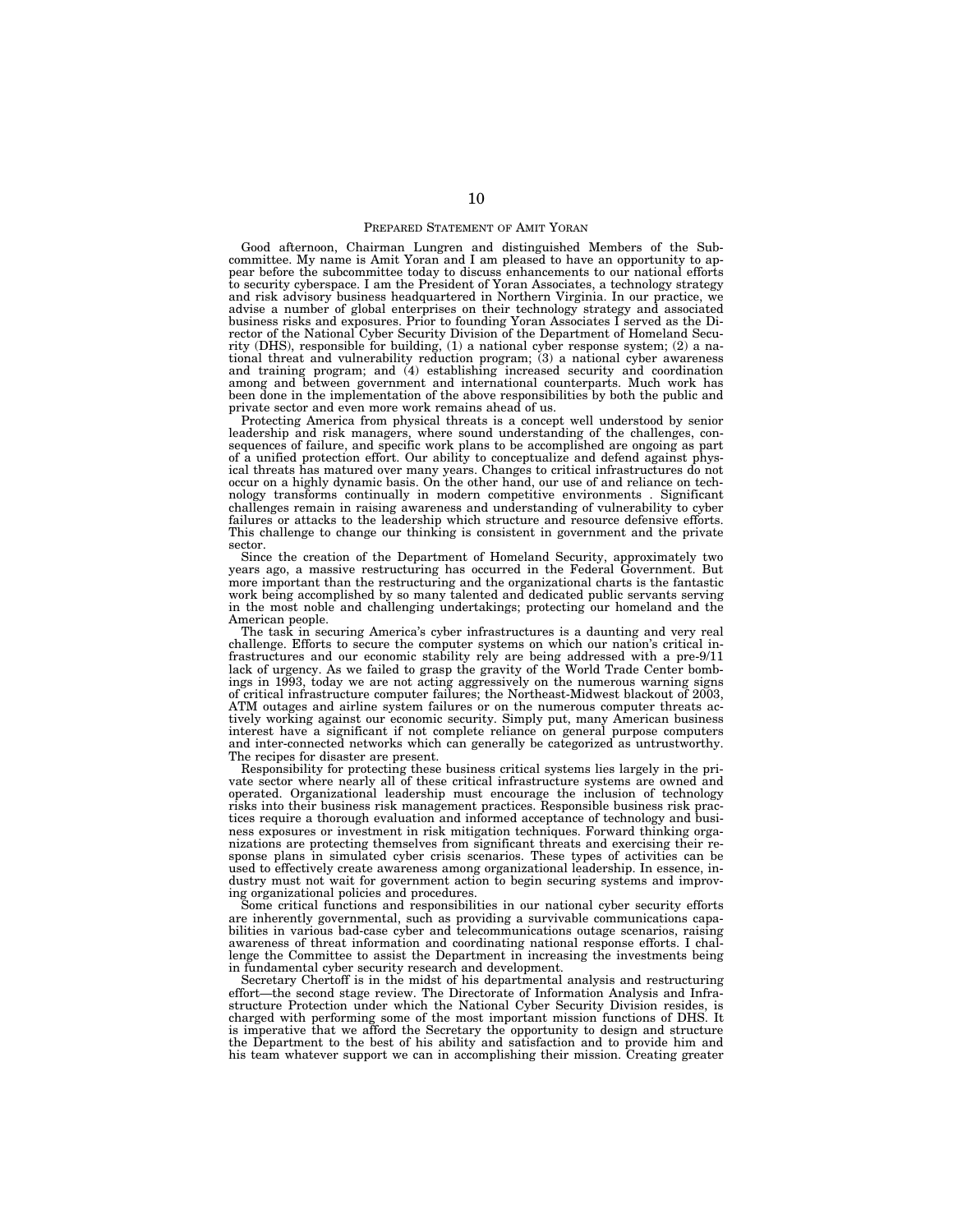unity and clarity around cyber efforts will result in the further inclusion and better integration of cyber security thinking, awareness and protective measures across all of the various programs and efforts taking place to protect America.

The creation of an Assistant Secretary position to address cybersecurity issues is not inconsistent with a unified or integrated risk management approach. On its own it does not address the Government's challenges in cyber security. There are several areas where greater clarity is needed and support must be given to centralize cyber security functions across government. The Department of Homeland Security struggles with its mission responsibilities of security for government computer systems, but FISMA authorities lay entirely within OMB. Consideration of this topic by the Committee can provide needed attention and have significant impact on improving operations and government cyber preparedness. Procurement practices by the Fed-eral Government to enhance cyber security features, functionality and requirements are not effective and are rarely enforced with consistency, resulting in the single<br>greatest missed opportunity to positively influence and drive better security capa-<br>bilities into the product sets used by both government

ing on these challenges our economic and homeland security. It is my hope that this Committee on Homeland Security can provide them further mission guidance, support our common cause and assistance wherever possible. I look forward to answering any questions you may have.

Mr. LUNGREN. The Chair now recognizes Mr. Harris Miller, president of the Information Technology Association of America, to testify. I must say I knew Mr. Miller in another life when he was neither as well dressed or as profitable-looking as he is now. It is good to see you have reached success in your older years.

## **STATEMENT OF HARRIS N. MILLER, PRESIDENT, INFORMATION TECHNOLOGY ASSOCIATION OF AMERICA**

Mr. MILLER. Thank you, Mr. Chairman. It is a great honor and pleasure to be here in front of Lungren 2, Congressman Lungren's return. We got the great opportunity to work with you on the Judiciary Committee. It was a great honor and pleasure to serve you there. It is a great honor to appear before you, Congresswoman Sanchez, Chairman Cox and Ranking Member Thompson, and other members of the subcommittee today.

I want to join in commending Congressman Thornberry and Congresswoman Lofgren for introducing this important legislation, and I urge the subcommittee to pass it and move it through the full committee of the House, and we hope to get cooperation from the other side of the Hill, too.

Exhibit A about why this legislation is sitting immediately to my right. Mr. Yoran is too much of a gentleman to perhaps explain fully why he is back in the private sector after a relatively short period of time in the government, and I am not going to put any words in his mouth, but we at the private sector were very excited when he agreed to come back into government to serve in this position.

But we felt that because of where the position is located in the Department, a head of a division as opposed to an assistant secretary level, that a lot of the ideas and work and enthusiasm that might have been brought to the position simply couldn't be done because of where the position is located.

We also commend the current Acting Director Mr. Purdy. He is also trying very hard. But at the end of the day, Mr. Chairman, as you know very well, in this town where you stand is where you sit; and where you sit is where you stand. When you are down as a head of a division, you simply cannot bring the firepower and the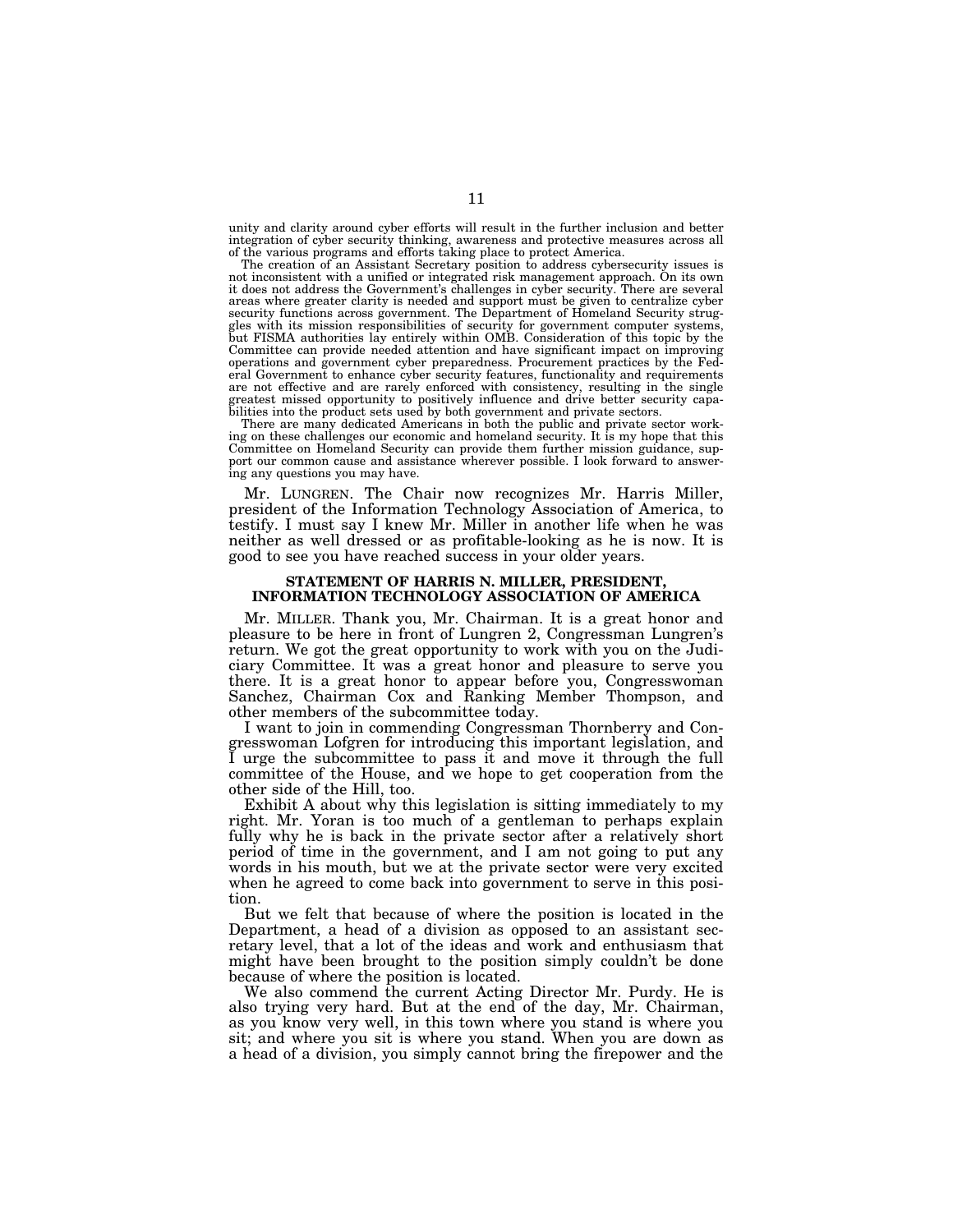leadership to the issue that you can as an assistant secretary, a confirmable position.

So we think that the idea that Congressman Thornberry and Congresswoman Lofgren have incorporated into this legislation is critical. We urge you and the subcommittee to move it forward.

Certainly, a couple of simple points, number one, prior to the formation of the Department of Homeland Security, the cybersecurity issue was so important in this administration that the position was a special advisor to the President of the United States. That is where the locus of this government's focus on cybersecurity was. After the Department was formed, it was—ended up—as a head stuck in a division. That shows you that without any real indication of any change of the importance of the issue in terms of our country and protecting our homeland, the position was significantly downgraded. As a result, a lot of the work that President Bush and his administration put into the National Strategy to Secure Cyberspace, which was released a little over 2 years ago, frankly hasn't been implemented because we have not had the type of leadership we need. This is no slap on Secretary Ridge and now Secretary Chertoff, but at the end of the day, if you don't have someone high enough in the organization to show leadership on the issue, it simply isn't going to happen.

Now we understand that—the argument on the other side, that physical security and cybersecurity need to be closely integrated. That is why they initially didn't want to have an Assistant Secretary for Cybersecurity because it not was not thought to be a separate issue. We understand that there is an argument on that side, But we happen to think it is inaccurate for reasons that Mr. Yoran indicated.

Just think about it. At the end of the day, people are much more afraid of bombs and anthrax than they are of viruses and worms. They have a lot of experience of dealing with these physical threats. But the cyberworld is much different. It is much more out there in cyberspace, so to speak, and people don't quite understand it. So, again, putting it in the physical arena, the resources, the attention, the expertise and the government was all loaded toward people on the physical side, which is incredibly important, Mr. Chairman. We are not saying it is not, but it simply is different.

There is also a fundamental cultural issue. How many people involved in law enforcement and physical threats have ever gone to cyberschool, and how many cybergeeks have ever gone to physical school? They simply live in different cultures, in difference worlds. Now there are a few people that have skills on both sides, but it is a different world. It is a different set of issues.

Again, having someone in government who understands that fundamentally at the right level of government, at the assistant secretary level, we think is critically important to furthering the agenda that is absolutely necessary. It is all about resource allocation. It is all about allocating those resources, and it is all about having the ear of the people at the top.

At the end of the day, Mr. Chairman, as you said in your opening statement, 85 percent of our critical infrastructure is controlled by the private sector. One of the most important roles the government can play in cybersecurity is as a bully pulpit, getting out in front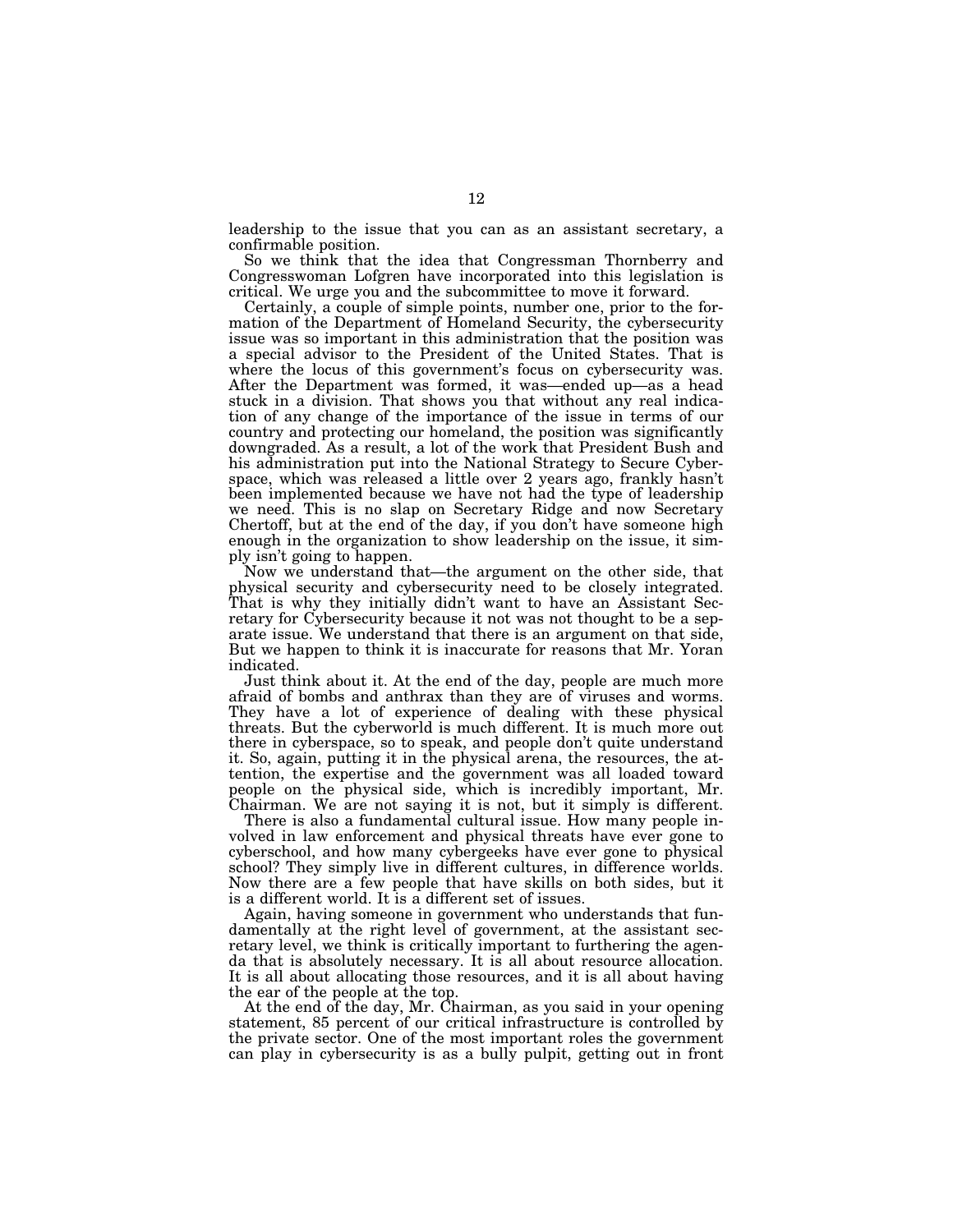of people in the private sector to explain to them why they have to put as much priority on cybersecurity as they do on physical security, why they can't always be trying to turn around and say, what is the ROI on this? Again, I ask you, is it more likely to be successful if that person sending that message is an Assistant Secretary for Cybersecurity, or is it someone who frankly is pretty far down in the bureaucracy?

Mr. Chairman, as you said your opening statement, creating an assistant secretary is not going to solve all the problems, but it will get the cybersecurity issue back to the level of attention it had prior to the creation of the Department of Homeland Security. It will enable us to move forward with so many great ideas, which are included in President Bush's National Strategy.

I think moving this legislation will be very important to the protection of our Nation's homeland.

Mr. LUNGREN. Thank you, Mr. Miller.

[The statement of Mr. Miller follows:]

### PREPARED STATEMENT OF HARRIS N. MILLER

#### **Introduction**

I am Harris N. Miller, President of the Information Technology Association of America (ITAA), representing over 380 member companies in the information technology (IT) industry—the enablers of the information economy. Our members are located in every state in the United States, and range from the smallest IT start-ups to industry leaders in the software, services, systems integration, telecommunications, Internet, and computer consulting fields. These firms are listed on the ITAA website at *www.itaa.org.*

I appreciate this Subcommittee taking time from its very busy schedule to hold this hearing today on the need to elevate the issue of cyber security within the Department of Homeland Security (DHS) by creating an Assistant Secretary for Cyber Security. The constant attention by this Committee to the importance of cyber security in protecting our nation against terrorism is greatly appreciated by my members and all IT customers, whether they be individuals or companies.

After a lull in major network exploits, we have seen the issues of information security and critical infrastructure protection spring back into the news with the recent data breaches experienced by data brokers, database companies, universities, payroll processors and other types of organizations. As the development and adoption of electronic commerce evolves, the issue of "trust" becomes increasingly important. Businesses, government and citizens alike must trust the security of their information and the identity of the person or company on the other end. They must know the systems they are using are reliable. Events that shake this trust—whether real or perceived—pose a threat to the development of electronic commerce and the growth of the U.S. economy.

ITAA has played a major role in addressing the numerous issues of enhanced information security and cyber crime prevention. Our information security program dates back to 1999, with active participation from 250 IT companies. Since that time, along with many other accomplishments, ITAA has been proud to serve as a co-founder of the National Cyber Security Partnership, to chair the Partnership for Critical Infrastructure Protection, to co-found the National Cyber Security Alliance and the IT Information Sharing and Analysis Center (IT–ISAC) and to act as Sector Coordinator for the IT industry under Homeland Security Presidential Directive 7.

#### **Why the U.S. Needs an Assistant Secretary for Cyber Security**

Since the creation of the Department of Homeland Security, the Congress has become increasingly aware of the enormously complex challenges related to cyber security. The result is overwhelming bipartisan support in the committees of jurisdiction for a robust National Cyber Security Division (NCSD) to meet the broad challenges posed in the 2003 President's National Strategy to Secure Cyberspace. These challenges include creating and managing: a national cyber response system; a national program to reduce cyber security threats and vulnerabilities; a national cyber awareness and training program; and programs of coordination among federal, state and local governments, as well as with the private sector and with international partners.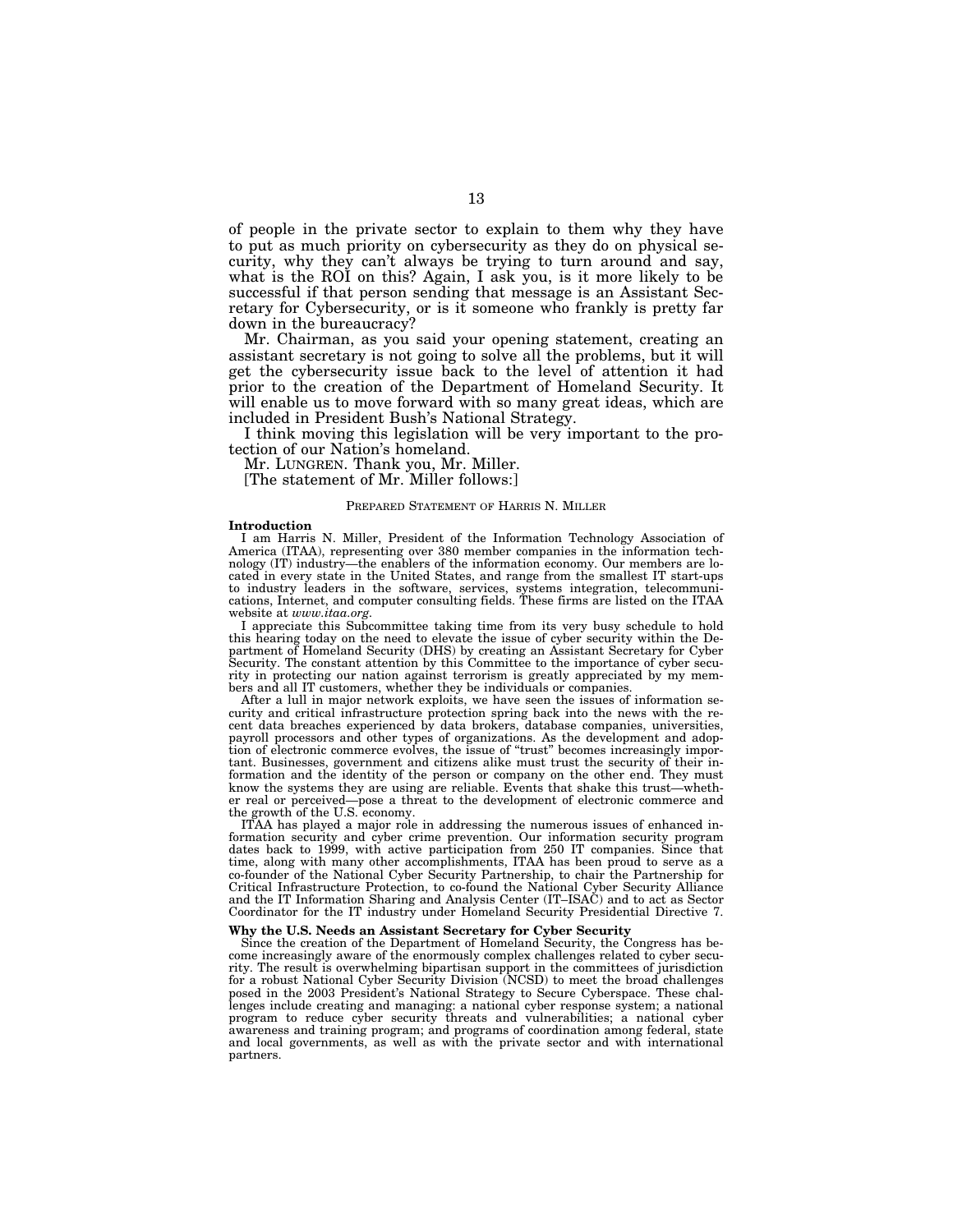ITAA, too, has been for several years advocating the need for a senior cyber security executive within the Federal government to help coordinate national cyber security policy among all industry, government and private sector stakeholders. We were the first organization to call for the creation of a cyber security "czar," and were very pleased that first President Clinton, by holding a White House meeting on cyber security in early 2000, and then President Bush, by establishing a cyber security advisor in the White House at the beginning of his term, each showed great leadership. But since the creation of the Department of Homeland Security, and the effective organizational demotion of the cyber security position, our concerns about Executive Branch leadership have returned.

Given strong bipartisan calls within Congress for a more robust NCSD capable of pulling together and coordinating among diverse entities within both government and the private sector, we feel very strongly that an Assistant Secretary position leading the NCSD is needed to meet the growing public administration, resource and policy challenges related to cyber security. This means coordinating closely with, but outside of, the Infrastructure Protection Division. When DHS was created, the decision was made to subsume cyber security coordination and outreach functions under an Assistant Secretary for Infrastructure Protection, on the premise that the integration of physical security and cyber security is better managed by one person, and that cyber security is only one component of physical security.

Our view, on the contrary, is that integration is best managed by two individuals, each experts in their respective fields, with a commitment to coordinating physical and cyber security where they are interrelated, with neither vital function subordinated to the other. It is clear that all of the nation's critical infrastructures, including water, chemicals, transportation, energy, financial services, health care, and others, rely significantly on computer networks to deliver the services that maintain our safety and national economy. It, therefore, is incumbent on the owners and operators of those critical infrastructures to manage improvements in the security of their information systems and to have a senior individual within the government, with effective influence and budget authority, who can coordinate collaborative efforts across critical infrastructure sectors and with state and local governments.

The NCSD has indeed made some progress; we applaud the valiant efforts of the former director and the current acting director and their creative and dedicated staff. But the current integration of cyber security and physical security is not working. As the IT Sector Coordinator, co-founder of the National Cyber Security Partnership and Chair of the Partnership for Critical Infrastructure Security—the crosssectoral council of Federally-designated sector coordinators—ITAA has witnessed the growing demands the Congress has placed on the NCSD to implement policies consistent with and beyond the President's National Strategy to Secure Cyberspace. ITAA also has experienced ongoing frustration with the confusion in the NCSD and its unrealized potential.

Indeed, the President's National Strategy is not being implemented as quickly and fully as it should, in large part, we believe, because the current organizational structure at DHS allows cyber security priorities to be marginalized against other physical security activities considered to have higher priority. Good management is always about allocating resources to the highest priorities set by both the Department and Congress, but too often the cyber security function has suffered from missteps, and an increasing inability to meet the growing challenges that have been identified by Congress, government entities and the private sector.

#### Among them:

• DHS took several months to provide formal response to major private sector recommendations emerging from the December 2003 National Cyber Security Summit (see *www.cyberpartnership.org*), conducted in partnership with DHS and Secretary Ridge and designed to act on the President's National Strategy; • A major "Partner Program" conference scheduled last year with industry and DHS was abruptly cancelled days before the event without explanation;

• The development of implementing regulations under the Homeland Security Act to protect critical infrastructure information (PCII) voluntarily submitted by private sector entities fails to facilitate information flows—as the law intended—from the private sector custodians of cyber security early warning, analysis, and forensics—to DHS. The IT–ISAC, for example, has submitted no critical cyber security information to DHS under this program, because the prescribed process does not reflect the realities of information management and proprietary business information within the private sector;

• DHS attempts to reorganize the private-sector ''Sector Coordinator'' and ISAC structures under Homeland Security Presidential Directive 7 proceeded against the counsel of several critical infrastructure representatives whose views may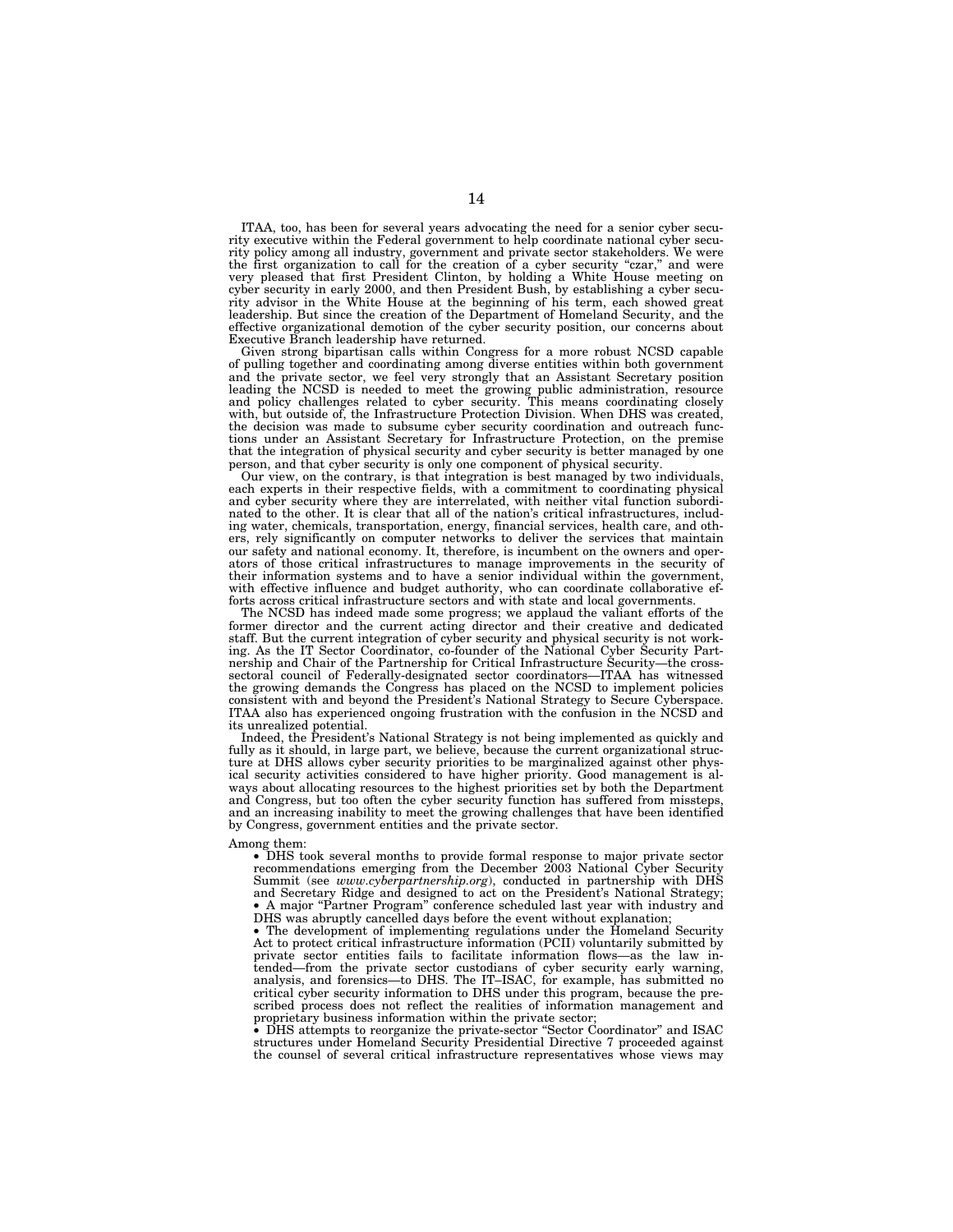have been better reflected in this DHS initiative had they been heard at a more senior political level—such as an Assistant Secretary—with guiding authority over staff;

• NCSD's cyber security R&D budget authority remains low and ineffectual. A division with an Assistant Secretary at the helm would likely command more resources; and

• It will not be until November of 2005 before we have a full cyber threat and attack exercise as a component of the DHS/industry critical infrastructure protection/emergency response exercises in the TOPOFF series, despit and identified threat of a coordinated physical/cyber attack on one or more of our critical infrastructures

The resulting bipartisan proposal within the Intelligence Reform bill to authorize the creation of an Assistant Secretary for Cyber Security underscores Congressional demands for a *confirmable* position of increased leadership within DHS that reflects the need for greater accountability to Congress.

#### **Congressional Leadership**

Last year, an amendment in the 9/11 bill creating the Assistant Secretary position was removed because of confusion during 11th hour negotiations. What was clear,<br>however, was a White House position of "no objection" to the bill. Administrations<br>as a matter of principle object to Congressional micromanag organizational prerogatives. The official White House position of neutrality in this particular case, however, speaks volumes, in our view, about the level of support within the White House for an improvement in the functioning of the cyber security activities of DHS.

The House Subcommittee on Cyber Security, Science and Research & Development underscored the need for an Assistant Secretary in its December 2004 Report on Cyber Security for the Homeland. The Subcommittee cited creation of this posi-tion as one of six ''core'' areas in its cyber security roadmap for the future.

We wholeheartedly applaud and support Congress in its efforts to provide the leg-islative impetus for this important position, and accordingly support H.R. 285.

While we believe the Assistant Secretary position is critical, it is not the only critical step remaining in this journey. The cyber security threat is constantly changing, and Congress has a role in assuring that adequate investment is made in safeguarding critical infrastructure and the U.S. economy from next generation threats.

Practical steps involve increasing appropriations for cyber security research as authorized in the Cyber Security Research and Development Act of 2002. More research is needed to improve information systems, and identify and reduce their vulnerabilities. Congress should also authorize and appropriate increases in the funding of NIST to support its Computer Security Division—a critical resource in the development of computer security standards and best practices for the private sector and government agencies.

Congress should also act to encourage the private sector to adopt more rigorous information security practices. For instance, lawmakers should explore whether, and under what circumstances, commercially viable information security insurance can be used as a market driver toward improvements in information security management in the enterprise. Other potentially productive strategies include considering limits on liability from cyber security breaches for companies that implement industry-agreed practices and creating economic incentives for information security technology procurement and implementation

Finally, the Senate should ratify the Council of Europe Convention on Cyber Crime, signed by the United States in November 2001.

#### **Conclusions**

No government executive will create single-handedly the policies or regulations to herald a new age of information security or to make cyber vulnerability a thing of the past. Logic tells us that we have turned a corner in our reliance on the Internet, and that along with the many blessings of the information economy and the knowledge society come the risks posed by the cyber delinquent, cyber criminal and cyber terrorist. A responsible government takes the steps necessary to maximize the benefits and to manage the risks appropriately.

Creating an Assistant Secretary for Cyber Security advances the cause of information security, introducing practical advantages and sending an important symbolic message. Much needs to be done to improve the performance and to elevate the position of cyber security as an issue in the Administration, to coordinate information security across disparate government agencies, and to build the necessary bridges between the federal government and critical infrastructure industries. For far too long, the federal government's symbolic role in information security has gone begging—the ''bully pulpit'' stands empty. Consumers, small businesses and other orga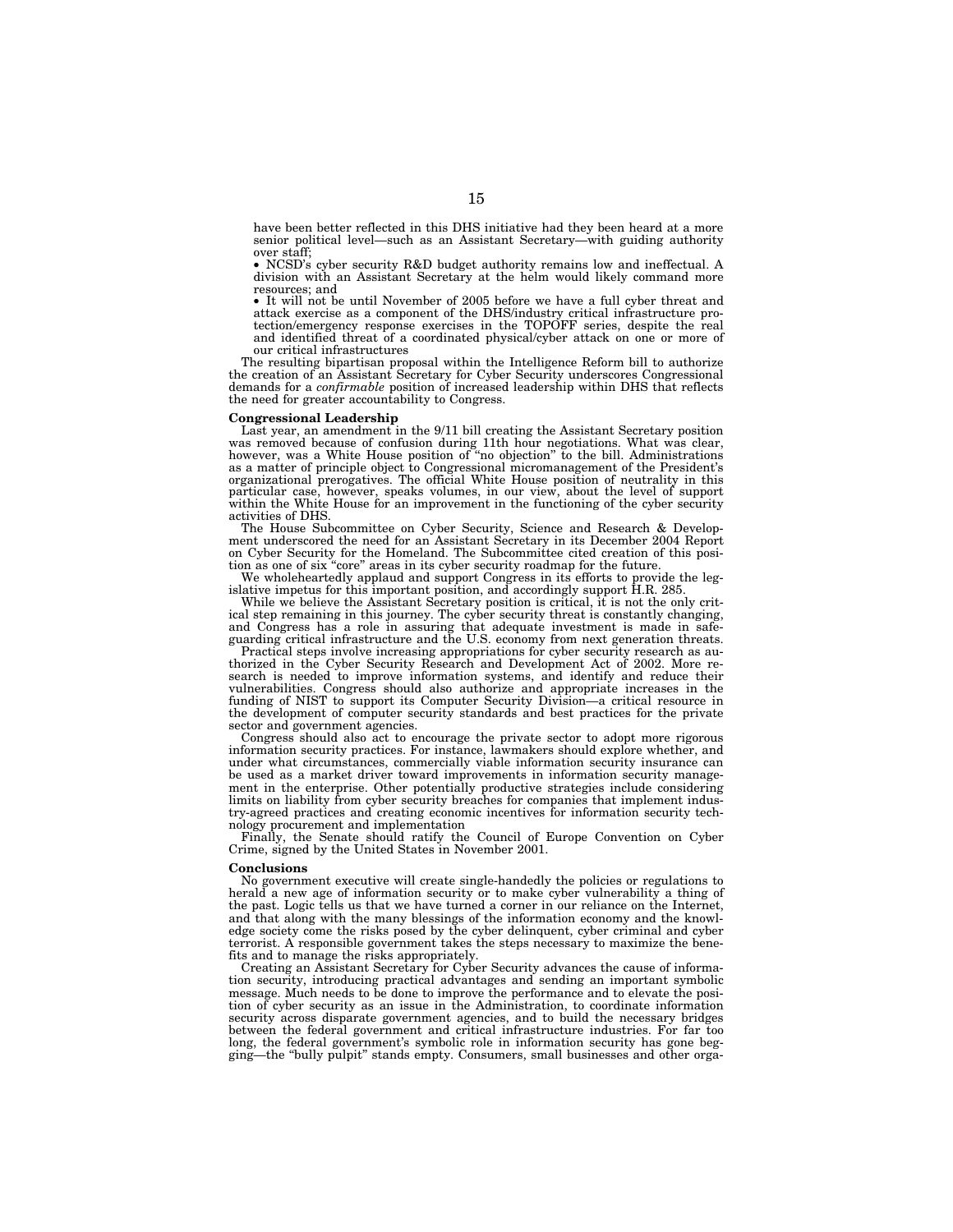nizations peg their response to various issues by the actions (or lack thereof) of pol-icymakers. We believe that cyber security is one such issue.

In calling for the increased leadership that we believe an Assistant Secretary will bring to the goal of heightened cyber security, industry also stands ready to do its part—and the good news is that we have done much already. An ITAA-commissioned survey conducted by the University of Southern California's Institute for<br>Critical Information Infrastructure Protection (ICIIP) at the Marshal Business identified 175 examples of cyber security enhancing products, services or activities from 65 responding organizations, including cross-sectoral and vertical industry groups and trade associations, multinational and owner-operated businesses, academic institutions, and professional societies. Intrusion detection and early warning networks, structures for information sharing, enhanced commercial prod-ucts across an array of information security functionalities, guides, white papers, nocharge anti-virus protections and automatic software update capabilities are just some examples of the industry-led strides to raise the nation's cyber security profile.

The federal government faces a full agenda of cyber security issues. The chal-lenges of providing critical infrastructure protection are formidable today and are likely to be even significant in the future. An Assistant Secretary for Cyber Security can make an important difference. We thank the Subcommittee for bringing this important issue to the attention of the American people.

Thank you very much.

Mr. LUNGREN. The Chair will now recognize Mr. Paul Kurtz, the executive director of the Cybersecurity Industry Alliance, to testify.

## **STATEMENT OF PAUL KURTZ, EXECUTIVE DIRECTOR, CYBER SECURITY INDUSTRY ALLIANCE**

Mr. KURTZ. Thank you, Mr. Chairman. Thank you, Ranking Member Sanchez.

I want to recognize, as Amit and Harris have done, the work of Congressman Thornberry and Congresswoman Lofgren in putting together this piece of legislation. As executive director of CSIA, I am also pleased to speak on behalf of the Business Software Alliance on the need for an Assistant Secretary for Cybersecurity at DHS.

We want to urge early and urgent passage of H.R. 285. Since the late 1990s, we have spoken of a partnership to secure the critical infrastructure. For this partnership to work and to truly be successful and not be simply rhetoric, we need a clear leader in the Department of Homeland Security to act as the focal point.

A director or a deputy-assistant-secretary-level position does not have the sufficient stature, programmatic authority or accountability to reach across government and industry sectors. A leader in securing the critical infrastructure must have the authority and resources to accomplish this important and complex mission. This leader must be at least at the assistant secretary level to have the impact needed.

Unlike other sectors, the information infrastructure is dynamic. It will continue to evolve for the foreseeable future. Changes within the information infrastructure are driving change in all other sectors. Cyber and physical infrastructure security will receive greater respect and attention with an Assistant Secretary For Cybersecurity working alongside another assistant secretary focused on the protection of the physical structure while remaining integrated under an Under Secretary for IAIP.

It is particularly important that the Assistant Secretary for Cybersecurity have primary authority over the National Communications System, which is, of course, included in this bill. This is important given the convergence of data and voice networks.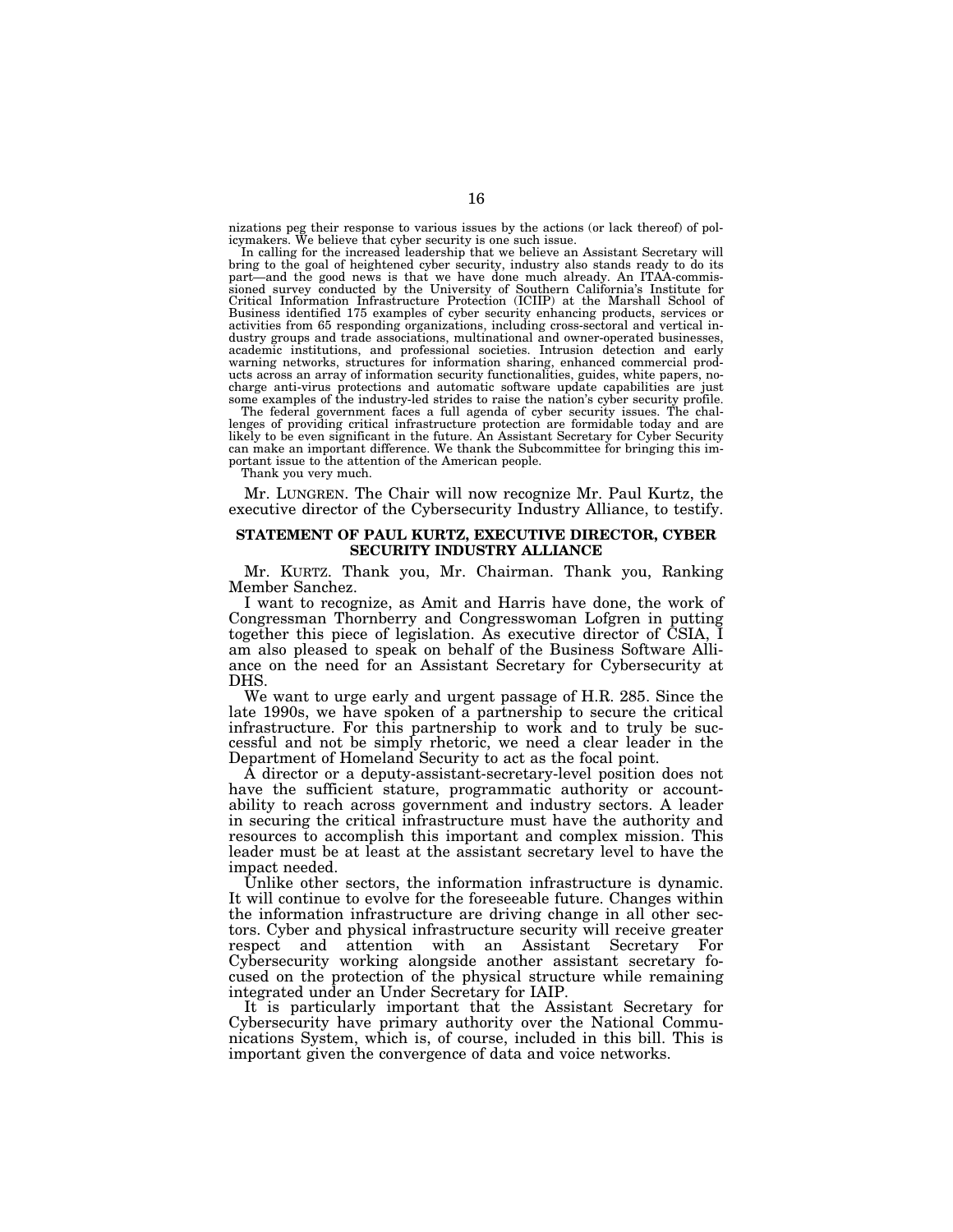As you know, the National Communications System has control over priority communications. These networks proved critical in the immediate aftermath of 9/11. CSIA strongly believes that the government needs a comprehensive approach to cybersecurity, and by establishing assistant secretary, we can do much better than we are today.

I think there are three documents that we could look at that set out the government's overall policy or the administration's policy in cybersecurity. The first is the President's National Strategy, the second is Homeland Security Presidential Directive Number 7, and the third is the National Response Plan.

There are some common characteristics among those documents. I think in the first instance, it is worthwhile pointing out that these documents bound, if you will, the responsibilities of DHS they don't, and DHS too, if you will, boil the ocean. They bound their responsibilities in the area of creating an emergency communications network in case of an attack, to prepare contingency plans in the case of an attack, to carefully look at reconstitution issues in case of an attack, to look at early warning issues; for example, if the government has the means to understand through intelligence assets that might be overseas or here, to pass that information on to the private sector, and it might not be readily available to the private sector. Those are private tasks that the Department of Homeland Security has been given under the three documents I mentioned.

The progress to date at the Department has not been what you would hope. They have a myriad of programs set up, wonderful intentions, but at the end of the day, they are not succeeding in those very critical tasks that are so important to our economic and national security.

If I were to prioritize those tasks, they would be just as I have outlined. It would be simply working on to identify and prioritize critical infrastructure related to information systems, prepare for contingencies by ensuring that we have survivable communications in place, work closely with the private sector on any sort of reconstitution plans that need to be put in place, provide warning of disruption, provide early warning of an attack through intelligence means. These tasks can really only be effectively done at the assistant secretary level or higher. They cannot be done at a lower level.

I want to speak very quickly, before I close, on the difference between cyber and physical infrastructure. By advocating for an Assistant Secretary of Cybersecurity, we are not dismissing the need to integrate cyber and physical infrastructure protection, nor are we saying that the protection of cyberinfrastructure is more important than the protection of physical infrastructure. Although it is increasingly the IT infrastructure is a critical component in the operation of our physical infrastructures.

Cyberinfrastructure is attacked and defended differently than the physical infrastructure. Cyberinfrastructure is largely defended by technical specialist, not through guns, gates, guards and cameras. Vulnerabilities are discovered through technical means and often require immediate remediation involving a variety of parties across different sectors of the economy.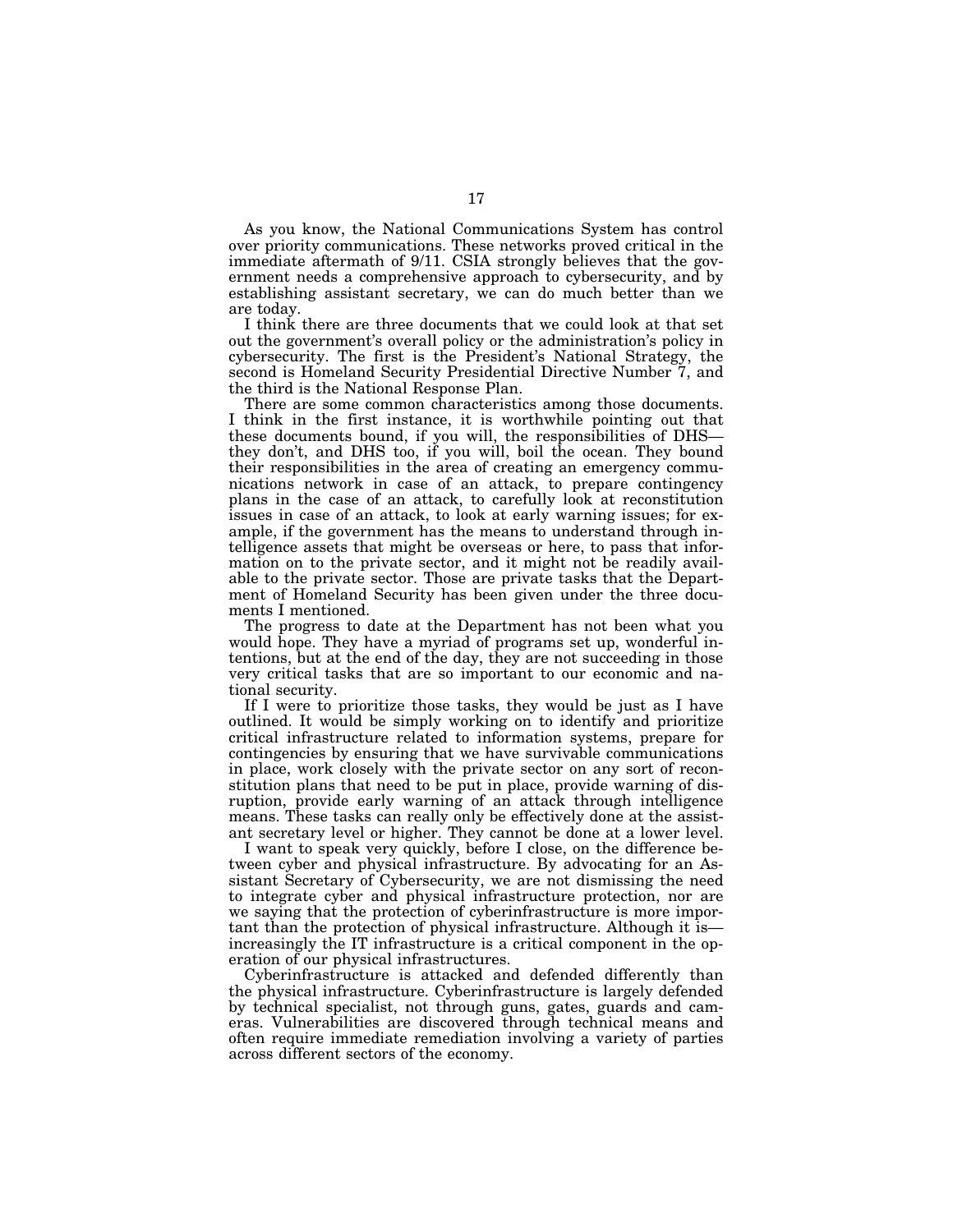A cyberattack may be launched remotely, requiring no physical access to a target. Cyberattacks may not necessarily be abrupt. For instance, a cyberattack may be low and slow, changing or otherwise corrupting political data over an extended period of time.

The infrastructure is dynamic, constantly changing. Amit and Harris have addressed this. But I want to point out also, in the event of an event of national significance affecting one or more sectors across the economy, we are going to turn to our information systems to help bail us out.

The National Communications System post-9/11 helped us in that environment. By the way, the National Communications System under DOD was run by a lieutenant general. Now we are at an acting—acting director level. It is important that we have an assistant secretary in place as soon as possible. During Q and A I would be happy to speak to source issues.

Thank you.

Mr. LUNGREN. Thank you very much, Mr. Kurtz. [The statement of Mr. Kurtz follows:]

## PREPARED STATEMENT OF PAUL B. KURTZ

Thank you, Chairman Lungren and Ranking Member Sanchez for inviting the Cyber Security Industry Alliance (CSIA) to testify before this subcommittee in reference to HR 285. I would also like to acknowledge Congressman Thornberry and Congresswoman Lofgren for their continued efforts in support of an Assistant Secretary for Cyber Security position in DHS. Their bi-partisan work is evident in their co-sponsorship of this bill.

As Executive Director of CSIA, I am pleased to speak about the need for an Assistant Secretary for Cyber Security in the Department of Homeland Security. CSIA supports rapid passage of HR 285.

The members of the Business Software Alliance also support this legislation and I am also speaking on their behalf.

Since the late 1990s, we have spoken of a ''partnership'' to secure the critical infrastructure of the United States, particularly the information infrastructure, since it is owned and operated by the private sector. For this partnership to truly be successful and not simply rhetoric, we need a clear leader in the Department of Homeland Security to act as a focal point for this partnership. A Director-level position does not have the sufficient stature or programmatic authority for accountability, or to reach across sectors. A leader in securing the critical infrastructure must have the authority and resources to accomplish this important and complex mission.

This leader must be at least at the Assistant Secretary level to have the impact that is needed.

Unlike other sectors, the information infrastructure is dynamic and will continue to evolve for the foreseeable future. Changes within the information infrastructure are driving change in all other sectors. Cyber and physical infrastructure security will receive greater respective attention with an Assistant Secretary for Cyber Security working alongside the Assistant Secretary for Infrastructure Protection, while remaining integrated under the leadership of the Undersecretary for Infrastructure Protection and Information Analysis. It is particularly important that the Assistant Secretary for Cyber Security have primary authority over the National Communications System, given the convergence of voice and data networks.

CSIA strongly believes that the Federal government needs a comprehensive approach to cyber security protection. The establishment of an Assistant Secretary for Cyber Security in the Department of Homeland Security is a critical initial step in this approach.

I will cover three areas in my testimony:

• A brief introduction to CSIA

• An overview of the roles and responsibilities of the Department of Homeland Security in the area of cyber security

• The importance of clear leadership on the issue of cyber security

#### **Introduction to CSIA**

CSIA is dedicated to enhancing cyber security through public policy initiatives, public sector partnerships, corporate outreach, academic programs, alignment be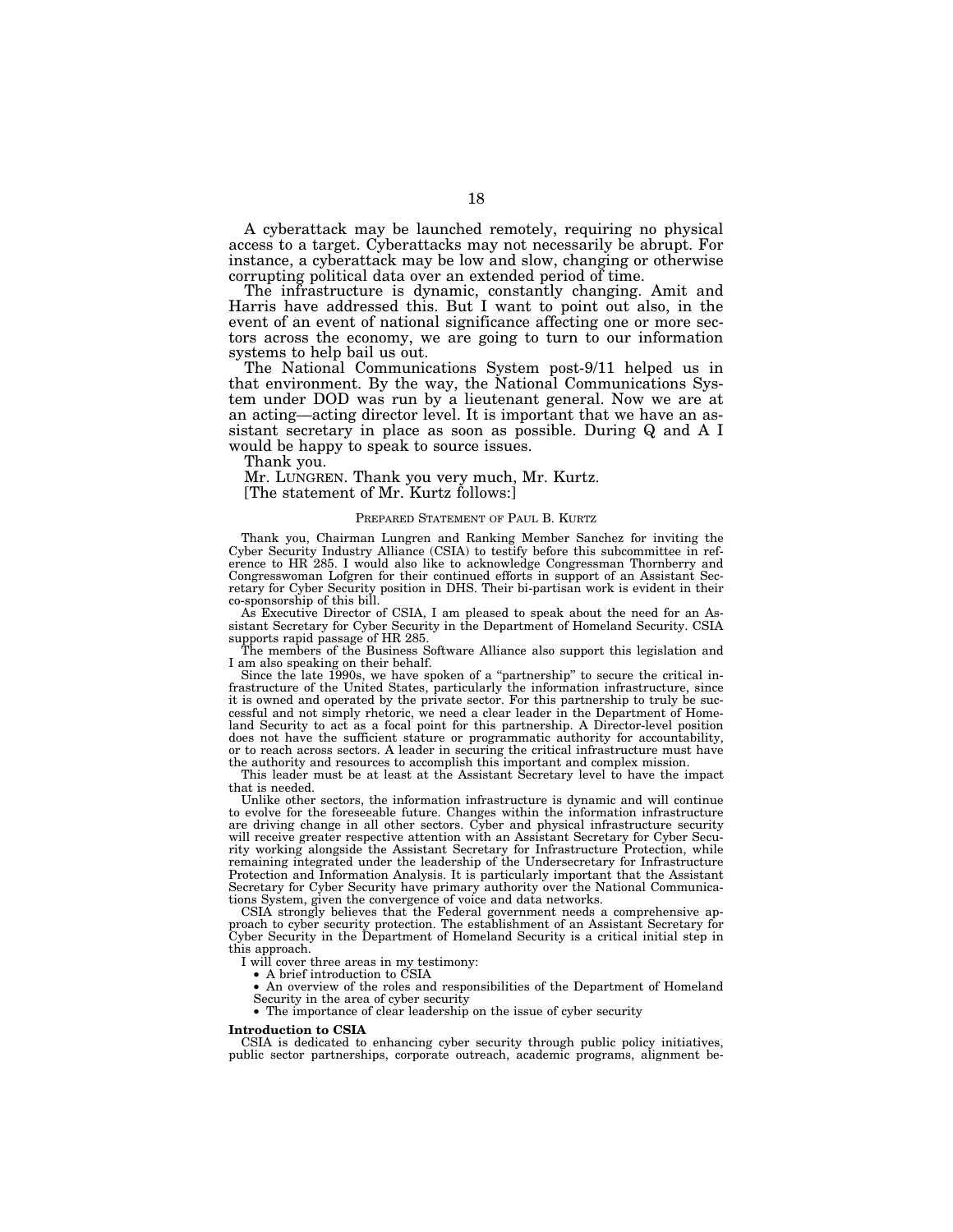hind emerging industry technology standards and public education. CSIA is the only CEO-led public policy and advocacy group exclusively focused on cyber security pol-icy issues. We believe that ensuring the security, integrity and availability of global information systems is fundamental to economic and national security. We are committed to working with the public sector to research, create and implement effective agendas related to national and international compliance, privacy, cybercrime, and economic and national security. We work closely with other associations representing vendors as well as critical infrastructure owners and operators, as well

as consumers.<br>Members of the CSIA include BindView Corp; Check Point Software Technologies<br>Ltd.; Citadel Security Software Inc.; Citrix Systems, Inc.; Computer Associates International, Inc.; Entrust, Inc.; Internet Security Systems Inc.; iPass Inc.; Juniper Networks, Inc.; McAfee, Inc; PGP Corporation; Qualys, Inc.; RSA Security Inc.; Secure Computing Corporation; Symantec Corporation and TechGuard Security, LLC. CSIA understands that the private sector bears a significant burden for improving

cyber security. CSIA embraces the concept of sharing that responsibility between information technology suppliers and operators to improve cyber security. Cyber security also requires non-partisan government leadership. Work to strengthen cyber se-curity began in the Clinton administration. The Bush administration has continued and boosted this work, through the creation of the National Strategy to Secure Cyberspace. The National Strategy remains timely and salient.

#### **Roles and Responsibilities**

Last December, the Cyber Security Industry Alliance released an agenda for the administration that outlined twelve steps to help build a more secure critical infrastructure that called for an Assistant Secretary level post in the Department of Homeland Security. To understand why we feel this is critically important to the protection of our cyber infrastructure, I thought it would be helpful to expand on the Agenda and offer a framework to help define Federal versus private sector re-

sponsibilities in the area of cyber security. By outlining the responsibilities of the Department of Homeland Security in the area of cyber security, we feel that the need for an Assistant Secretary-level position can be better understood.

Three Federal documents provide a framework for Federal responsibilities to se-

- The President's National Strategy to Secure Cyberspace (February 14, 2003)<br>• Homeland Security Presidential Directive-7 (December 17, 2003)<br>• The National Response Plan's Cyber Incident Annex (January 6, 2005)<br>• Presiden
- 
- 

The President's National Strategy is an appropriate place to start. While the Strategy's recommendations receive substantial attention, it also provides clear policy guidance on the Federal government's role. The President's cover letter for the Strategy states:

''The policy of the United States is to protect against the **debilitating disruption** of the operation of information systems for critical infrastructures and, thereby help to protect the people, economy, and national security of the United States.'' He continues, ''We must act to reduce our vulnerabilities to these threats before they can be exploited to damage the cyber systems supporting our nation's *critical infrastructure* and ensure that such disruptions of cyberspace are infrequent, of minimal duration, manageable and cause the least damage possible.''

The strategy adds some additional guidance on its role, noting that it is appropriate for the government to assist with forensics, attack attribution, protection of networks and systems critical to national security, indications and warnings, and protection against *organized attacks* capable of inflicting *debilitating* damage to the economy.

Additionally, Federal activities should also support research and development that will enable the private sector to better secure privately-owned portions of the nation's critical infrastructure.

These statements lead to the conclusion that Federal activity is bounded to protecting against **debilitating** attacks against **critical infrastructure,** attack attribution for national security systems, forensics and research and development.

The Strategy also sets specific responsibilities for Federal agencies, including the Department of Homeland Security. The Strategy states that the Department should: • Develop a comprehensive plan to secure critical infrastructure.

- Provide crisis management and technical assistance to the private sector with
- respect to recovery plans for failures of critical information systems Coordinate with other Federal agencies to provide specific warning informa-

tion and advice about appropriate protective measures and countermeasures to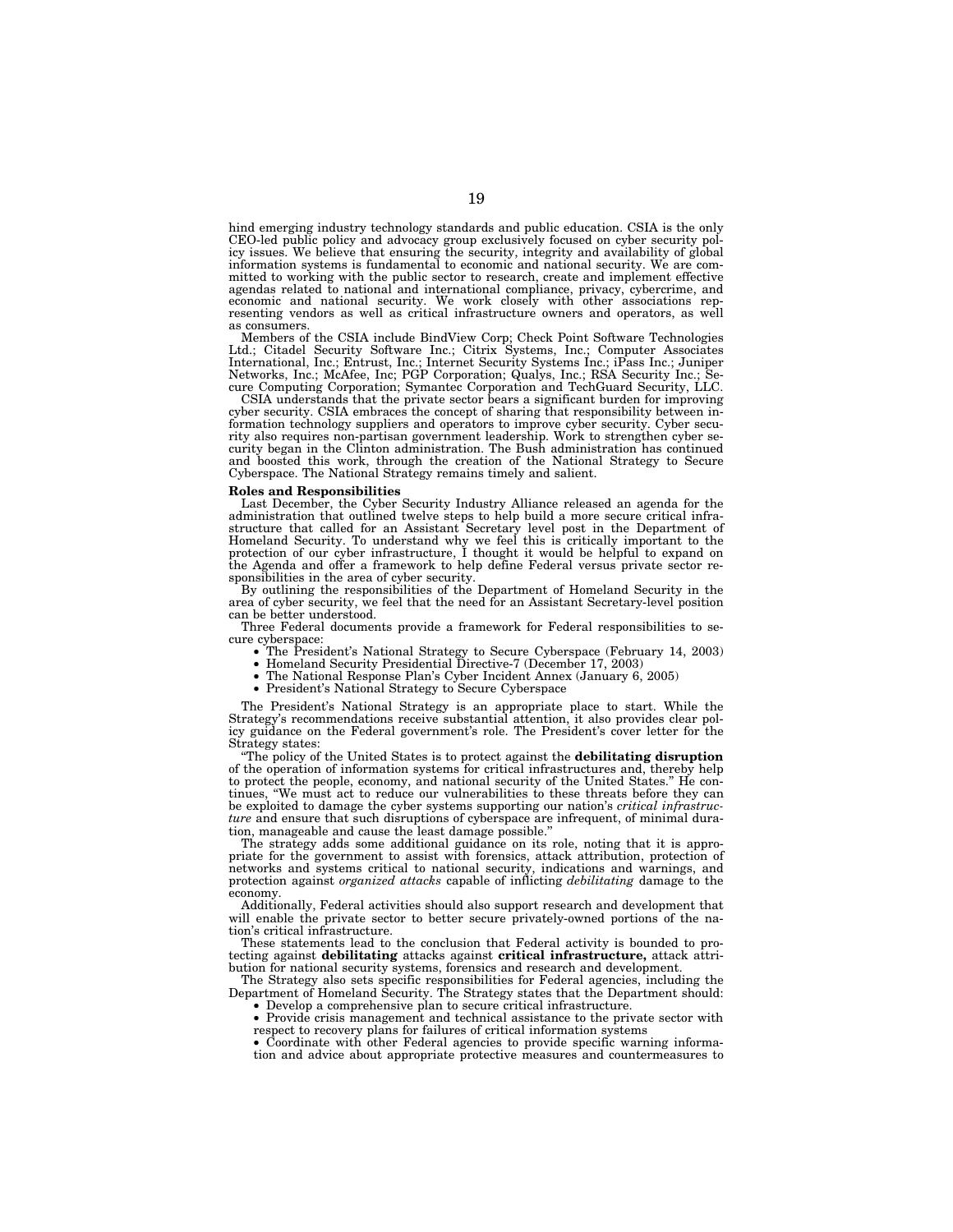state, local and nongovernmental organizations including the private sector, academia and the public

• Perform and fund research and development along with other agencies that will lead to new scientific understanding and technologies in support of homeland security.

It is important to note that the Strategy does not place responsibility for every problem associated with cyber security with DHS, but focuses its role on contingency planning and emergency communications—two critical areas of defense against threats to our national security. **HSPD–7**

HSPD–7 establishes the U.S. government's policy for the identification and protection of critical infrastructure from terrorist attacks. It advances the President's strategy in a number of areas and helps further refine the Federal government's role in securing cyberspace.

HSPD–7 focuses in large part on the identification and protection of assets that if attacked would cause catastrophic health effects or mass casualties comparable to those from the use of a weapon of mass destruction. It also addresses the protection of infrastructure that if attacked would:

• Undermine state and local government capacities to maintain order and to deliver minimum essential public services.

• Damage the private sector's capability to ensure the orderly functioning of the economy and delivery of essential services

• Have a negative effect of the economy through the cascading disruption of other critical infrastructure and key resources.

• Undermine the public's morale and confidence in our national economic and political institutions.

HSPD–7 designated the Department of Homeland Security as a focal point for information infrastructure protection, including cyber security, stating:

11The Secretary will continue to maintain an organization to serve as a focal point for the security of cyberspace. The organization's mission includes analysis, warning, information sharing, vulnerability reduction, mitigation, and aiding national recovery efforts for critical infrastructure information systems.''

## **The National Response Plan's Cyber Incident Annex**

The National Response Plan (NRP) upholds the President's National Strategy to Secure Cyberspace and HSPD–7. The NRP Cyber Incident Annex states that the Federal government plays a significant role in managing intergovernmental (Federal, state, local and tribal) and, where appropriate, public-private coordination in response to cyber incidents of *national significance.*

#### **A Framework for Federal Action**

The President's National Strategy to Secure Cyberspace, Presidential Directive 7 and the National Response Plan yield a possible two-tier framework for Federal responsibility.

Tier One—Functions Critical to U.S. Economic and National Security

1. Identify and prioritize critical information infrastructure that if disrupted would have a debilitating impact on critical infrastructure or systems essential to U.S. economic or national security

2. Prepare for such contingencies by ensuring survivable communications networks among key critical information infrastructure operations in the government and private sector

3. Prepare contingency plans in the event of a disruption that include crisis management and restoration of critical networks, and regularly exercise, test and refine these plans.

4. Provide warning of attack or disruption to critical infrastructure owners and operators from resources or capabilities that are not available to the private sector through such means as intelligence.

Tier Two—Supporting Functions that Improve Coordination, Awareness, Education and Personnel Readiness

1. Facilitate coordination between individual sectors of the economy by establishing appropriate government advisory committees

2. Facilitate and support general awareness among all information system users, including home users and small businesses

3. Track trends and costs associated with information infrastructure attacks and disruptions, through such means as U.S. CERT.

4. Coordinate and support long-term research and development for cyber security.

## *The Importance of Clear Leadership on the Issue of Cyber Security*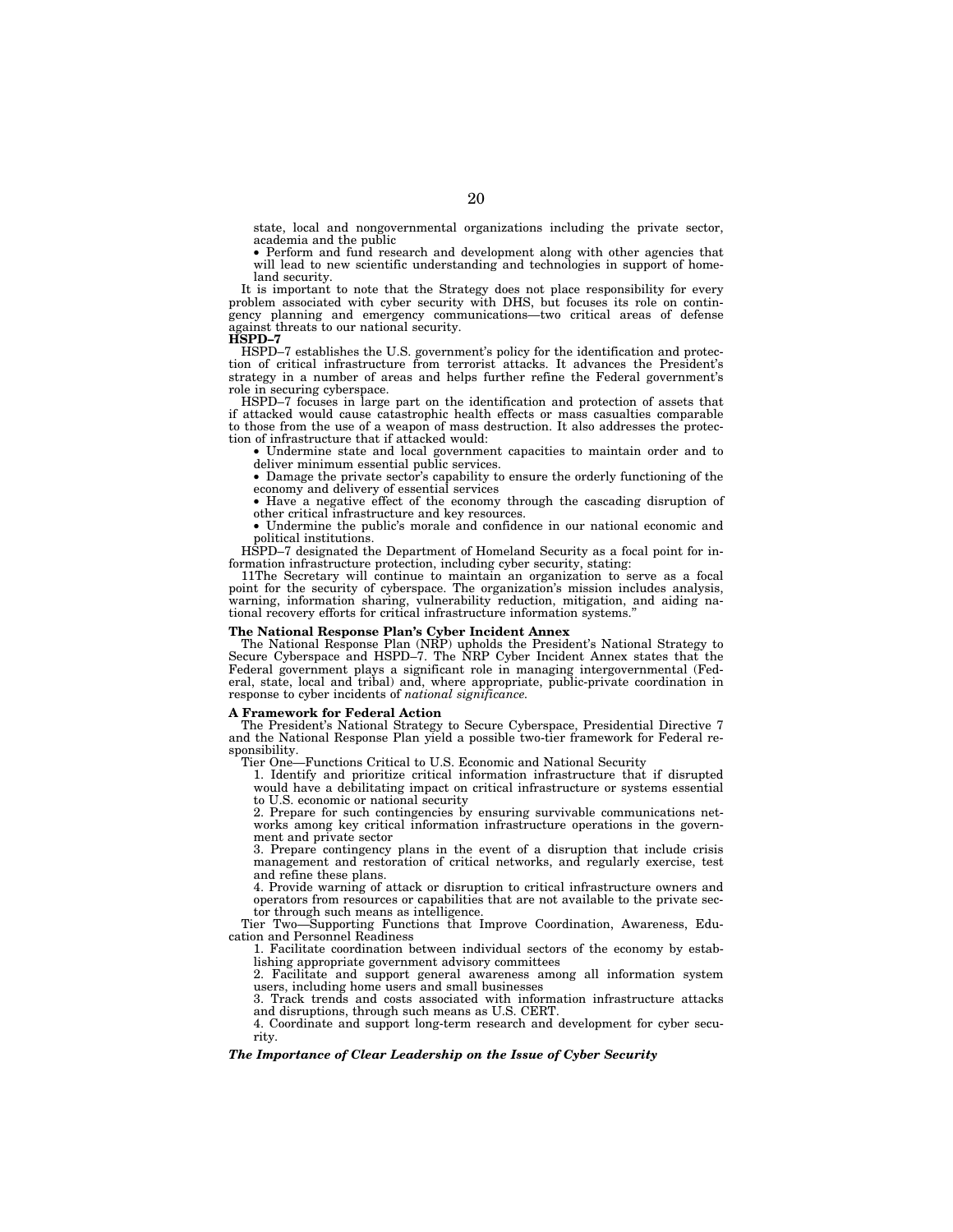When you look closely at the responsibilities of The Department of Homeland Security in the area of cyber security, you see that while it may be narrowly defined, its responsibilities are extremely significant to our economic and national security. **DHS is the government's focal point for the prevention, response and recovery from cyber security incidents that have a debilitating impact on our national and economic security.** While the private sector has a critical role to play in the protection of critical information infrastructure, DHS serves as the government's and nation's point of coordination for all our efforts. Senior DHS leadership is needed to build an effective government-private sector relationship, to understand the technical and global complexities of cyber security, and to marshal the resources necessary to provide an effective partnership with private sector organizations and initiatives.

## *Cyber vs. Physical Infrastructure Protection*

By advocating for an Assistant Secretary for Cyber Security, we are not dismissing the need to integrate cyber and physical infrastructure protection. Nor are we saying that the protection of the cyber infrastructure is more important than the protection of the physical infrastructure—although it is increasingly a critical component in the operation of our physical infrastructures, and in fact, it cuts across all of our physically infrastructures. The physical and cyber infrastructures are related, but they are fundamentally different in a variety of ways. For example:

• Cyber infrastructure is attacked and defended differently than the physical infrastructure. Cyber infrastructure is largely defended by technical specialists, not through guns, gates, guards, and cameras. Vulnerabilities are discovered through technical means and often require immediate remediation involving a variety of parties across different sectors of the economy. A cyber attack may be launched remotely, requiring no physical access to a target. Cyber attacks may not necessarily be abrupt. For example, a cyber attack may be ''low and slow,'' changing or otherwise corrupting critical data over an extended period of time.

• Cyber infrastructure is dynamic, where the physical infrastructure is more static. For example, power plants, power lines, chemical plants, railroads, bridges remain stationary with more gradual changes in technology, where information networks are rapidly changing. An IP-based transaction may traverse the globe via satellite, wireless, or terrestrial cable. The technologies that support these different means are changing rapidly.

In an event of national significance affecting one or more of the physical infrastructures, the cyber infrastructure takes on additional responsibility for ensuring we have the ability to coordinate and respond to attacks. Our IT infrastructure is operational; without it, our national response capability is crippled.

We believe it is appropriate to have an Assistant Secretary for Cyber Security working along side an assistant secretary responsible for securing the physical infrastructure under the leadership of an Under Secretary as proposed in H. 285.

#### **Conclusion**

Mr. Chairman, we are seeing increased threats and vulnerabilities associated with our information infrastructure. We rely upon our information infrastructure, yet there is no one clearly in charge of coordinating its security and reliability. Presidential guidance and the Homeland Security Act clearly identify the Department of Homeland Security as the most appropriate focal point for coordinating the protection of our information infrastructure. We strongly support HR 285 and its creation of a more senior position at DHS to lead efforts to build a more secure information infrastructure for both the government and private sector.

Mr. LUNGREN. The Chair now recognizes Catherine Allen, president and CEO of BITS, a division of the Financial Services Roundtable, to testify.

## **STATEMENT OF CATHERINE ALLEN, PRESIDENT AND CEO, BITS, FINANCIAL SERVICES ROUNDTABLE**

Ms. ALLEN. Thank you very much. Thank you, Chairman Lungren and committee members, for the opportunity to testify before the committee. We commend Congressman Thornberry and Congresswoman Lofgren on the bill.

I am Catherine Allen, CEO of BITS, a nonprofit industry consortium of the largest 100 financial institutions in the U.S. We are a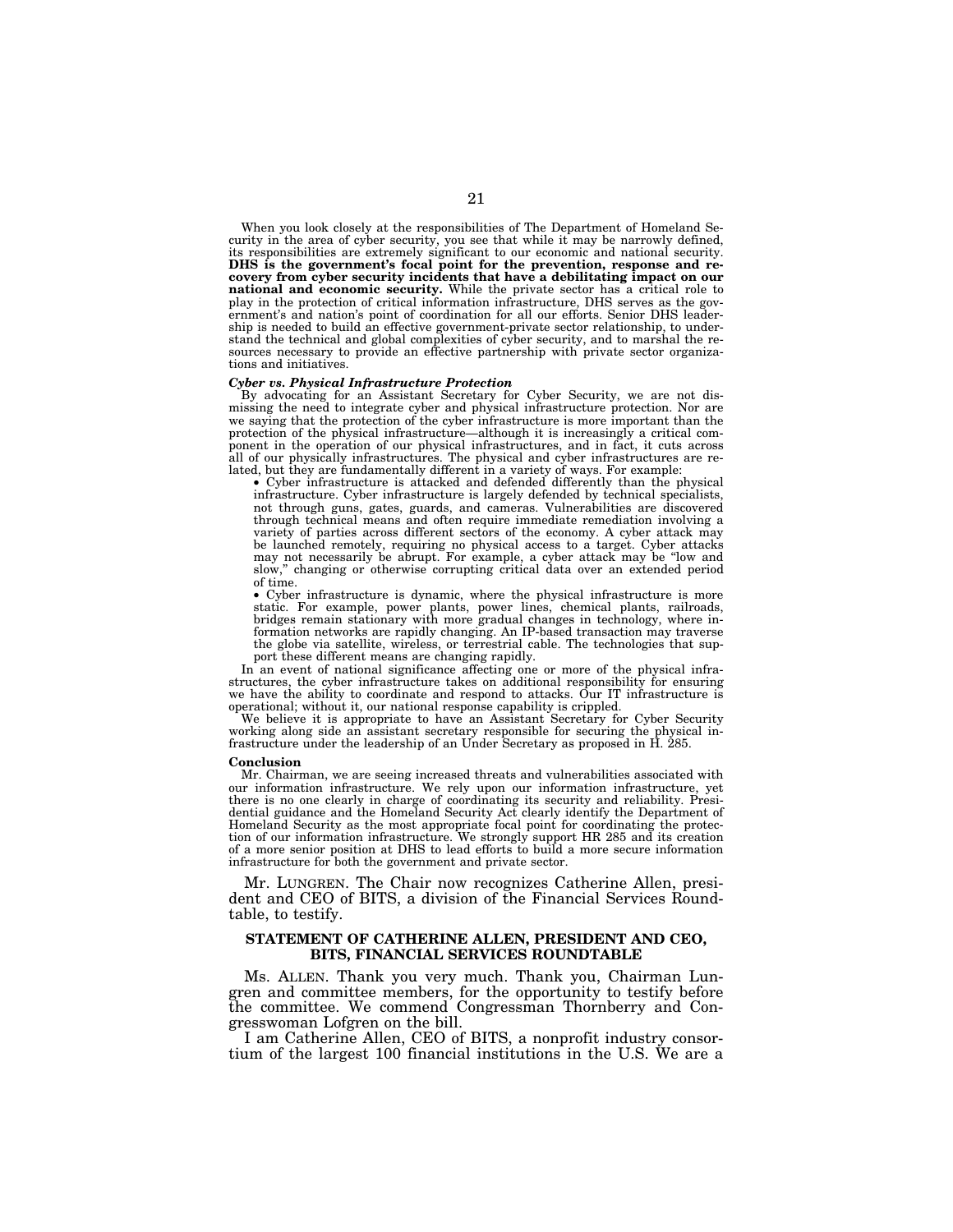nonlobbying division of the Financial Services Roundtable. Our mission is to serve the financial services needs at the interface between commerce, technology and financial services. We work with government organizations, DHS, Treasury, Federal financial regulators, the Federal Reserve and other technology associations.

Given the short amount of time, I want to focus on three major points today: First, the state of cybersecurity; second, reasons in favor of elevating the cybersecurity position at DHS; and third, steps the government could take to strengthen cybersecurity.

My written statement contains additional information on BITS, cybersecurity, crisis management, critical infrastructure, management of outsources and fraud reduction efforts. It also contains suggestions that BITS has given to DHS in the past, as well as others on how to strengthen cybersecurity.

The importance of cybersecurity cannot be overstated. Our Nation's economic and national security relies on the security, reliability, recoverability, continuity and maintenance of information systems. The security and reliability of the information systems are increasingly linked to consumer and investor confidence.

As I speak, criminals are writing code to compromise systems. Viruses are epidemic. Hackers are closing the window between the discovery of a flaw and the release of a new virus, now an average of 5.8 days. Over 1,200 new security flaws were discovered just in the last 6 months of 2004.

Beyond threats to our Nation's infrastructure, leaders in the financial services industry are growing increasingly concerned about the impact on consumer confidence. As one example, fraudsters are finding new ways to trick consumers in providing initial information that can facilitate ID theft through phishing, pharming and other e-scams.

The financial services industry has been aggressive in its efforts to strengthen cybersecurity and reduce fraud. We are sharing information; analyzing threats; creating best practices; urging the software and technology providers to do more to secure their products and services, something we call a higher duty of care; and combating fraud and identity theft.

Just last week BITS and the Roundtable announced the permanent creation of an Identity Theft Assistance Center, a free service to financial institution customers that helps victims restore their financial identity. The ITAC has helped, to date, nearly 700 consumers restore their financial identities since it became operational last August. The ITAC information is shared with law enforcement to help prosecute the perpetrators, and the ITAC is the cornerstone of a broader industry effort to detect and prevent fraud, help victims address the causes of identity theft and prosecution of fraudsters.

In a related effort, BITS created a phishing prevention and investigation network, again helping our industry to shut down online scams and aid in investigating perpetrators and providing a united front with law enforcement.

Last year I submitted a letter in support of a proposal to elevate the position of Cybersecurity Director at the Department of Homeland Security to the assistant secretary level. We support rapid passage of H.R. 285. Cybersecurity is handled in DHS at a level far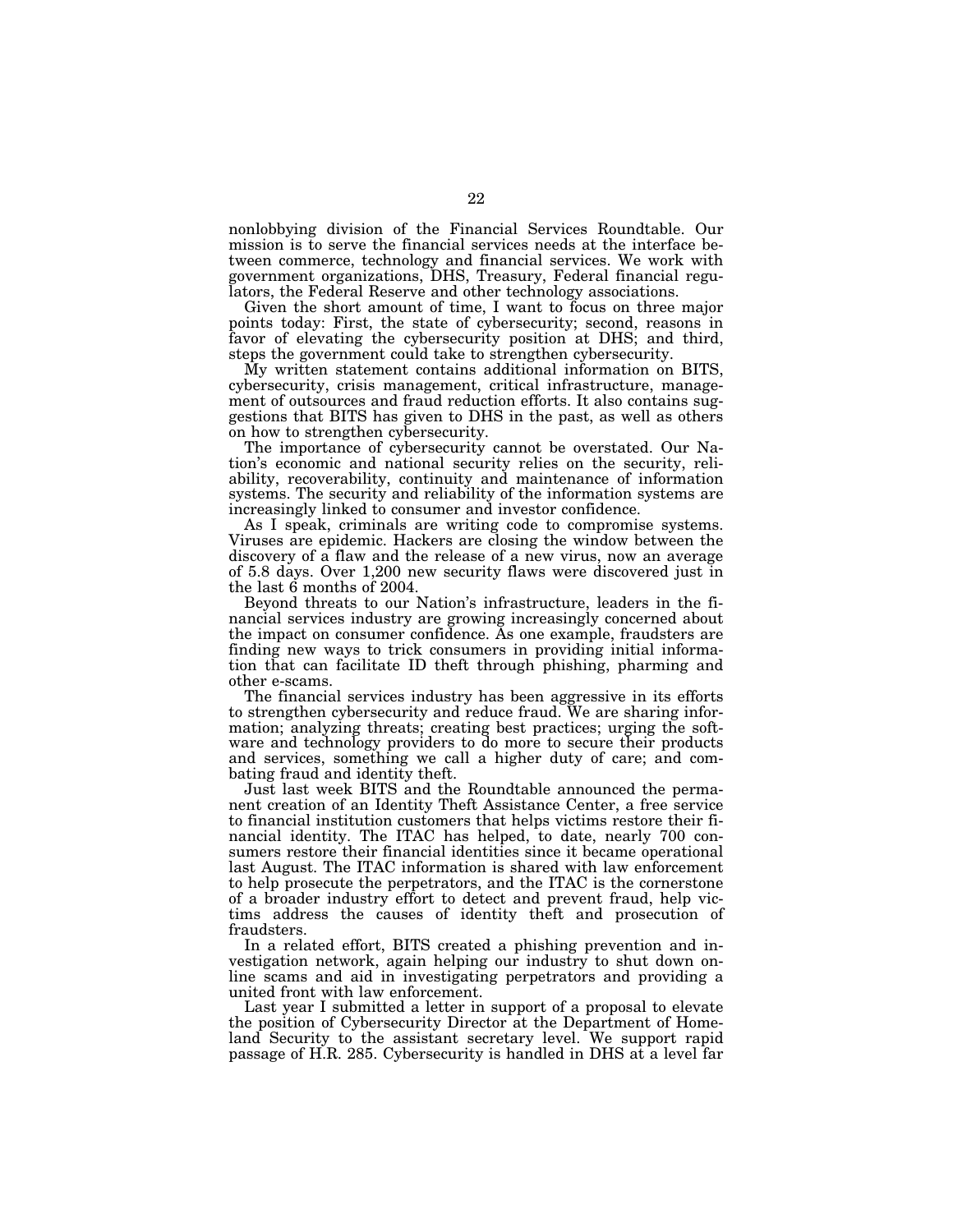below where most financial services corporations handle the issues today, and that is at the board-room level. Elevating this critical position and insuring that adequate funding is provided will help us to focus greater attention on cybersecurity issues within the government and provide a more senior-level dialogue with the private sector. It will enable implementation of many key elements that were identified in the administration's National Strategy to Secure Cyberspace.

Much of the focus at DHS has been on physical security. While that is important, we believe there are several areas that need much more focus. It starts with cybersecurity, but also a means addressing the interdependencies between our sector and other critical infrastructures, including the telecommunications and power industries. They, too, rely and need a strengthened cybersecurity effort. Elevating the cybersecurity position within DHS should be a first significant step as part of a broader strategy to strengthening cybersecurity.

For the record, it is important for the committee to understand that the financial regulators are taking cybersecurity issues seriously. Treasury is a sector leader. DHS plays an important role in bringing the other sectors along in addressing the cybersecurity issues.

We believe that there is much more that can be done to strengthen cybersecurity. My written statement includes a more detailed review of seven key elements that the Federal Government should support to ensure information technology security. I refer to them by the acronym PREPARE.

The first is promote, playing an important role of promoting the importance of secure information technology and in facilitating collaboration.

The second is responsibility, promoting shared responsibility between the suppliers and the end users for developing, deploying and maintaining secure information software and networks.

The third is educate. All sectors should make it a priority to communicate to all users of information technology the importance of safe practices.

The fourth is procure, using its purchasing power to leverage security requirements, such as software testing. Along with employing best practices developed by public and private sectors, the government can play an important role in encouraging the changes that need to take place.

The fifth is analyze. Government should collect and provide to the critical infrastructures and policymakers the kinds of statistics we need on threats, risks and vulnerabilities.

The next to last is research. The government can play an important role in funding R&D in the development of more secure software development practices, testing and certification programs.

Lastly, enforce. Law enforcement must do more to enforce, investigate and prosecute cybercrimes here and abroad. E-crimes are growing and undermine our economy. Law enforcement must have the resources and mandate to go forward.

In conclusion, the financial services sector is a key part of the Nation's critical infrastructure. Customer trust in the security of financial transactions is vital to the security of not only the infra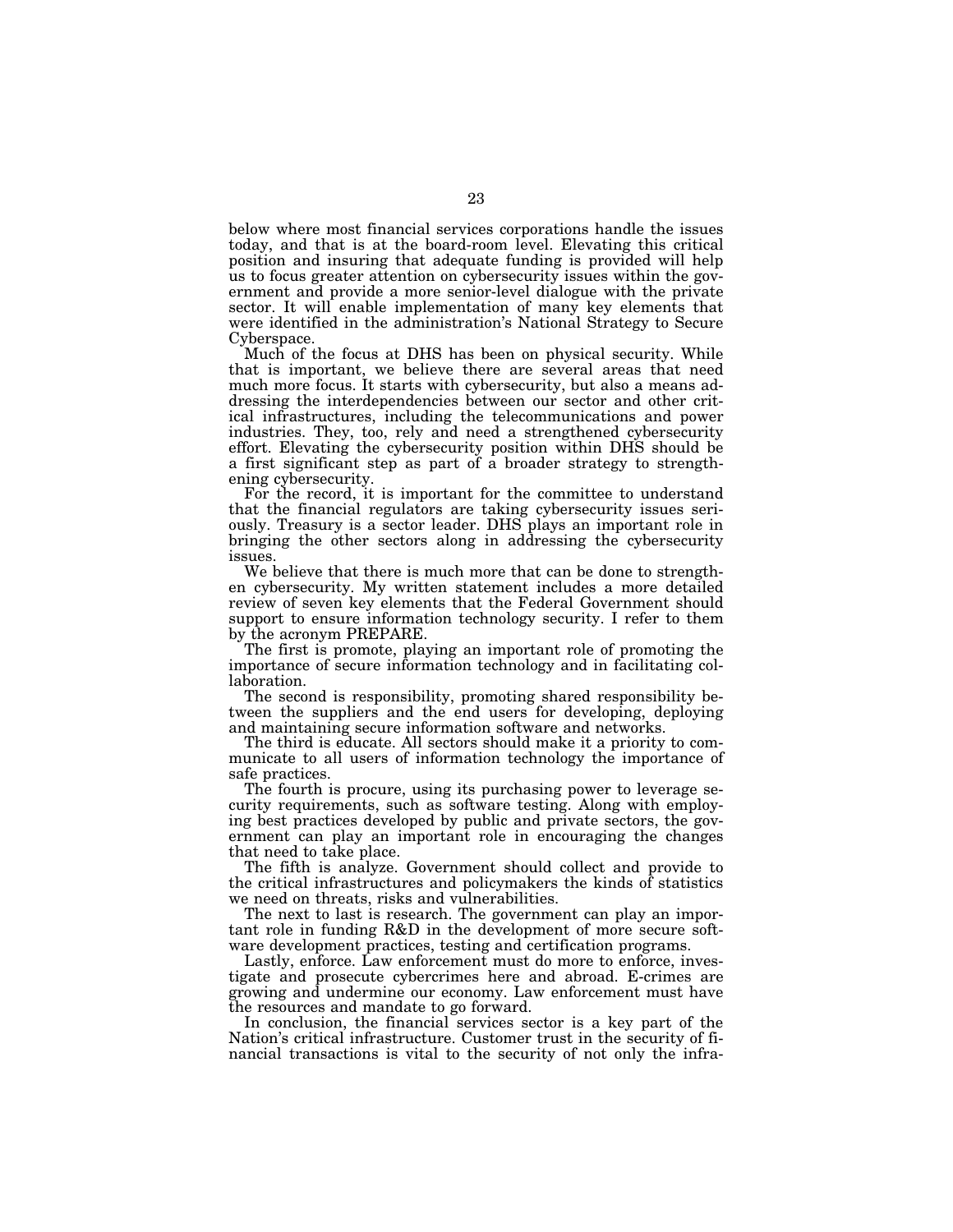structure, but the strength of the Nation's economy. Our sector is a target of cybercriminals as well as terrorists. We have a vested interest in this being raised to a higher level of dialogue in the community.

We have taken major strides to respond to the risks that we have today. We need the government to support these efforts, to support cybersecurity, with the same level of the energy, resources and stature as protecting physical security through DHS. Elevating the cybersecurity position to an assistant secretary level is a step in the right direction, but there is much more that is needed.

Thank you for the opportunity to testify.

Mr. LUNGREN. Thank you very much, Ms. Allen.

[The statement of Ms. Allen follows:]

#### PREPARED STATEMENT OF CATHERINE A. ALLEN

#### **Introduction**

Thank you, Chairman Lungren and Ranking Member Sanchez, for the oppor-tunity to submit testimony before the House Committee on Homeland Security's Subcommittee on Economic Security, Infrastructure Protection and Cybersecurity about proposed legislation to elevate the Cyber Security Director at the Department of Homeland Security (DHS) to the Assistant Secretary level.

I am Catherine Allen, CEO of BITS, a nonprofit industry consortium of 100 of the largest financial institutions in the U.S. BITS is the non-lobbying division of The Financial Services Roundtable. BITS' mission is to serve dustry's needs at the interface between commerce, technology and financial services. BITS members hold about \$9 trillion of the nation's total managed financial assets of about \$18 trillion. BITS works as a strategic brain trust to provide intellectual capital and address emerging issues where financial services, technology and commerce intersect. BITS' activities are driven by the CEOs and their direct reports—<br>CIOs, CTOs, Vice Chairmen and Executive Vice President-leve businesses. BITS works with government organizations including the U.S. Department of Homeland Security, U.S. Department of the Treasury, federal financial regulators, Federal Reserve, technology associations, and major third-party service providers to achieve its mission. Attached to this statement is an overview of our work related to cyber security, crisis management coordination, critical infrastructure protection, and fraud reduction.

The importance of cyber security cannot be overstated. Our nation's economic and national security relies on the security, reliability, recoverability, continuity, and maintenance of information systems. IT security has a direct and profound impact on the government and private sectors, and the nation's critical infrastructure. Further, the security and reliability of information systems is increasingly linked to consumer and investor confidence.

As I speak, hackers are writing code to compromise systems. Viruses are epidemic. Hackers are closing the window between the discovery of a flaw and the release of a new virus. Fraudsters are finding new ways to trick consumers into providing personal information that can facilitate ID theft. Beyond threats to our nation's infrastructure, leaders in the financial services industry are growing increasingly concerned with the impact on consumer confidence.

The financial services industry has been aggressive in its efforts to strengthen cyber security. We are sharing information, analyzing threats, urging the software and technology industries to do more to provide more secure products and services, and combating fraud and identity theft. Just last week, BITS and The Roundtable announced the results of a pilot of the Identity Theft Assistance Center (ITAC). The ITAC has helped nearly 700 consumers restore their financial identities since it became operational last August. The ITAC is a free service to financial institution customers. It is a key part of industry efforts to help victims and address the causes of identity theft.

Last year I submitted a letter in support of a proposal to elevate the position of Cyber Security Director at the Department of Homeland Security to the Assistant Secretary level (Attachment A).

BITS and The Financial Services Roundtable support this effort to increase the administration's focus on cyber security concerns and address our sector's concerns. While much of DHS' focus has been on physical security, it has not focused enough attention on addressing cyber security concerns. Elevating the cyber security posi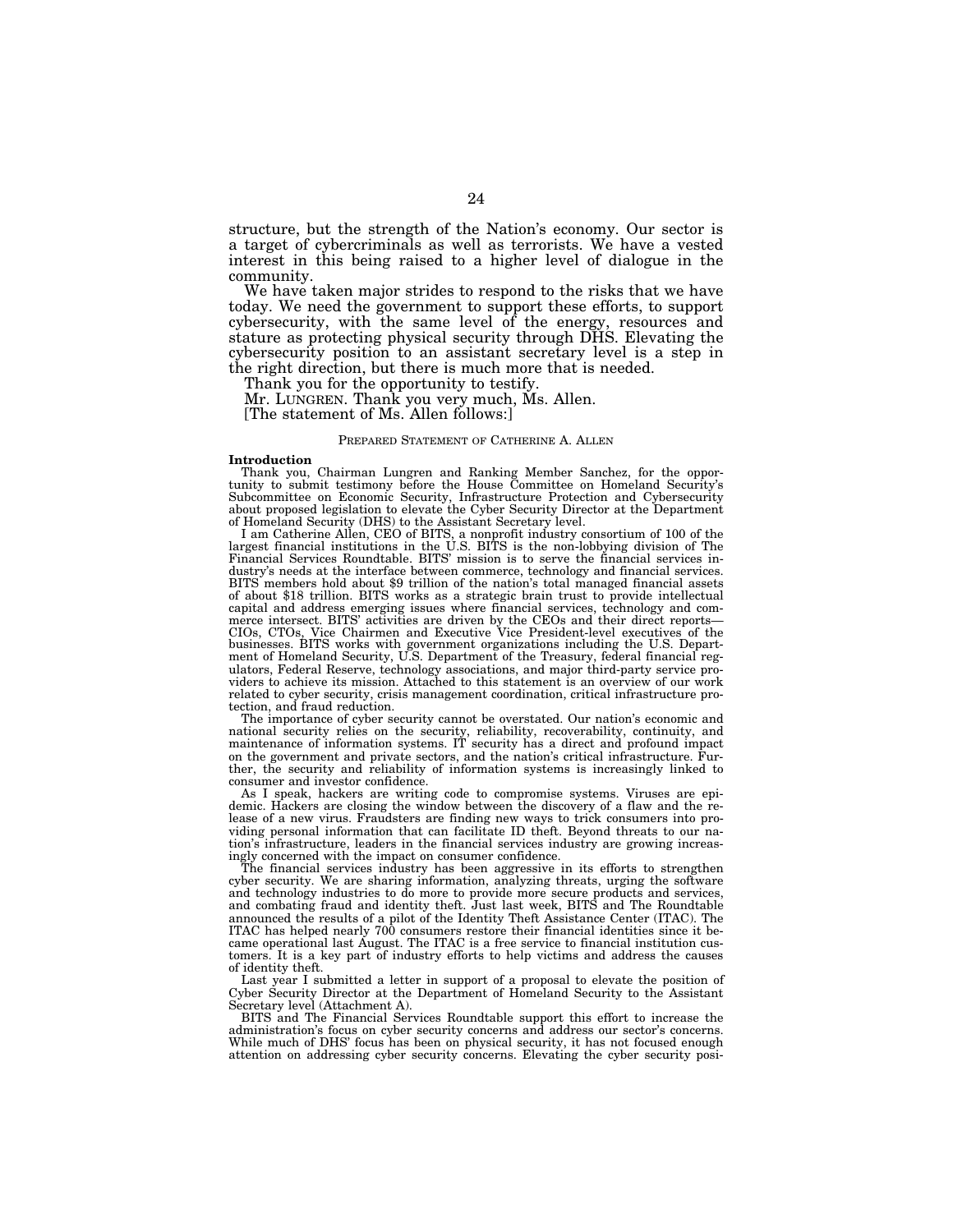tion is a small step as part of a broader strategy to strengthen cyber security. Cyber security is handled at a level far below where most corporations handle the issues today. Elevating this critical position and ensuring that adequate funding is provided will help to focus greater attention on cyber security issues within the government and throughout the private sector and thus implement many areas identified in the Administration's National Strategy to Secure Cyberspace.

Since the creation of DHS in March 2003, BITS has worked closely with many DHS officials, including the director and acting director of the Cyber Security Division. We have provided numerous suggestions for DHS actions to strengthen cyber security and ways it can work in partnership with leaders in the private sector. Earlier this year, the National Cyber Security Division convened a ''retreat'' of representatives from the major associations (e.g., BITS, Center for Internet Security, Cyber Security Industry Alliance, Educause, Information Technology Association of America, ISAlliance, Technet, SANS Institute, U.S. Chamber of Commerce), individual companies (e.g., IBM, Microsoft, RSA), law enforcement (e.g., Federal Bureau of Investigations, U.S. Secret Service) and government (e.g., Central Intelligence Agency, Commerce Department, Defense Department, Homeland Security Department, House of Representatives, Justice Department, Treasury Department, National Security Agency). DHS played an important leadership role in convening the meeting and other meetings of the US-CERT program. Attachment B is a summary of answers to several questions DHS officials asked in advance of the meeting.

## **More Can Be Done**

As an organizational and symbolic step, elevating this critical position will help to focus greater attention on cyber security issues within the government and throughout the private sector.

However, this should be viewed as just one of many steps that must be taken to strengthen cyber security.

Government plays an enormous role. Our nation's economic and national security relies on the security, reliability, recoverability, continuity, and maintenance of information systems. IT security has a direct and profound impact on the government and private sectors, and the nation's critical infrastructure. Further, the security and reliability of information systems is increasingly linked to consumer and investor confidence. In recent years, members of the user community that rely on technology provided by the IT industry—private-sector companies, universities and government agencies—are demanding greater *accountability* for the security of IT products and services.

#### **PREPARE**

The federal government can play an important role in protecting the nation's IT assets. The following are seven key elements that the U.S. government should support to secure information technology.

**Promote.** Government can play an important role in promoting the importance of secure information technology. Also, government should do more to facilitate collaboration among critical infrastructure sectors and government. Some sectors, such as financial services, are heavily regulated and supervised to ensure that customer information is protected and that financial institutions operate in a safe and sound manner. Examples of actions the government can take include:

• Government should lead by example by ensuring that the issue of cyber security receives adequate attention in the Department of Homeland Security. Today, cyber security is handled at a level far below where most corporations handle these issues. Congress could create a more senior-level policy level position within DHS to address cyber security issues and concerns and ensure that adequate funding is provided.

• Strengthen information sharing coordination mechanisms, such as the Information Sharing and Analysis Centers (ISACs), by ensuring adequate funding is made available to Federal agencies sponsoring such organizations. Information sharing and trend analysis within a sector is essential to protecting information security and responding to events. Information sharing among sectors is equally important as cyber threats sometimes reach some sectors before others.

• Create an emergency communication and reconstitution system in the event of a major cyber attack or disruption of information networks. Such an attack or disruption could potentially cripple many of the primary communication channels. To allow maximum efficiency of information dissemination to key individuals in such an event, a thorough and systematic plan should be in place. The financial services industry has developed such a plan for industry-specific events in the BITS/FSR Crisis Communicator. Other organizations have developed similar communication mechanisms. These emergency communications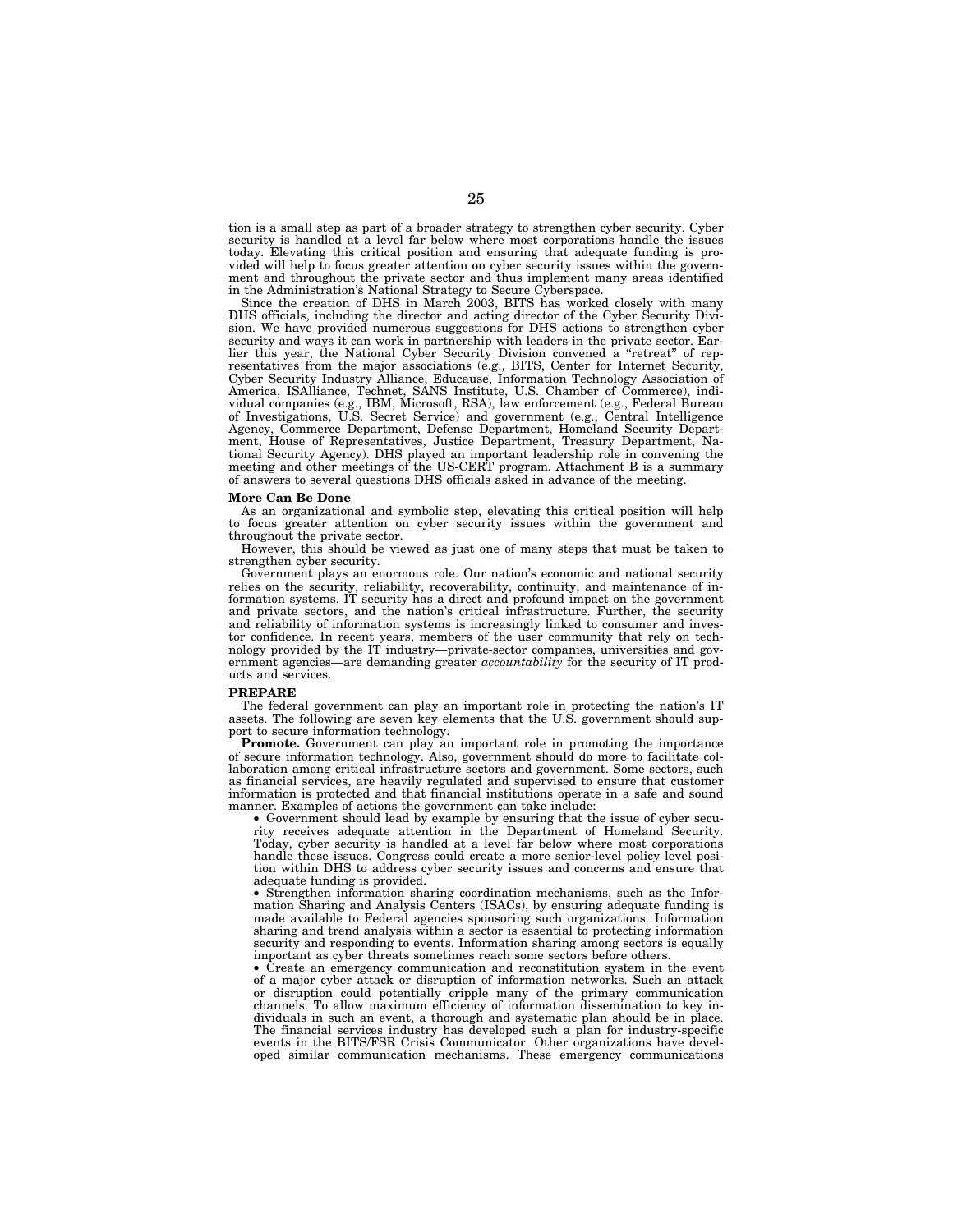programs should be examined as potential models for a national cyber security emergency communication system.

• Reform of the Common Criteria/National Information Assurance Partnership (NIAP). The current software certification process is costly, inefficient, used on a limited basis by the Federal government, and virtually unknown to the private sector. NIAP should be reformed so that it is more cost effective for vendors to seek certification while ensuring consistent Federal procurement practices and expanded commercial adoption of NIAP-certified products. The BITS Product Certification Program may well be able to serve as a model.

**Responsibility.** Government should promote shared responsibility between suppliers and end users for developing, deploying, and maintaining secure information networks. Government can play an important role in establishing incentives and making producers of software and hardware accountable for the quality of their products. Examples of actions the government can take include:

• Provide tax or other incentives for achieving higher levels of Common Criteria certification. Incremented incentives would help to compensate companies for the time and cost of certification. This should encourage certification and increase the overall security of hardware and software.

• Provide tax or other incentives for certification of revised or updated versions of previously certified software. Under Common Criteria, certification of updated versions is costly and time consuming. Incentives are necessary to ensure that all software is tested for security

• Require software providers to immediately notify ISACs of newly discovered cyber threats and to provide updated information on such threats until an effective patch is provided. It is vital that critical infrastructure companies receive immediate notice of serious vulnerabilities.

• Establish requirements that improve the patch-management process to make it more secure and efficient and less costly to organizations.

**Educate.** Communicate to all users of information technology the importance of safe practices. Public confidence in e-commerce and e-government is threatened by malicious code vulnerabilities, online fraud, phishing, spam, spyware, etc. Ensuring that users (home users, businesses of all sizes, and government) are aware of the risks and take appropriate precautions is an important role for government and the private sector. Examples of actions the government can take include:

• Fund joint FTC/DHS consumer cyber security awareness campaign. The FTC should focus its efforts on building consumer awareness, and DHS should coordinate more detailed technical education regarding specific serious threats. In addition, government employees should be trained in proper cyber safety measures.

• Train government employees on proper cyber security measures.<br>• Educate corporate executives and officers regarding their duti.

• Educate corporate executives and officers regarding their duties under Sarbanes-Oxley, GLBA, and HIPAA as they relate to cyber security.

**Procure. Using its purchasing power and leveraging security requirements and best practices developed by the public and private sectors, gov**ernment can play an important role in encouraging the IT industry to de**liver and implement more secure systems. Examples of actions the government can take include:** 

• Require high levels of cyber security in software purchased by the government through procurement procedures. Extend such requirements to software used by government contractors, subcontractors, and suppliers.

• Provide NIST with adequate resources to develop minimum cyber security requirements for government procurement. NIST should include software developers and other stakeholders in the standard-creation process.

**Analyze.** Government should collect information and analyze the costs and impact of information security risks, vulnerabilities and threats and provide this analysis to policy makers. Examples of actions the government can take include:

• Assign to the Commerce Department or another appropriate agency the responsibility of tracking and reporting such costs and their impact on the economy. Measuring and making these costs transparent will aid law makers and regulators as they assign resources to cyber security programs.

**Research.** Government can play an important role in funding R&D in the development of more secure software development practices, testing and certification programs. In addition, training future generations of programmers, technicians and business leaders that understand and manage information security can be accomplished by establishing university and educational/certification programs. Government can help by facilitating collaboration with the users and suppliers of IT to de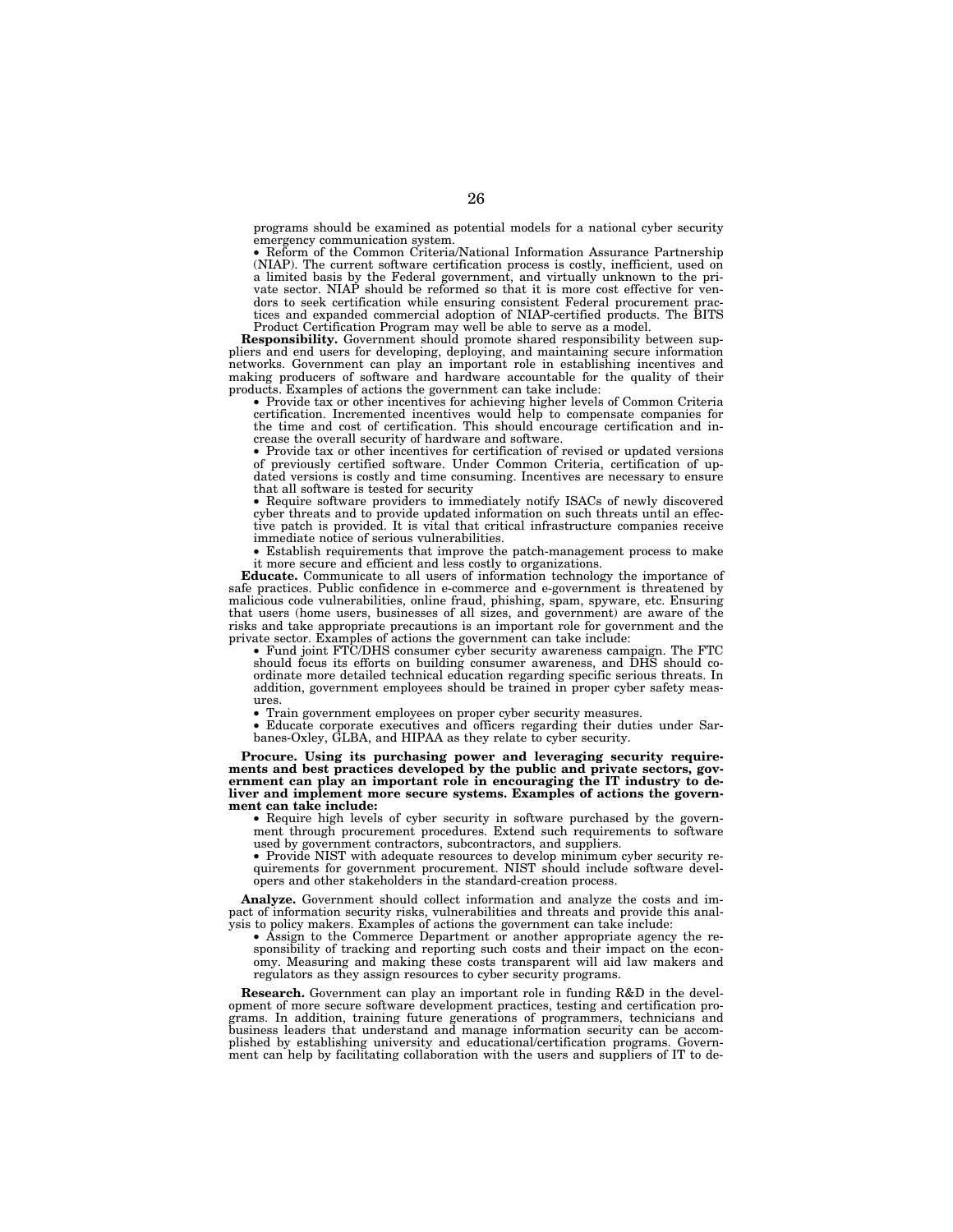velop standards for safe practices. Examples of actions the government can take include:

- Enhance DHS, NSF, and DARPA cyber security R&D funding.
- Carefully manage long- and short-term R&D to avoid duplication.<br>• Establish a mechanism to share educational training and curricu
	- Establish a mechanism to share educational training and curricula.

**Enforce.** Law enforcement must do more to enforce, investigate and prosecute cyber crimes here and abroad. Examples of actions the government can take include:

- Ratify the Council of Europe's Convention on Cybercrime.<br>• Enhance criminal penalties for cyber crimes Enhance criminal penalties for cyber crimes.
- Make cyber crimes and identity theft enforcement a priority among law enforcement agencies.

• Encourage better coordination among law enforcement agencies in order to detect trends.

## **The Financial Services Industry Is Leading the Way**

#### **in Responding to the Cyber Security Challenge**

The financial services sector is a key part of the nation's critical infrastructure. Customer trust in the security of financial transactions is vital to the stability of financial services and the strength of the nation's economy. At the same time, our sector is a favorite target of cyber criminals as well as of terrorists, as was made clear on 9/11.

Since 9/11, the financial services sector has taken major strides to respond to the risks we face today. BITS has made coordinating financial services industry crisis management efforts a top priority. Senior executives at our member companies have dedicated countless hours to preparing for the worst. We have convened numerous conferences and meetings to bring together leaders and experts, developed emergency communication tools, strengthened our sector's Information Sharing and Analysis Center (FS/ISAC), conducted worst case scenario exercises, engaged in partnerships with the telecommunications sector and key software providers, compiled lessons learned from 9/11 and the August 2003 blackout, developed best practices and voluntary guidelines, created a model for regional coalitions, developed liaisons and pilots with the telecommunications industry for diversity and redundancy, and combated new forms of online fraud. Additionally, BITS is now developing best practices in collaboration with the electric power industry.

#### **Lessons Learned**

BITS regularly gathers and disseminates ''lessons learned'' from its membership. These lessons are a critical building block for BITS' best practices. Below are some of those lessons for the Committee to consider.

**We must work with other parties in the private and public sectors to address these issues sufficiently.** We understand that the risks for national security and economic soundness cannot be underestimated. Neither can the importance of our working together to address them.

We need to look strategically and holistically at the nation's critical infra**structures and what can be done to enhance resiliency and reliability.** We urge the Committee to consider all aspects of critical infrastructure—the software and operating systems, the critical infrastructure industries, and the practices of firms, industries and the government—in addressing software security and vulnerability management.

**Preparation is critical.** The events of 9/11 and subsequent preparations by the private sector and government enhanced mutual trust and the ability to communicate, shift to backup systems, and continue operations. Prior to the August 2003 blackout, BITS conducted a scenario exercise that included the West Coast power grid being out for seven days and the impact that might have on the sector. That exercise helped the industry think through things like communications, water shortages, backup for ATM operations, and fuel for generators.

**Critical infrastructure industries and the public need to have an understanding of the scope and cause as early as possible when a major event occurs.** During the August 2003 blackout, the announcement that the problem was not the result of a terrorist event alleviated public concerns and made for orderly execution of business continuity processes. If it had been a terrorist event, other communications and directives such as "shields up"—in which external communications to institutions are blocked—might have occurred.

**Diverse and resilient communication channels are essential.** Diverse elements—such as cell phones, wireless email devices, landline phones, and the Internet—are required. Both diversity and redundancy are needed within critical infrastructures to assure backup systems are operable and continuity of services will be maintained.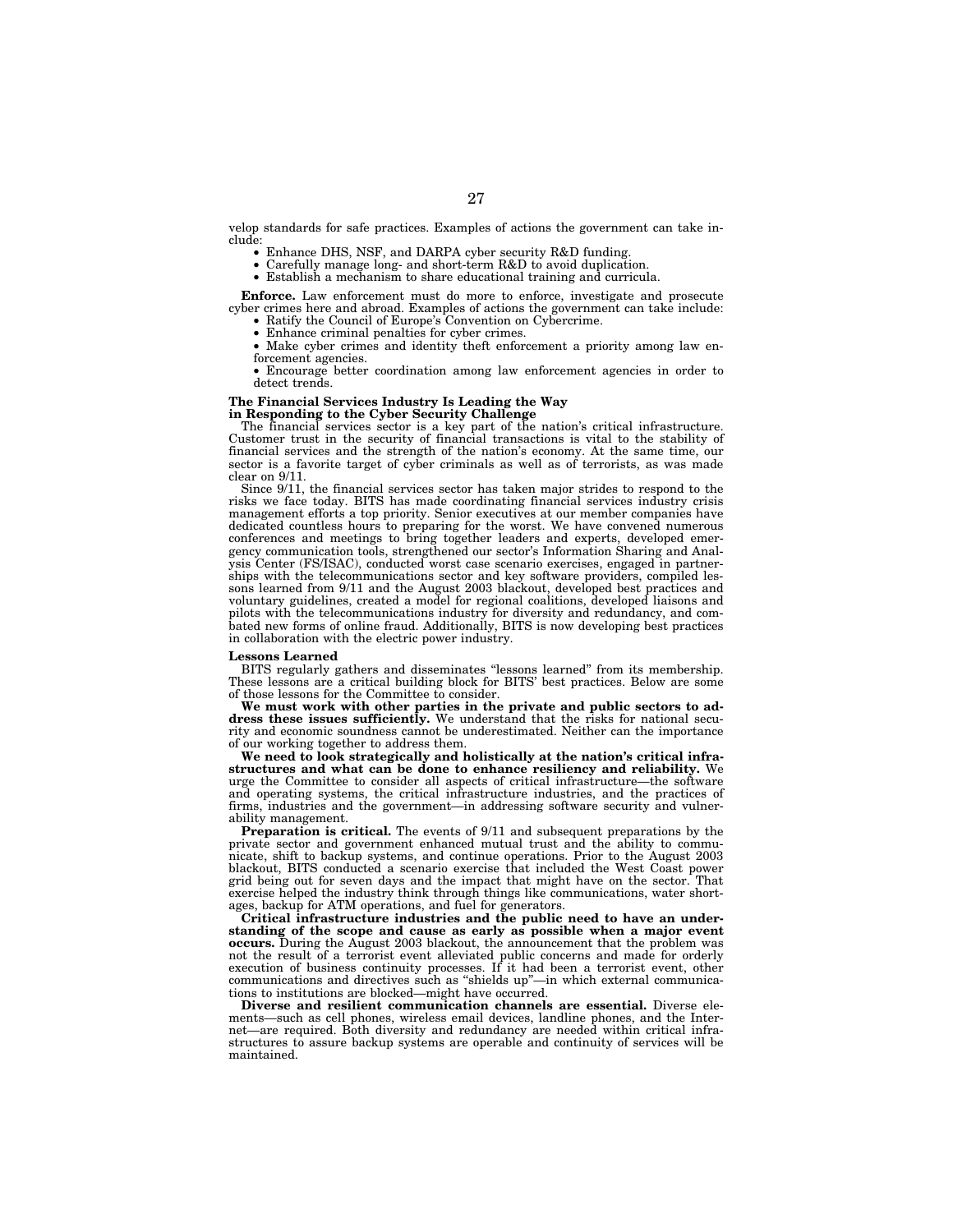**The power grid must be considered among the most vital of critical infrastructures and needs investment to make sure it works across the nation.** The cascading impact on the operation of financial services, access to fuel, availability of water, and sources of power for telephone services and Internet communications cannot be overstated.

**Recognize the dependence of all critical infrastructures on software operating systems and the Internet.** A clear understanding of the role of software operating systems and their "higher duty of care," particularly when serving the nation's critical infrastructures, needs to be explored. Further, the Committee should recognize that the financial sector is driven by its "trusted" reputation as well as regulatory requirements. Other industries do not have the same level of regulatory oversight, liability, or business incentives. However, we rely on other sectors because of our interdependencies. Responsibility and liability need to be shared.

#### **Financial Industry Efforts to Strengthen Cyber Security**

In October 2003, BITS began its Software Security and Patch Management initiative to respond to increasing security risks and headline-sweeping viruses. Since then, BITS has worked to mitigate security risks to financial services consumers and the financial services infrastructure, ease the burden of patch management caused by vendor practices, and help member companies comply with regulatory requirements. BITS also began forging partnerships with the software vendors most commonly used in our industry.

In February 2004, BITS and The Financial Services Roundtable held a Software Security CEO Summit. The event launched BITS and Roundtable efforts to promote CEO-to-CEO dialogue on software security issues. More than 80 executives from financial services, other critical infrastructure industries, software companies, and government discussed software vulnerabilities and identified solutions. A ''toolkit'' with software security business requirements, sample procurement language, and talking points for discussing security issues with IT vendors was distributed to 400 BITS and Roundtable member company executives. One important deliverable from this Forum is the set of Software Security Business Requirements, which are essential from the perspective of the financial services sector. These requirements and the full "toolkit" are available in the public area of the BITS website, at *www.bitsinfo.org.*

A theme of the event was the importance of collaborating with other critical infrastructure industries and government. Since the Summit we have worked with all the associations representing the financial services industry, as well as The Business Roundtable, the Cyber Security Industry Alliance and other relevant groups.

In April 2004, BITS and The Financial Services Roundtable announced a joint policy statement calling on the software industry to improve the security of products and services it provides to financial services customers. The policy statement calls on software providers to accept responsibility for their role in supporting financial institutions and other critical infrastructure companies. BITS and The Roundtable support incentives and other measures that encourage implementation of more secure software development processes and sustain long-term R&D efforts to support stronger security in software products. We also support protection from antitrust laws for critical infrastructure industry groups to discuss baseline security specifications for the software and hardware that they purchase. Additionally, as part of the policy, BITS and The Roundtable are encouraging regulatory agencies to explore supervisory tools to ensure critical third-party service providers and software vendors deliver safe and sound products and services to the financial services industry.

We continue to work with software companies to create solutions acceptable to all parties. In 2004 BITS successfully negotiated with Microsoft to provide additional support to BITS member companies using Windows NT. We have provided Microsoft and other software and hardware companies with Software Security Business Requirements. (See Attachment A.) BITS members agree that these requirements are critical to the soundness of systems used in the financial services industry.

In July 2004, BITS published best practices for software patch management in response to the increasing urgency of patch implementation, given the speed with which viruses are targeting new vulnerabilities. This document is available to the public at no cost and applicable to industries outside of financial services.<sup>1</sup>

In July, BITS published *The Kalculator: BITS Key Risk Measurement Tool for Information Security Operational Risks.* This tool helps financial institutions evaluate

<sup>1</sup>Patch management and implementation alone can cost one financial institution millions of dollars annually. A BITS survey of member institutions found that costs to the financial services industry associated with software security, including patch management, are approaching \$1 bil-lion annually. BITS' best practices help companies mitigate these costs.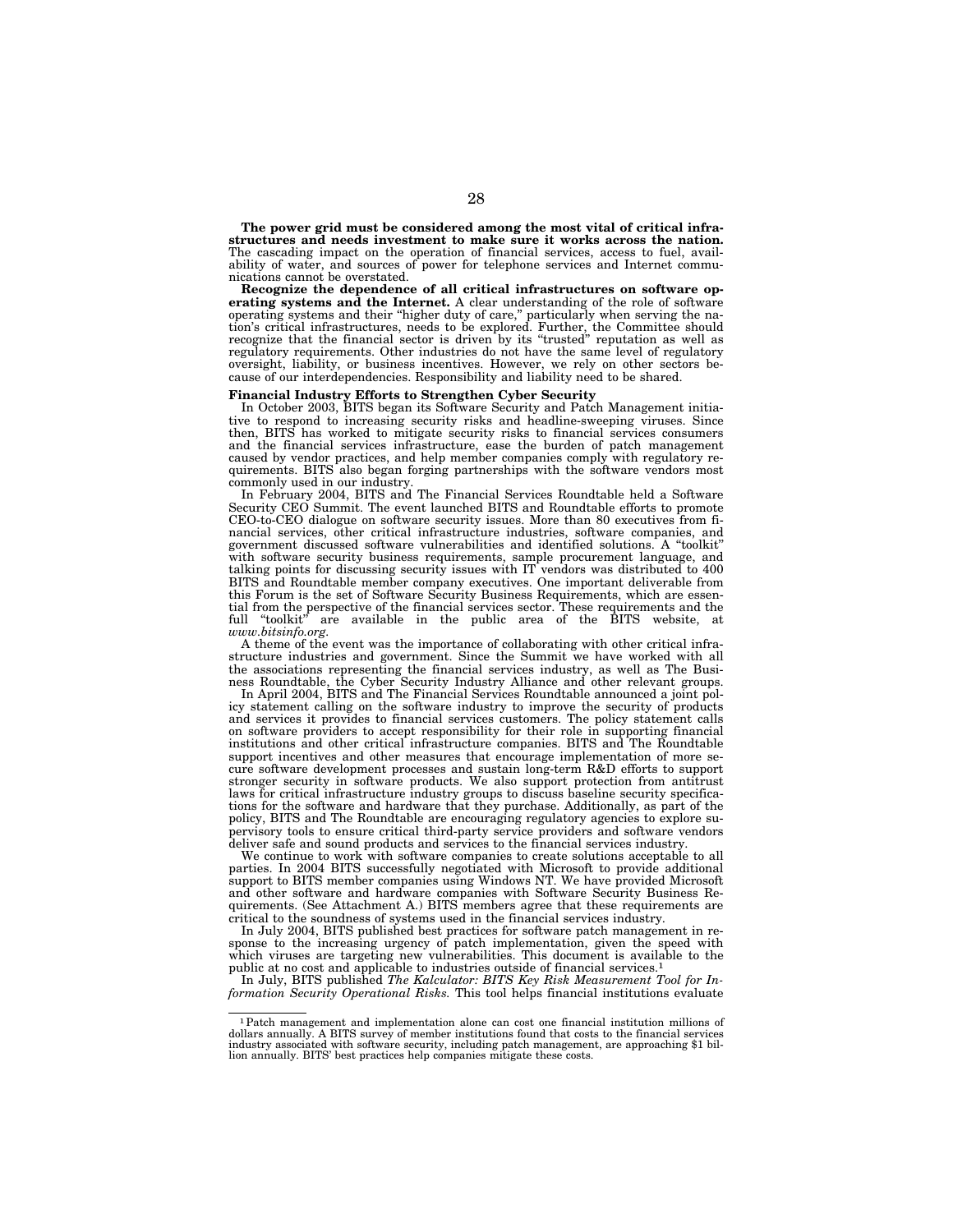critical information security risks to their businesses. Financial institutions use the *Kalculator* to score their own information security risks based on the likelihood of an incident, the degree to which the organization has defended itself against the threat, and the incident's possible impact. The tool brings together an extensive body of information security risk categories outlined in international security standards and emerging operational risk regulatory requirements. Like the patch management best practices, the *Kalculator* is available to the public at no cost and applicable to industries outside of financial services.

BITS participated in the Corporate Information Security Working Group (CISWG) sponsored by Congressman Adam Putnam, then-Chairman of the House of Representatives' Subcommittee on Technology, Information Policy, Intergovernmental Relations on the Census. CISWG is made up of corporate, industry and academic leaders and is working to pursue a private sector-driven approach to enhancing the protection of the nation's corporate computer networks. BITS is active in the best practices, incentives, and procurement subgroups. In addition, BITS has participated in task forces established by DHS and several technology associations.

Finally, the BITS Product Certification Program is another important part of our work to address software security. The BITS Product Certification Program is a testing capability that provides security criteria against which software can be tested. A number of software companies are considering testing. The criteria are also used by financial institutions in their procurement processes. We are working to hand this over to DHS and secure ongoing funding for it.

## **Identity Theft and Phishing: Prevention and Victim Assistance**

Just as financial institutions are a key target for hackers and other cyber criminals, our industry is increasingly the target of fraudsters operating online. BITS and The Financial Services Roundtable are responding to the escalation in identity theft with a series of steps to facilitate prevention of the crime and assist victims when it occurs. The goals of these efforts are to help maintain trust in the financial services system, assist member companies' customers, and mitigate fraud losses. BITS and The Roundtable are working with the Administration, Congress, and law enforcement and regulatory agencies to accomplish these goals.

A cornerstone to these efforts is the Identity Theft Assistance Center (ITAC). Developed by BITS and The Roundtable, with the support of 50 founding member institutions, the ITAC helps victims of identity theft restore their financial identity. If a consumer or a member company suspects a problem, the consumer and the company resolve any issues, and if the problem involves identity theft, the customer is offered the ITAC service. The ITAC walks the consumer through his or her credit report to find any other suspicious activity. Then, the ITAC notifies the affected creditors and places fraud alerts with the credit bureaus. The ITAC also shares information with the Federal Trade Commission and law enforcement agencies, to help arrest and convict the perpetrators and prevent future identity theft crimes.

Because a consistent understanding of the problem is essential to finding solutions, a 2003 BITS white paper on identity theft outlines the full identity theft landscape, establishing key terms as well as identifying factors that contribute to identity theft. The paper provides background about the legislative and policy environment, including existing and proposed laws, as well as industry best practices.

Along with the white paper, BITS developed guidelines for financial institutions to use to prevent identity theft and restore victims' financial identities. The guidelines include processes for providing a "single point of contact" at companies to whom victims may report cases of identity theft.

Additionally, the BITS Fraud Reduction Steering Committee and the Federal Trade Commission have created a Uniform Affidavit to simplify the recovery process for victims. The Uniform Affidavit streamlines the reporting process by recording the victim's information about the crime, so that victims only have to tell their story once.

BITS is also responding to ''phishing'' through its Fraud Reduction Program. Phishing is the practice of luring consumers to provide bank account and other personal information to fraudsters through bogus email messages. In response to these and other online scams, BITS has created a Phishing Prevention and Investigation Network. The Phishing Network provides member institutions with information and resources to expedite investigations and address phishing/spoofing incidents. The Phishing Network includes a searchable database of information from financial institutions on their phishing incident and response experience, including contacts at law enforcement agencies, foreign governmental agencies, and ISP Web administrators. The Phishing Network also provides data on trends to help law enforcement build cases and shut down identity theft operations.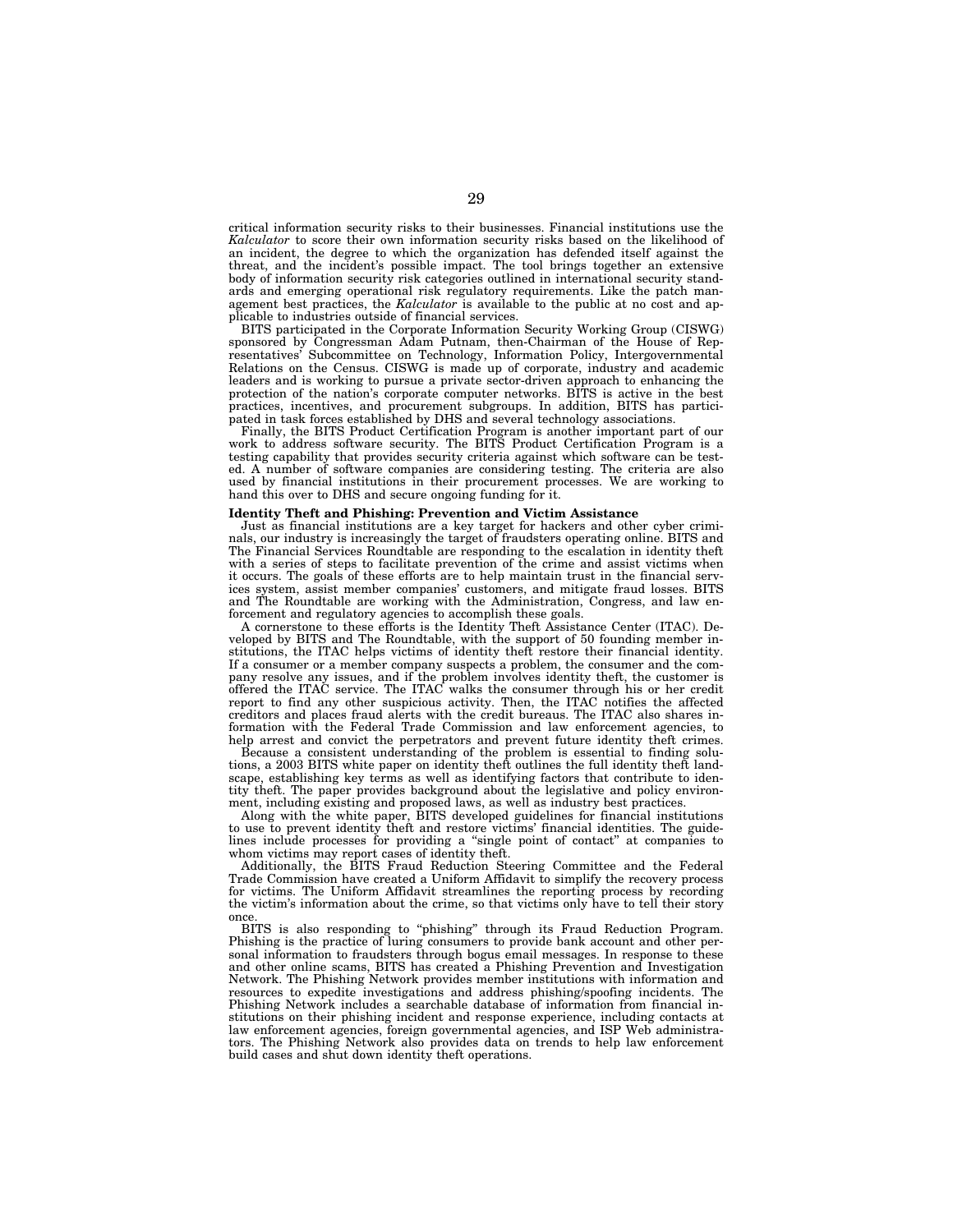Financial institutions are regulated to ''know your customers.'' However, financial institutions currently do not have access to various government databases to vali-date information provided at new account openings. For instance, financial institutions cannot validate that a passport number belongs to the individual providing it and matches the address given at a new account opening. This is also true of driver's license and tax ID numbers. (A pilot is underway with Social Security numbers;<br>BITS is hopeful that financial institutions will finally curity numbers.) Financial institutions do not want direct access to the information; they would like to have access to a ''yes'' or ''no'' response through a trusted third party.

## **Complying with Regulatory Requirements**

As you know, financial institutions are heavily regulated and actively supervised by the Federal Reserve, Federal Deposit Insurance Corporation, Office of the Comptroller of Currency, Office of Thrift Supervision, National Credit Union Administration, and the Securities and Exchange Commission. Regulators have stepped up their oversight on business continuity, information security, third party service providers, and critical infrastructure protection. Our industry is working consistently and diligently to comply with new regulations and ongoing examinations. In addition, BITS and other industry associations have developed and disseminated voluntary guidelines and best practices as part of a coordinated effort to strengthen all critical players in the sector.

Regardless of how well financial institutions respond to regulations, we simply cannot address these problems alone. Our partners in other critical industry sectors—particularly the telecommunications and software industries—must also do their fair share to ensure the soundness of our nation's critical infrastructure.

#### **Recommendations**

The Congress can help the financial services sector meet the challenges of a post 9/11 environment in a number of ways. We have developed these key recommendations for the Committee to consider:

**1. Recognize that the financial sector is driven by its ''trusted'' reputa-tion as well as regulatory requirements. Other industries do not have the same level of regulatory oversight, liability, or business incentives. However, we rely on other sectors because of our interdependencies. Responsibility and liability need to be shared. 2. Maintain rapid and reliable communication.** Critical infrastructure in-

dustries and the public need to have an early understanding of the scope and cause as early as possible when a major event occurs. Diverse communication channels such as cell phones, wireless email devices, landline phones, and the Internet are necessary. Both diversity and redundancy are needed within crit-ical infrastructures to assure backup systems are operable and continuity of services will be maintained.

**3. Recognize the dependence of all critical infrastructures on software operating systems and the Internet. Given this dependence, the Congress should encourage providers of software to the financial services industry to accept responsibility for the role their products and services play in supporting the nation's critical infrastructure.** In so doing, Congress should support measures that make producers of software more accountable for the quality of their products and provide incentives such as tax incentives, cyber-insurance, liability/safe harbor/tort reform, and certification programs that encourage implementation of more secure software. Congress also could provide protection from U.S. antitrust laws for critical infrastructure industry groups that agree on baseline security specifications for the software and hardware that they purchase.

**4. Encourage regulatory agencies to review software vendors—similar to what the regulators currently do in examining third-party service providers—so that software vendors deliver safe and sound products to the financial services industry.** 

**5. Encourage collaboration and coordination among other critical infrastructure sectors and government agencies to enhance the diversity and resiliency of the telecommunications infrastructure.** For example, the government should ensure that critical telecommunications circuits are adequately protected and that redundancy and diversity in the telecommunications networks are assured.

**6. Invest in the power grid because of its critical and cascading impact on other industries and other critical infrastructures.** The power grid must be considered among the most vital of critical infrastructures and needs investment to make sure it works across the nation.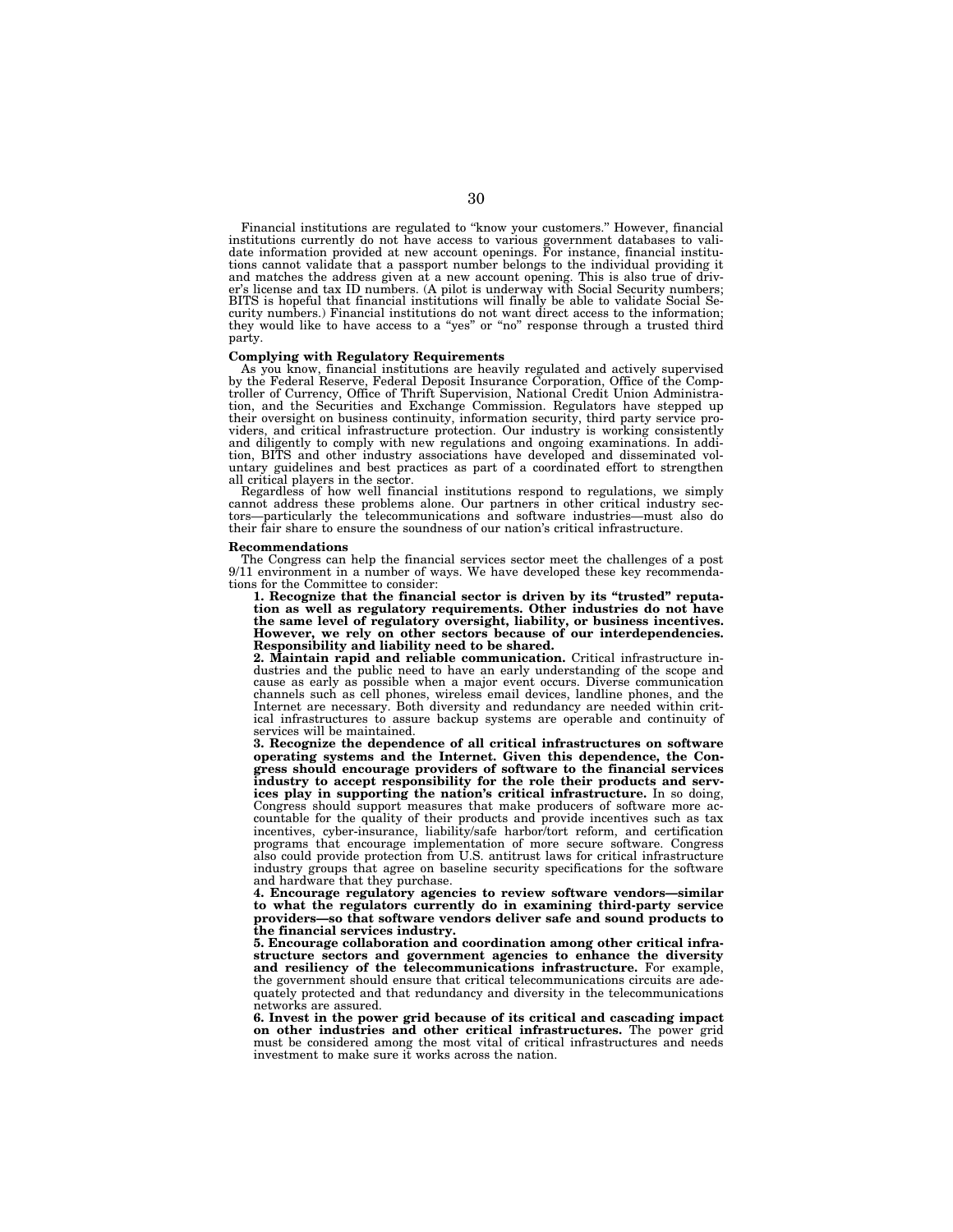**7. Establish improved coordination procedures across all critical infrastructures and with federal, state, and local government when events occur.** Coordination in planning and response between the private sector and public emergency management is inadequate and/or inconsistent. For example, a virtual national command center for the private sector that links to the Homeland Security Operations Center would help to provide consistency.

**8. Encourage law enforcement to prosecute cyber criminals and identity thieves, and publicize U.S. government efforts to do so.** These efforts help to reassure the public and businesses that the Internet is a safe place and electronic commerce is an important part of the nation's economy.

On behalf of both BITS and The Financial Services Roundtable, thank you for the opportunity to testify before you today. I will now answer any questions. **Attachment A** 

**Letter from BITS and The Financial Services Roundtable** 

THE FINANCIAL SERVICES ROUNTABLE

#### **BITS**

#### FINANCIAL SERVICES

#### ROUNTABLE

*JULY 13, 2004*

REPRESENTATIVE CHRISTOPHER COX,

*Chairman, Select Committee on Homeland Security 2402 Rayburn House Office Building* 

*Washington, DC 20515*

REPRESENTATIVE JIM TURNER

*Ranking Member, Select Committee on Homeland Security* 

*330 Cannon House Office Building* 

*Washington, DC 20515*

REPRESENTATIVE MAC THORNBERRY

*Chairman, Cybersecurity Subcommittee* 

*2457 Rayburn House Office Building* 

*Washington, DC 20515*

REPRESENTATIVE ZOE LOFGREN

*Ranking Member, Cybersecurity Subcommittee 102 Cannon House Office Building* 

*Washington, D.C. 20515*

RE: Cybersecurity Concerns

*Dear Representatives Cox, Turner, Thornberry and Lofgren:* 

Thank you for the opportunity to discuss the concerns of financial institutions with regard to strengthening software security.

The Financial Services Roundtable (FSR) and BITS want to offer our support for the recommendation to elevate the position of cybersecurity director to the level of Assistant Secretary. We support this effort as a way to increase the administration's focus on cybersecurity concerns and address issues such as those outlined in the attached BITS/FSR Software Security Policy Statement. Furthermore, we believe that this elevation to Assistant Secretary will provide support for those areas identified by the National Strategy as requiring additional actions.

Finally, we would like to acknowledge the responsiveness of the National Communications System (NCS) to meeting the needs of the financial services industry. As such, we would like to ensure that moving the NCS into the Cybersecurity Division will not undermine the excellent work of the NCS.

Best regards,

STEVE BARTLETT *President, The Financial Services Roundtable.*

> CATHERINE A. ALLEN *Chief Executive Officer.*

Enclosure: BITS/FSR Software Security Policy Statement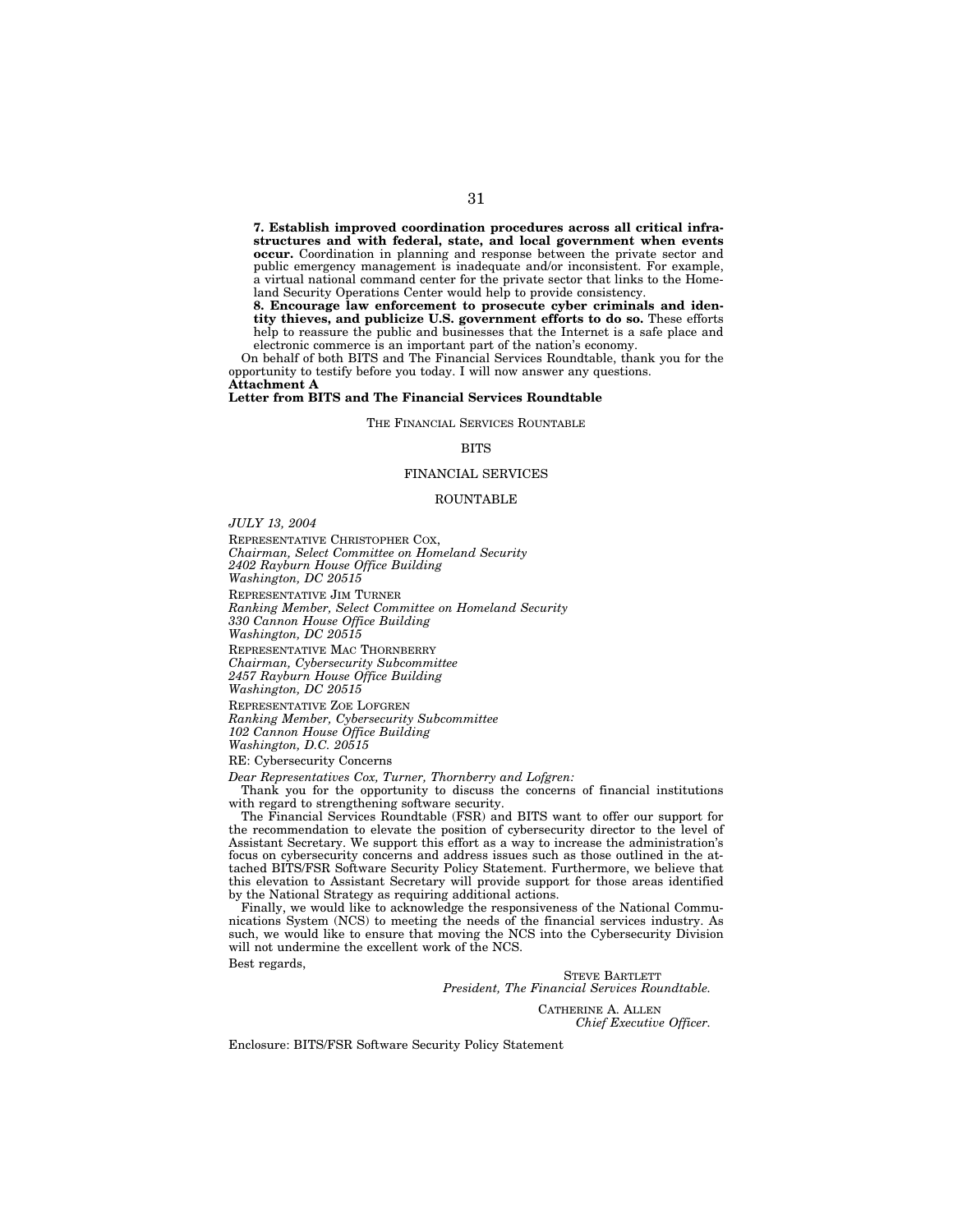### **SOFTWARE SECURITY**

Security is a fundamental building block for all financial services. It is also a regulatory requirement. The financial services industry relies upon software to operate complex systems and provide services, as well as to protect customer information.

Financial services companies comply with a host of legal and regulatory requirements to ensure the privacy and security of customer information. Recently, the prevalence of security risks, threats and viruses, combined with a lack of accountability for software vulnerabilities, has saddled financial institutions with significant risks and skyrocketing costs.

In early 2004, BITS surveyed its members to estimate the costs to financial institutions of addressing software security and patch-management problems. Based on the survey, BITS and Financial Services Roundtable members pay an estimated \$400 million annually to deal with software security and patch management. Extrapolated to the entire financial services industry, these costs are approaching \$1 billion annually.

The members of BITS and The Financial Services Roundtable believe:

• Because the financial services industry plays a central role in the nation's critical infrastructure and is dependent on the products and services of software providers, such providers of mission critical software to the financial services industry need to accept responsibility for the role their products and services play in supporting the nation's critical infrastructure and should exhibit and be held to a ''higher duty of care'' to satisfy their own critical infrastructure responsibilities.

• Software vendors should ensure their products are designed to include security as part of the development process using security-trained and security-certified developers on product development and lifecycle teams.

• Software vendors should ensure through testing that their products meet quality standards and that financial services security requirements are met *before* products are sold.

• Software providers should develop patch-management processes that minimize costs, complexity, downtime, and risk to user organizations. Software vendors should identify vulnerabilities as soon as possible and ensure that the patch is thoroughly tested.

• Software vendors should continue patch support for older, but still viable, versions of software.

• Collaboration and coordination among other critical infrastructure sectors and government agencies are essential to mitigate software security risks.

The members of BITS and The Financial Services Roundtable:

• Support measures that make producers of software more accountable for the quality of their products.

• Support incentives (e.g., tax incentives, cyber-insurance, liability/safe harbor/ tort reform, certification programs) and other measures that encourage implementation of more secure software development processes and sustain long-term R&D efforts to support stronger security in software products.

• Seek protection from U.S. antitrust laws for critical infrastructure industry groups that agree on baseline security specifications for software and hardware that they purchase.

• Encourage regulatory agencies to explore supervisory tools to ensure that critical third-party service providers and software vendors deliver safe and sound products to the financial services industry.

• Support and incorporate, where possible, the BITS Product Security Criteria into security policies, and encourage technology vendors to test products to meet these criteria.

• Apply a risk-management approach to software security by assessing risks and applying appropriate tools and best practices to ensure the most secure deployment and application of software possible across the entire enterprise.

• Participate in and support efforts to strengthen the Financial Services Information Sharing and Analysis Center (FS/ISAC) in order to share vulnerability information on the products deployed by financial institutions.

• Educate policy makers on the significance of the risks posed to the financial services sector and other critical infrastructure industries and the need to take action to mitigate these risks.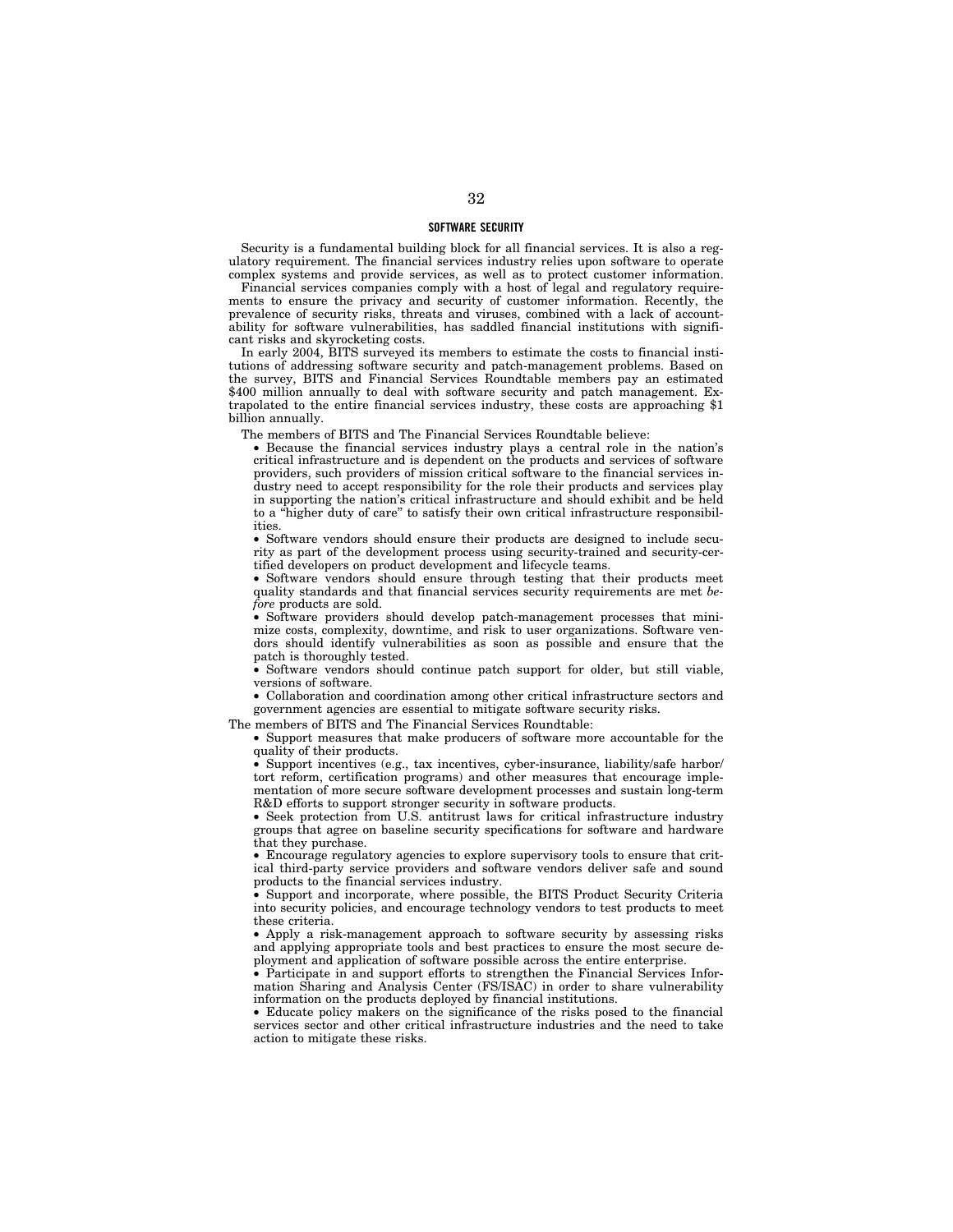## BUSINESS REQUIREMENTS

## FOR

## SOFTWARE SECURITY AND PATCH MANAGEMENT

Members of BITS and The Financial Services Roundtable believe software vendors should take responsibility for the quality of their products. Especially when selling products to companies that are within critical infrastructure industries, certain minimum requirements should be met. Following are recommended critical infrastruc-ture sector Business Requirements. **Provide a higher ''duty of care'' when selling to critical infrastructure in-**

**dustry companies.** 

To meet this higher duty of care, vendors should:

• Make security a fundamental component of software design.

• Support older versions of software (e.g., NT), particularly if existing programs are functional and not past the end of their estimated life cycle.

• Make upgrading easier, less cumbersome and less costly, and offer more support.

— Products should be less prone to failure and have an automated backout feature.

— Components (including embedded components used in other products) should be clearly defined in order for the customer to assess the cascading effect of the upgrade or installation.

— Publish metrics on security of new and existing products.

— Expand coordination and establish better communication with individual clients and industry groups.

Vendors should give customers an aggressive "patch playbook" which would provide clear guidance and explicit instructions for risk mitigation throughout the patch management process and especially in times of crisis. — Vendors should offer critical infrastructure customers access to one-on-

one, private, early vulnerability notice prior to notifying the general public, possibly by establishing ''preferred'' customer levels. (Some vendors offer financial institutions advanced notification if they agree to serve as a ''beta''

site, however, this is not practical as an industry-wide solution.) • Provide better security-trained and security-certified developers on product

teams. • Establish Regional Centers of Excellence to service major financial institu-

tions in their area. Centers would keep IT profiles for each institution in order to:

— Inform institutions of the likely effects of a new vulnerability on their specific IT environment.

— Continually advise institutions on how to best apply patches.

— Expedite patch installation by visiting the financial institution site.

— Make on site or remote consultation available when patches affect other applications.

### **Comply with security requirements before releasing software products.**  Vendors should:

• Meet minimum security criteria, such as BITS software security criteria and/ or the Common Criteria.

• Thoroughly test software products, taking into consideration that: — Testing needs to address both quality assurance as well as functionality against known and unknown threats.

• Conduct code reviews.

—Whether conducted internally or outsourced, code reviews should involve tools or processes, such as code profilers and threat models, to ensure code integrity.

**Improve the patch-management process to make it more secure and efficient and less costly to organizations.** 

Vendors should:

• Issue patch alerts as early as possible.

• Continue patch support for older software.

— Vendors should be clear about the level of support provided for each software version.

—Vendors are strongly encouraged to provide support for up to two versions of older software, i.e., the N–2 level.

• Provide automatic, user-controlled patch-management systems, such as uniform, reliable, and, possibly, industry-standard installers.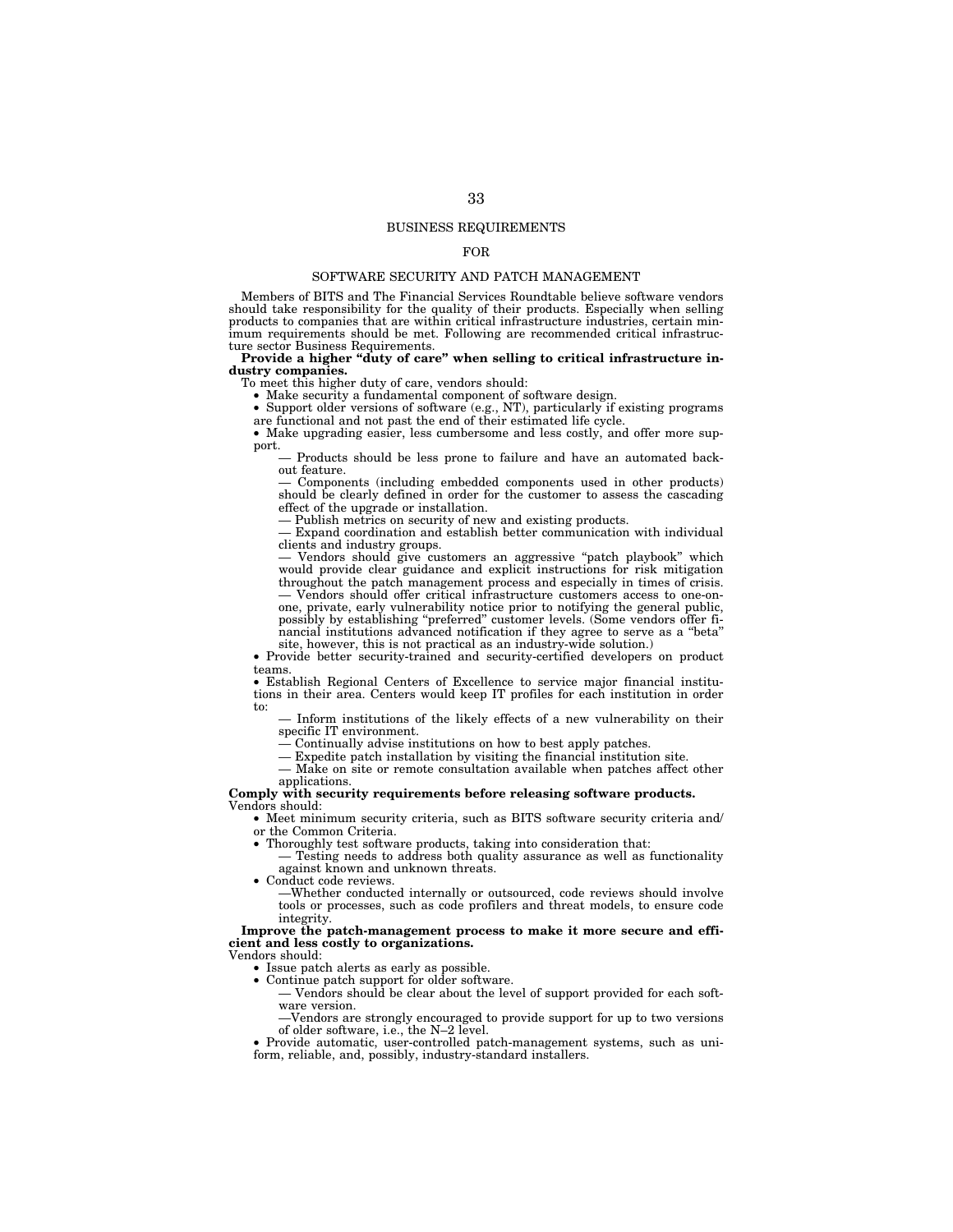• Ensure all patches come with an automated back-out function and do not require reboots.

• Support clients who purchase third-party installer tools (until a standard is established).

• Thoroughly test patches before release.

— Testing should include patch-to-patch testing to identify any cascade ef-fects and in-depth compatibility testing for effects on networks and applica-

tions.<br>
• Issue better patch and vulnerability technical publications. Publications<br>
should include more thorough analyses of the impact of vulnerabilities on<br>
unpatched systems as well as data on the environments and appl which the patches were tested. Impact on other patches should also be addressed.

• Conduct independent security audits of the patch-development and deployment processes.

• Distribute a communication and mitigation plan, including how vulnerability/ patch information will be relayed to the customer, for use in times of crisis.

## **Attachment B**

## BITS RESPONSE TO DHS' QUESTIONS ON CYBER SECURITY JANUARY 4, 2005

The National Cyber Security Division of DHS hosted a retreat at Wye River, Maryland on January 6–7, 2005 to assess private and public sector progress in meeting the goals and objectives of the Administration's National Strategy to Secure Cyberspace. DHS asked participants in advance of the meeting to answer three questions. BITS submitted the following answers to these questions.

**Question 1: What are the top three initiatives your organization is currently involved in to advance cybersecurity (such as the goals articulated in the National Strategy to Secure Cyber Space)?** 

BITS is involved in numerous efforts to address cyber security and protect the Nation's critical infrastructure. **For 2005, BITS will focus on the following top three initiatives to advance cybersecurity: (1) urge major software vendors to address software security business requirements; (2) combat on-line fraud and identity theft; and (3) support efforts to develop meaningful software product certification programs.** In addition to the three initiatives outlined below, BITS also will continue to educate policy makers on cyber security risks and steps that can be taken to protect the Nation's critical infrastructure. (See appendix B for a summary of BITS' accomplishments in 2004.)

**A. Urge major software vendors to address the BITS/FSR software security business requirements.** In April 2004, BITS and The Financial Services Roundtable announced a joint policy statement calling on the software industry to improve the security of products and services it provides to financial services customers. The policy statement calls on software providers to accept responsibility for their role in supporting financial institutions and other critical infrastructure companies. BITS and the Roundtable support incentives (e.g., tax incentives, cyber-insurance, liability/safe harbor/tort reform, certification programs) and other measures that encourage implementation of more secure software development processes and sustain long-term research and development efforts to support stronger security in software products. (The BITS/FSR Software Security Business Requirements are attached to the April 2004 BITS/FSR Software Security Policy statement which is available at *http://www.bitsinfo.org/bitssoftsecuritypolicyapr04.pdf*) In addition, BITS is working with major software vendors to discuss business requirements. In June 2003, BITS announced it had successfully negotiated with Microsoft to provide additional support to BITS member companies for Windows NT. We have provided Microsoft and other software and hardware companies with the Software Security Business Requirements. BITS members agree that these requirements are critical to the soundness of systems used in the financial services industry. BITS also is working with or has plans in early 2005 to work with Cisco, IBM and RedHat on software security issues.

**B. Combat on-line fraud and identity theft and explore appropriate authentication strategies.** BITS is involved in supporting the pilot of the BITS/FSR Identity Theft Assistance Center (ITAC), developing the BITS Phishing Prevention and Investigation Network, and focusing on authentication practices and strategies.

The ITAC is a one-year pilot program intended to help victims of identity theft by streamlining the recovery process and enabling law enforcement to identify and prosecute perpetrators of this crime. ITAC is an initiative of The Financial Services Roundtable and BITS, which represent 100 of the largest integrated financial services companies. Fifty BITS and Roundtable Members are participating and funding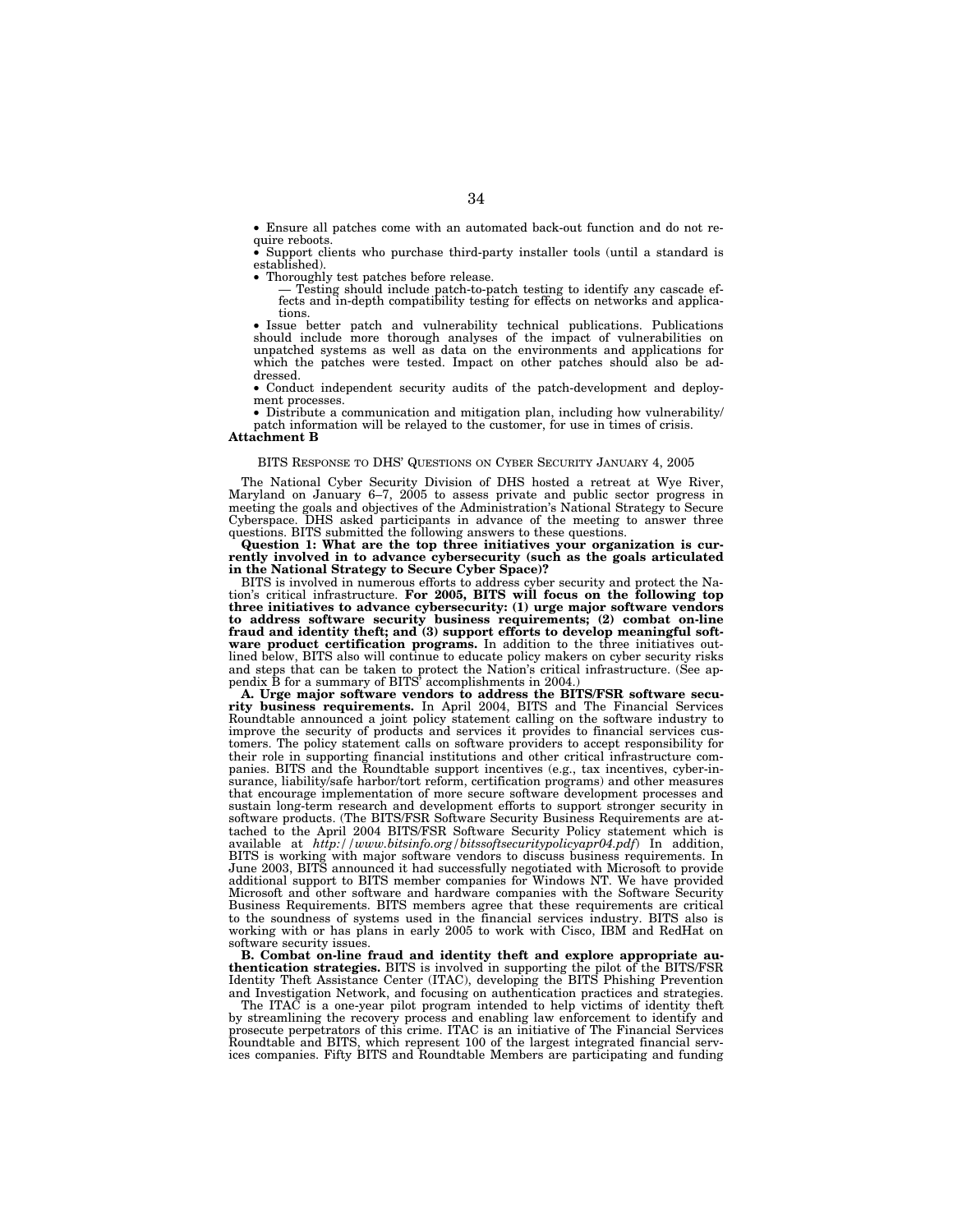the ITAC pilot program as a commitment to their customers and maintain trust in the Nation's financial services system. The ITAC's services are free-of-charge to customers and made available based on referrals to the ITAC by one of the 50 members of the ITAC pilot program. BITS has also published several business practices guidelines and white papers on various aspects of identity theft and fraud reduction strategies.

The BITS Phishing Prevention and Investigation Network has three primary purposes. First, the Network helps financial institutions shut down online scams. Second, it aids in investigations of scam perpetrators by providing law enforcement with trend data. Law enforcement agencies can use the data to build cases and stop scamming operations. Finally, the BITS Network facilitates communication among fraud specialists at financial institutions, law enforcement agencies and service pro-viders, resulting in a ''united front'' for combating online scams. Financial institutions can also use the BITS Network to share information about online scams. Through its searchable database, fraud professionals at BITS member institutions learn from other institutions' phishing incidents and responses. The database pro-vides quick access to contacts at law enforcement agencies, foreign governmental agencies, and ISP administrators. Founded under the auspices of the BITS eScams Subcommittee of the BITS Internet Fraud Working Group, the Network is hosted by the Financial Services Information Sharing and Analysis Center (FS/ISAC). Re-sources to develop the Network were contributed by Microsoft Corporation and RDA Corporation.

On March 8, 2005, BITS will host a Forum entitled ''A Strategic Look at Authentication'' in Washington, DC. Authentication issues have emerged in a number of BITS' working groups. This strategic Forum will focus on the following issues: business issues that drive the need for authentication; business challenges to implementation; public policy implications; and emerging technologies in the authentication

area.<br> **C. Support efforts to develop meaningful software product certification**<br> **programs.** The BITS Product Certification Program (BPCP) is an important part<br>
of our work to address software security. The BPCP provides biased and professional facilities against baseline security criteria established by the financial services industry. A product certification, the *BITS Tested Mark,* is award-ed to those products that meet the defined criteria. An option is available for technology providers to meet the product certification requirements via the internationally recognized Common Criteria certification schema. BITS has initiated discussions with DHS to support efforts to enhance product certification programs, including the Common Criteria program run by the National Security Agency (NSA) and<br>National Institutes of Technology and Standards (NIST). DHS h port for broad-based, not sector specific, certification programs. Moreover, DHS wants "buy in" from the broader user community. Consequently, BITS has been in discussions with The Business Roundtable, NIST, and the Cyber Security Industry Alliance (CSIA) to develop a joint proposal.

**Question 2 & 3: Aside from funding, what can the government (if appropriate, specify which agency(ies)) do to help advance the cybersecurity agenda/priority(ies)/initiative(s) of your organization? What else should government and the private sector be doing to help facilitate enhanced cybersecurity?** 

Our Nation's economic and national security relies on the security of information technology (IT). This security depends on the reliability, recoverability, continuity, and maintenance of information systems. The issue of secure information technology has a direct and profound impact on both the government and private sectors, and includes the Nation's critical infrastructure. The security and reliability of information systems are increasingly linked to consumer and investor confidence. Financial institutions (and others that make up the ''user'' community) are demanding greater accountability for the security of IT products and services. The federal government can play an important role in protecting the Nation's IT assets. The following are steps the U.S. government can and should take to secure information technology.

• **Strengthen the Information Sharing and Analysis Centers (ISACs) by providing complete and adequate federal funding.** Information sharing and trend analysis within a sector is essential to protecting information security and responding to events. The ISACs are a good vehicle for such sharing, but they require additional resources.

• **Encourage sharing of essential information among industry ISACs.** Threats to cyber security will reach some sectors before others—oftentimes resulting in simultaneous or cascading effects. Mandatory sharing among the ISACs will provide valuable advance notice to sectors not immediately threatened.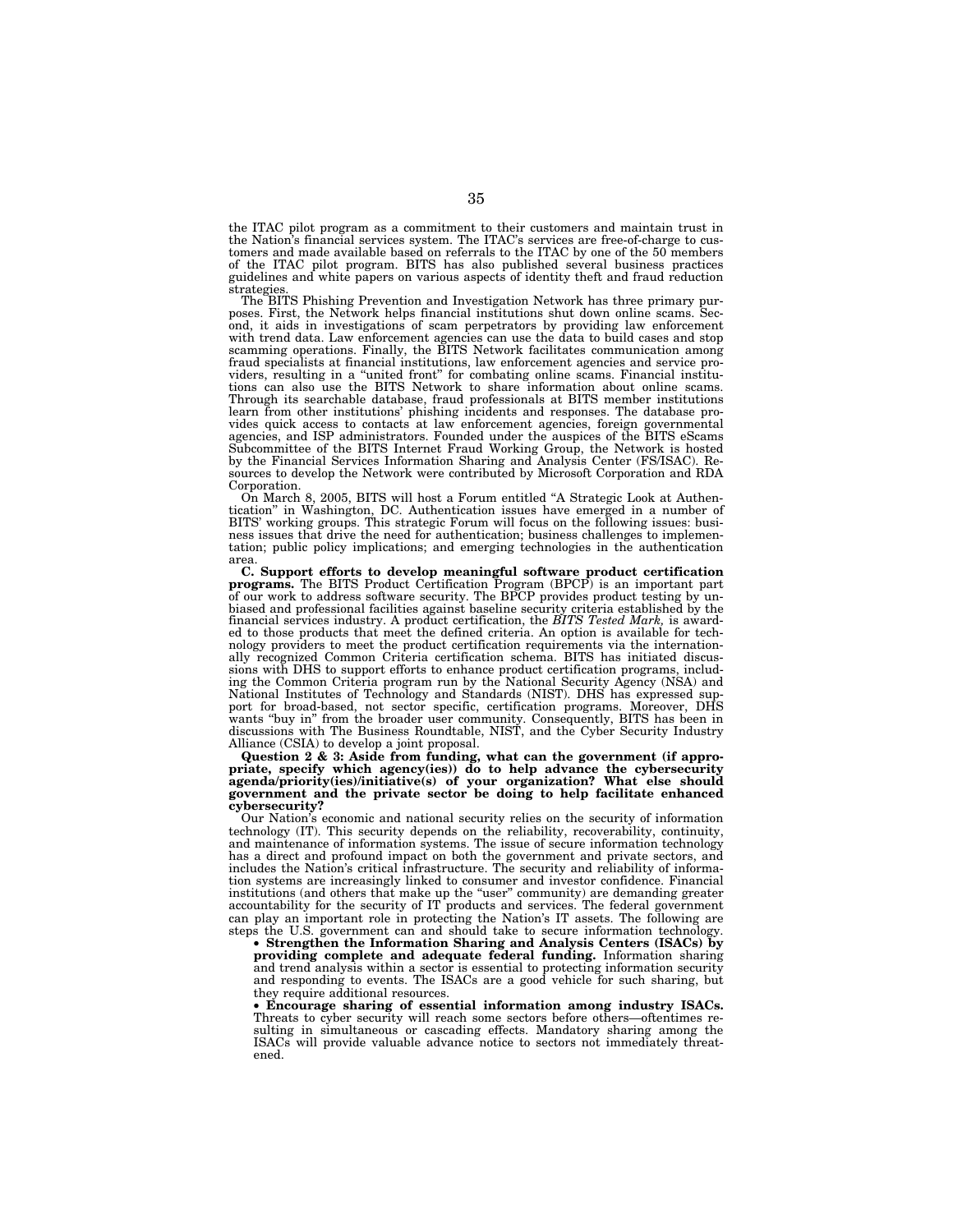• **Utilize the ISACs to inform critical infrastructures of cyber threats discovered through national intelligence and law enforcement.** As a primary target of cyber attacks, the government expends substantial resources to protect, detect and respond to attacks. The information gathered by the government regarding present, imminent, or gathering threats should be shared with sectors that are widely understood to be critical to the security of the country. ISACs represent a centralized way of quickly disseminating important security information.

• **Create an emergency communication system in the event of a massive cyber attack.** Such an attack could potentially cripple many of the primary communication channels. To allow maximum efficiency of information dissemination to key individuals in such an event, a thorough and systematic plan should be in place. The financial services industry relies on the BITS/FSR Crisis Management Process and Manual of Procedures, including the BITS/FSR Crisis Communicator.

• **Create and promote security standards for technology products which address the Common Criteria certification concerns noted by the National Cyber Security Partnership (NCSP).** These concerns include:

• Cost and delay of the certification process

• Need to make certification applicable to the needs of both government and industry

• Uniform tying of federal procurement policies to the certification system In the alternative to repairing the Common Criteria, a new system should be developed that would address from the beginning the limitations of the Common Criteria. DHS has expressed interest in such a certification program if it is not sector specific. The BITS Product Certification Program may well be able to serve as a model for such a certification program.

• **Increase staffing, funding, and prominence of cyber security in the DHS.** Cyber security is a unique threat to national security. As such, it should be elevated in importance at DHS.

• **Create a more senior level policy level position within DHS to address cyber security issues and concerns.** 

• **Provide tax or other incentives for achieving higher levels of Common Criteria certification.** Presently, Common Criteria certification is the primary uniform means of evaluating the security of software and hardware. Incremented incentives, based upon the level of certification achieved, would help to compensate companies for the time and cost of certification. This should encourage more certification and increase the overall security of hardware and software.

• **Provide tax or other incentives for certification of revised or updated versions of previously certified software.** Under Common Criteria, certification of updated versions is costly and time consuming. Incentives are necessary to ensure that all software is tested for security and not a single build or version of a product.

• **Require software providers to immediately notify ISACs of newly discovered cyber threats and to provide updated information on such threats until an effective patch is provided.** Regulatory controls may be necessary to prevent the wider broadcast of such information, but it is vital that the critical infrastructure receive immediate notice of serious vulnerabilities. Regulatory action will also be necessary to police software provider compliance with such an information sharing requirement.

• **Establish requirements which improve the patch-management process to make it more secure and efficient and less costly to organizations that use software.** 

• **Fund joint FTC/DHS consumer cyber security awareness campaign.** The FTC should focus its efforts on building consumer awareness, and DHS should coordinate more detailed technical education regarding specific serious threats. In addition, government employees should be trained in proper cyber safety measures.

• **Train government employees on proper cyber security measures.** 

• **Provide tax or other incentives for industry cyber security awareness campaigns.** Because security should not be grounds for competitive advantage, cyber security awareness campaigns undertaken on an industry-wide basis should be encouraged.

• **Educate corporate executives and officers regarding their duties under Sarbanes-Oxley, GLBA, and HIPAA as relates to cyber security.**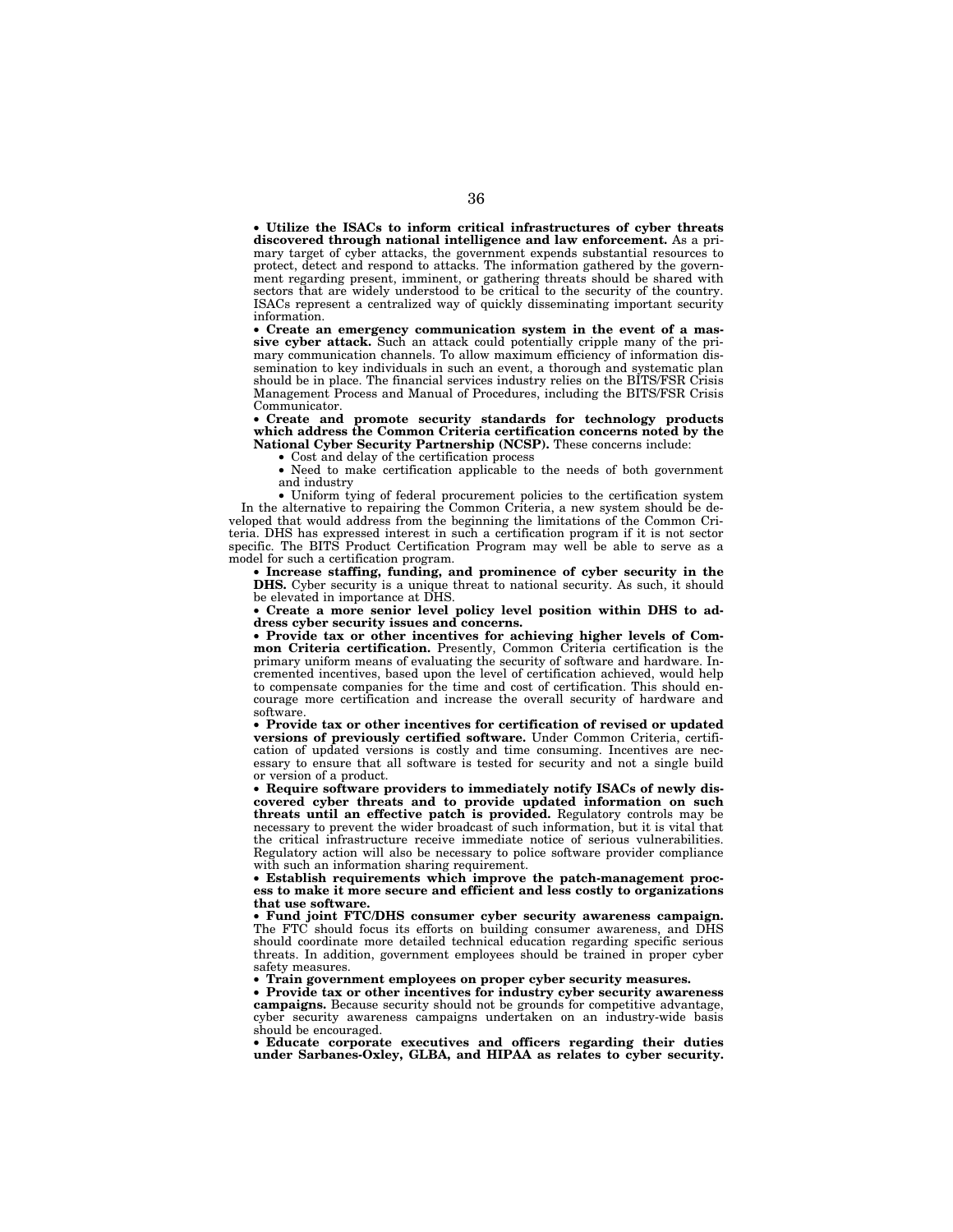• **Require high levels of cyber security in software purchased by the government through procurement procedures.** Extend such requirements to software used by government contractors, subcontractors, and suppliers.

• **Provide NIST with adequate resources to develop minimum cyber security requirements for government procurement.** NIST should include software developers and other stakeholders in the standard creation process.

• **Assign to the Commerce Department or another appropriate agency the responsibility of tracking and reporting such costs and the impact on the economy.** Measuring and making transparent these costs will aid law makers and regulators as they assign resources to cyber security programs.

• **Fund research and development of more secure software development practices, testing and certification programs.** 

• **Facilitate collaboration with the users and suppliers of information technology to develop standards for safe practices.** 

• **Enhance DHS, NSF, and DARPA cyber security R&D funding.** 

• **Carefully manage long and short term R&D to avoid duplication.** 

• **Establish a mechanism to share educational training and curriculum.**  • **Encourage law enforcement to enforce, investigate and prosecute cyber crimes here and abroad.** 

• **Ratify the Council of Europe's Convention on Cybercrime.** 

• **Enhance criminal penalties for cyber crimes.** 

• **Make cyber crimes and identity theft enforcement a priority among law enforcement agencies.** 

• **Encourage better coordination among law enforcement agencies in order to detect trends, share information and identify and prosecute offenders.**

Mr. LUNGREN. I think the chief clerk wants to make sure that we hear Mr. Silva. This is high-tech right here.

The Chair now recognizes Mr. Ken Silva, chairman of the board of directors of the Internet Security Alliance, to testify. Thank you for appearing.

## **STATEMENT OF KEN SILVA, CHAIRMAN OF THE BOARD OF DIRECTORS, INTERNET SECURITY ALLIANCE**

Mr. SILVA. Good morning, Mr. Chairman.

I am Ken Silva. I am the chief security officer and vice president for infrastructure security of VeriSign, Incorporated. I am also chairman of the board for the Internet Security Alliance, on whose behalf I am here today. With the Chairman's permission, I ask that my entire statement be inserted into the record.

Before I detail what is in H.R. 285 that the IS Alliance finds promising, let me tell you a little bit about ISA and one of its members companies, VeriSign. ISA was established in April of 2001 as a trade association comprising over 200 member companies spanning four continents. ISA member companies represent a wide diversity of economic sectors representing the vendors and users of the technology network, and the ISA focuses exclusively on information security issues. Among IS Alliance's core beliefs are, first, because we are the stewards of the Internet's physical assets, it is the private sector's responsibility to aggressively secure them.

Second, more needs to be done by both government and industry to provide adequate information security. This means security not only securing the physical and logical elements of the network, but also securing the highly valuable electronic cargo running over the network.

Third, a great deal can be accomplished simply with enhanced technology and greater awareness and training of individuals, from the top corporate executives down to the solitary PC user.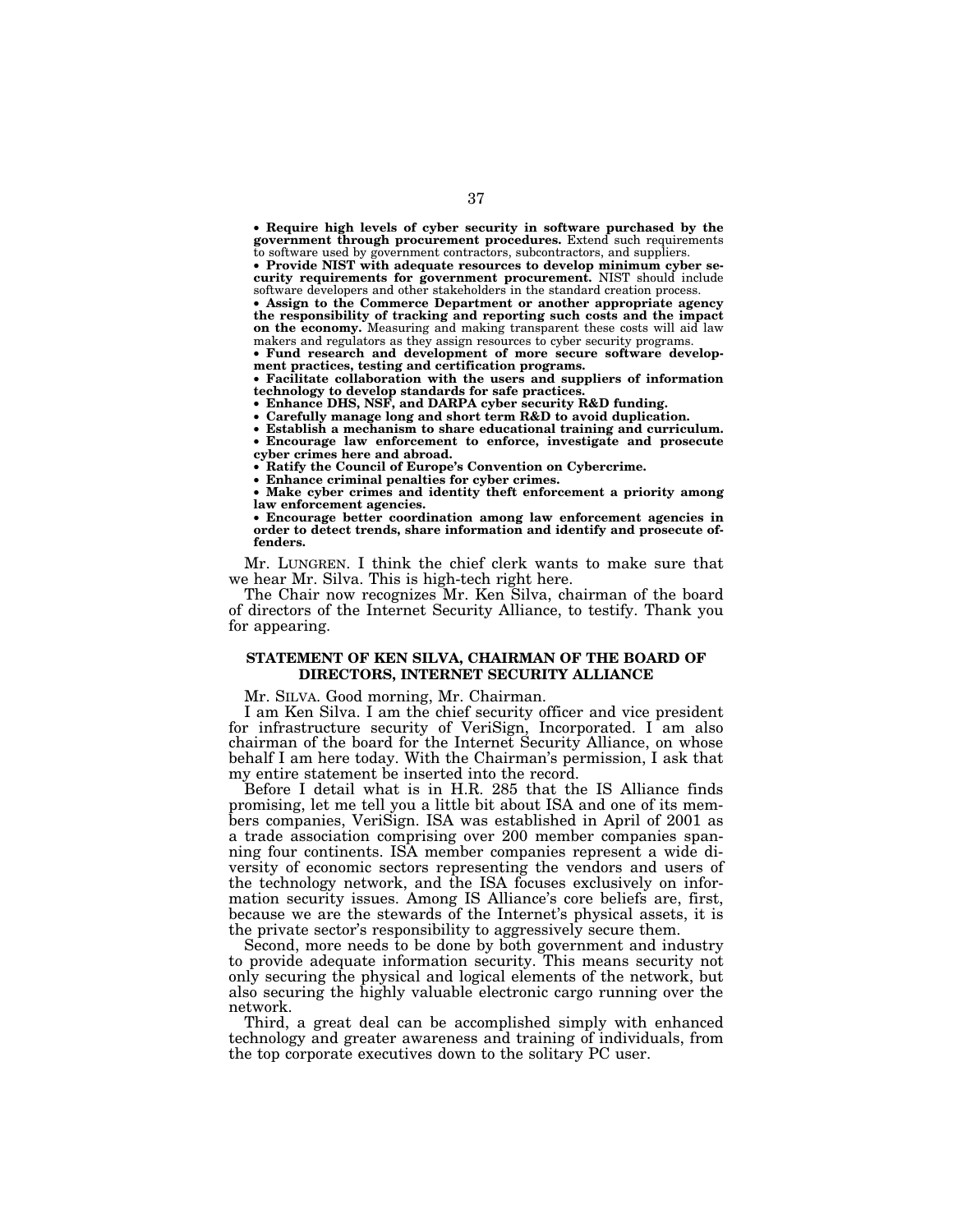Fourth, while technology, education and information sharing are critical to cybersecurity, they must be supported by research, aggressive global intelligence gathering, information sharing, and vigorous law enforcement efforts against those who attack the network.

Lastly, new and creative structures and incentives need to evolve to ensure adequate and ongoing information security. VeriSign, as one of the member companies of the Internet Security Alliance, is in a unique position to preserve and protect the Internet's infrastructure, at least part of it, in our role as steward for the dot.com and dot.net top-level domains of the Internet and also 2 of the 13 root servers.

I am pleased to have the opportunity to speak in support of H.R. 285, the Department of Homeland Security Cybersecurity Enhancement Act of 2005. I would like to make three overarching points about this legislation.

First, both the public and private sectors need to become more proactive with respect to cybersecurity. The FBI declares cybercrime to be our Nation's fastest-growing crime. According to the CERT, there has been an increase of nearly 4,000 percent in computer crimes since 1997. We also know from reliable intelligence that has been reported that terrorist groups are not only using cybercrime to fund their activities, but studying how to use the information and attacks to undermine our critical infrastructures.

Second, the administrative changes in management tasking set out in H.R. 285 must be supported by an adequate level of funding to permit the Department to carry out critical mandates of this bill. In particular, increased funding for cybersecurity research is one critical area not specifically mentioned in this legislation. The Internet's basic protocols are nearly 30 years old, and at the time of their creation, they didn't contemplate the security or scale issues we face today.

Third, sufficient real authority and trust must be invested in the person who heads up the cybersecurity organization. Without this stature and trust, the elevation of the organization to an office and the bestowing of an assistant secretary title will have little benefit.

Mr. Chairman, there is no shame in pointing out what we all know to be true. Our economic and national security depends on this job being done right. Cybersecurity means the protection of physical and logical assets of a complex distributed network. Cybersecurity means protection of the economic and national security activity carried on that infrastructure.

These infrastructure assets support activity that in the commercial area alone account for about \$3 trillion daily. According to the Federal—excuse me, this is according to the Federal Reserve Board. That is \$130 billion an hour that depends on there being a safe, reliable and available Internet. An infrastructure of such great importance to America's economic and national security demands leadership that is trusted, visible and effective.

In summary, Mr. Chairman, the challenge of America and the rest of the Internet-dependent world, security organizations like DHS, is threefold. First, DHS and other government cyberagencies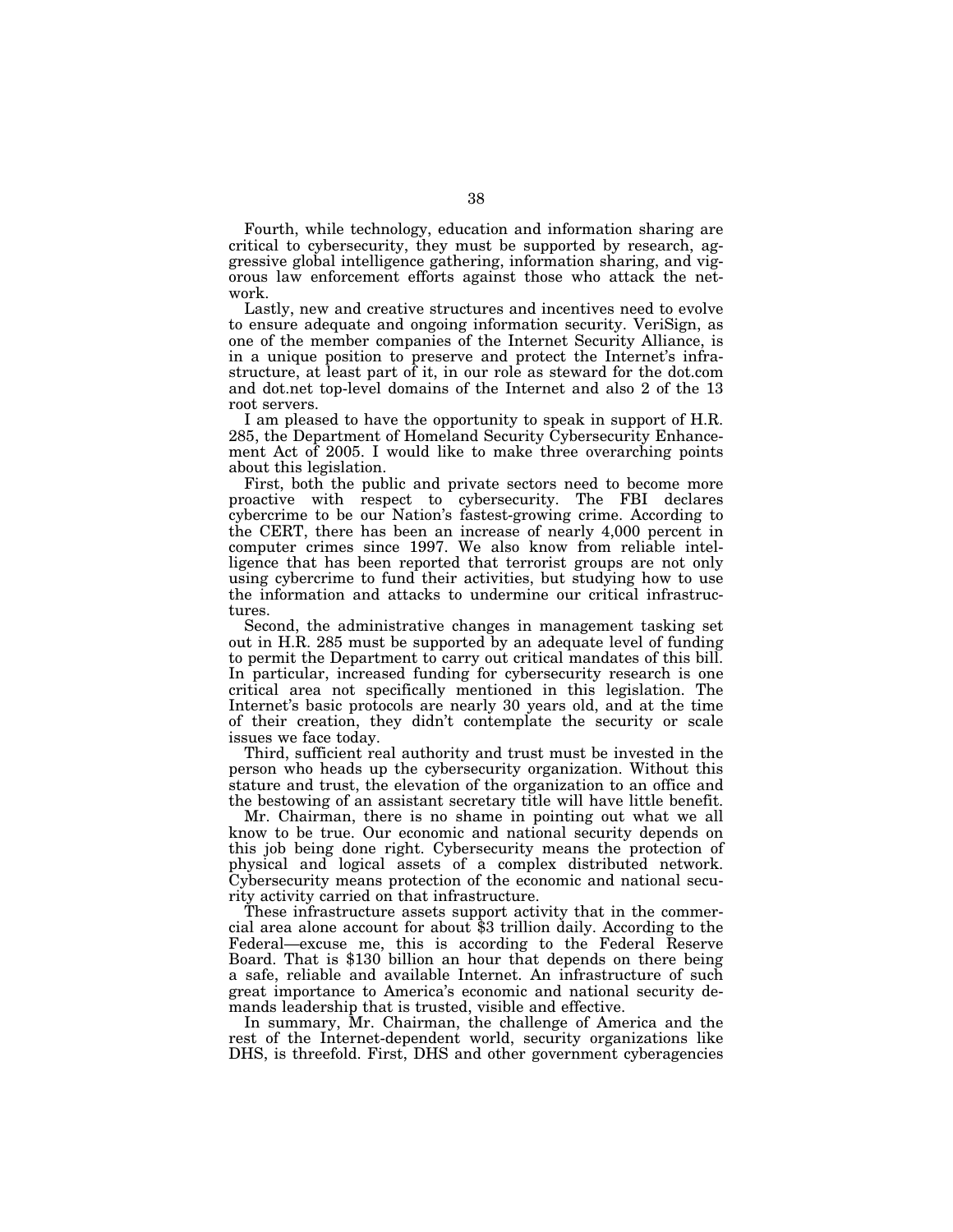need to understand the architecture of the network today and to recognize its ever-growing diversity and complexity.

Second, cybersecurity agencies need to collaborate with the industries that operate most of these network assets and exchange and understand the information exchanged with industry, including employing the best engineering talent available.

Lastly, the cybersecurity agencies here and around the world must be organized and cooperate to respond to threats and attacks against our cyberinfrastructure rapidly and effectively.

Mr. Chairman, this H.R. 285 moves the Department of Homeland Security in the direction of addressing these three challenges. It is especially helpful simply because it applies more attention to cybersecurity.

IS Alliance members want to work with the committee and the Department to ensure that good intentions expressed in this document become a reality that strengthens America's ability to prevent attacks against our networks and to make them strong enough to withstand any attacks that do come our way.

Thank you, Mr. Chairman.

Mr. LUNGREN. Thank you very much, Mr. Silva.

[The statement of Mr. Silva follows:]

## PREPARED STATEMENT OF KEN SILVA

Good morning Mr. Chairman. I am Ken Silva. I am the Chief Security Officer and Vice President for Infrastructure Security of VeriSign, Incorporated. I have the privilege of being the Chairman of the Board of the Internet Security Alliance (ISAlliance), on whose behalf I am here today

Before I detail what it is in H.R. 285 that the IS Alliance finds promising, let me tell you a bit more about both the IS Alliance and VeriSign.

Established in April 2001 as collaboration between Carnegie Mellon University and the Electronic Industries Alliance, the IS Alliance is a trade association comprising over 200 member companies spanning four continents. IS Alliance member companies represent a wide diversity of economic sectors including banking, insurance, entertainment, manufacturing, IT, telecommunications, security, and consumer products.

The IS Alliance programs focus exclusively on information security issues. We provide our member companies with a full suite of services including: information sharing, best practice, standard, and certification development, updated risk management tools, model contracts to integrate information technology with legal compliance requirements, and market incentives to motivate an ever-expanding perimeter of security.

Among the IS Alliance's core beliefs are:

First, because the Internet is primarily owned and operated by private organizations, it is the private sector's responsibility to aggressively secure the Internet.

Second, not enough is currently being done by either government or industry to provide adequate information security. This means security not only of the physical and logical elements of the network—but also security of the highly valuable electronic cargo running over the network. Third, a great deal can be accomplished simply with enhanced technology and greater awareness and training of individuals from the top corporate executives down to the solitary PC users.

Fourth, while technology, education, and information sharing are critical, they are insufficient to maintain appropriate cybersecurity and respond to an ever-changing technological environment. Research, aggressive global intelligence gathering, information sharing, and vigorous law enforcement efforts against those who attack our networks are also essential.

Fifth, new and creative structures and incentives may need to evolve to assure adequate and ongoing information security. While government is a critical partner, industry must shoulder a substantial responsibility and demonstrate leadership in this field if we are to eventually succeed.

As Chairman of ISAlliance's Board, one of my roles is to carry these messages not only to government, but also to potential new members of the ISAlliance. VeriSign helped found the ISAlliance four years ago, there were fewer than a dozen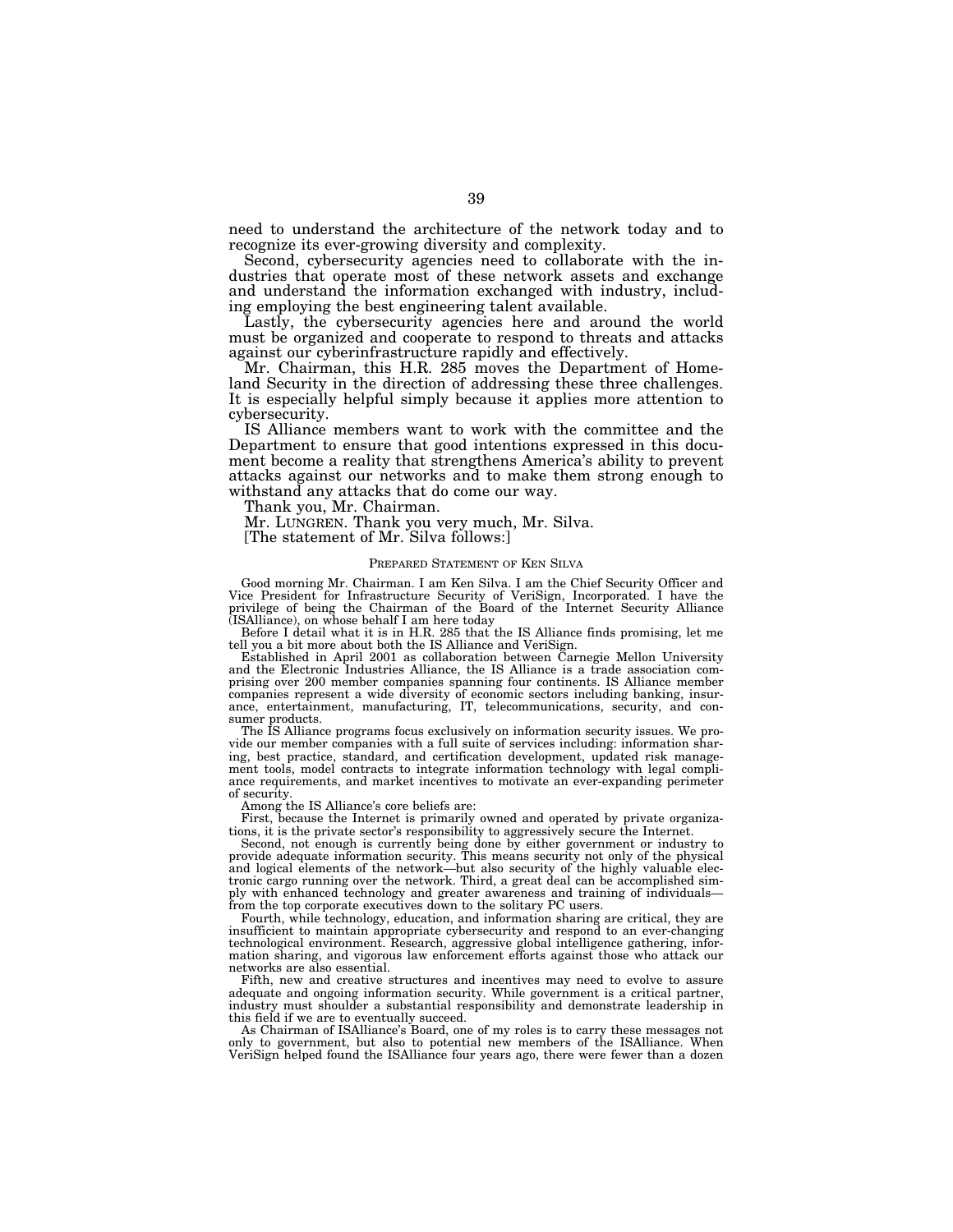members. But the ISAlliance's key points resonate with ANY organization that uses the information superhighway to conduct its affairs?whether commercial business, academic institution, NGOs, or government. Thus, it is not surprising that, since its inception, the ISAlliance has grown by nearly twenty-fold.

Certainly, my own company, VeriSign takes these principles seriously. VeriSign is a microcosm of the diverse "e" activities on the Internet, of the convergence of the traditional "copper" networks with computer driven digi come the ''NGNs'' or Next Generation Networks. Commerce, education, government, and recreation all are enabled by the infrastructures and services we and our colleague companies support. VeriSign, the company I am privileged to serve as Chief Security Officer, was founded 10 years ago in Mountain View, California. VeriSign operates the Internet infrastructure systems that manage .com and .net, handling over 14-billion Web and email look-ups every day. We run one of the largest telecom signaling networks in the world, enabling services such as cellular roaming, text messaging, caller ID, and multimedia messaging. We provide managed security services, security consulting, strong authentication solutions, and commerce, email, and anti-phishing security services to over 3,000 enterprises and 400,000 Web sites worldwide. And, in North America alone, we handle over 30 percent of all e-com-merce transactions, securely processing \$100 million in daily sales.

Of these activities, the one that places us in a very unique position to observe, and to protect the Internet's infrastructure is our role as steward of the .COM and .NET top level domains of the Internet, and of two of the Internet's 13 global root servers. These are the Internet's electronic ''directory'' The services VeriSign provides over many hundreds of millions of dollars worth of servers, storage and other infrastructure hardware enables the half *trillion* daily Internet address lookups generated by all of your web browsing and emails to actually reach their intended destinations. Consequently as the manager of several 24x7 watch centers where our en-gineering staff observe as these 500 billion daily requests circle the globe, we see when elements of the infrastructure are attacked, impaired, taken off the air for maintenance, or otherwise have their status or performance altered. Because we ob-serve and record this, VeriSign is capable of, and often involved in the identification of the nature, severity, duration, type, and sometimes even source of attacks against<br>the Internet. Our experience in doing this for over a decade, I believe makes<br>VeriSign uniquely interested in how the government archite cybersecurity services.

I am pleased to have the opportunity to speak in support of H.R. 285, the Department of Homeland Security Cybersecurity Enhancement Act of 2005; I would like to make three overarching points about the legislation: First, both the public and private sectors need to become more pro-active with re-

spect to cybersecurity.

A smattering of statistics can briefly outline the growing nature of the growing cyber security problem. According to Carnegie-Mellon University's CERT, there has been an increase of nearly 4000 percent in computer crime since 1997. The FBI declares Cybercrime to be our nation's fastest growing crimes. One FTC estimate puts the number of Americans who have experienced identity theft at nearly 20 million in the past 2 years, suggesting the link between Cybercrime and identity theft is not merely coincidental. CRS reported last year that the economic loss to companies suffering cyber attacks can be as much as 5 percent of stock price. Furthermore, the OECD reports that as many as 1 in 10 e-mails are viruses and that every virus launched this year has a zombie network backdoor or Trojan (RAT). Globally they estimate 30 percent of all users, which would mean more than 200 million PCs worldwide, are controlled by RATs.

Perhaps most ominously, we know from reliable intelligence that terrorist groups are not only using Cybercrime to fund their activities, but are studying how to use information attacks to undermine our critical infrastructures.

Second, the administrative changes and management taskings set out in H.R. 285 must be supported by an adequate level of funding to permit the Department to carry out the critical mandates of this bill.

In particular, cybersecurity research is one area of critical financial need NOT specifically mentioned in the legislation. The basic protocols the Internet is based on are nearly 30 years old; they did not contemplate the security or scale issues we face today and will continue to face in the future. Increasing Federal funding for cybersecurity research and development was recently cited by the President's Information Technology Advisory Committee, (the "PITAC"). After studying the U.S. technology infrastructure for nearly a year, PITAC noted in its report entitled ?Cyber Security: A Crisis of Prioritization? that ?most support is given to short-term, defense-oriented research, but that little is given to research that would address larger security vulnerabilities.'' The IS Alliance fully agrees. Substantial fund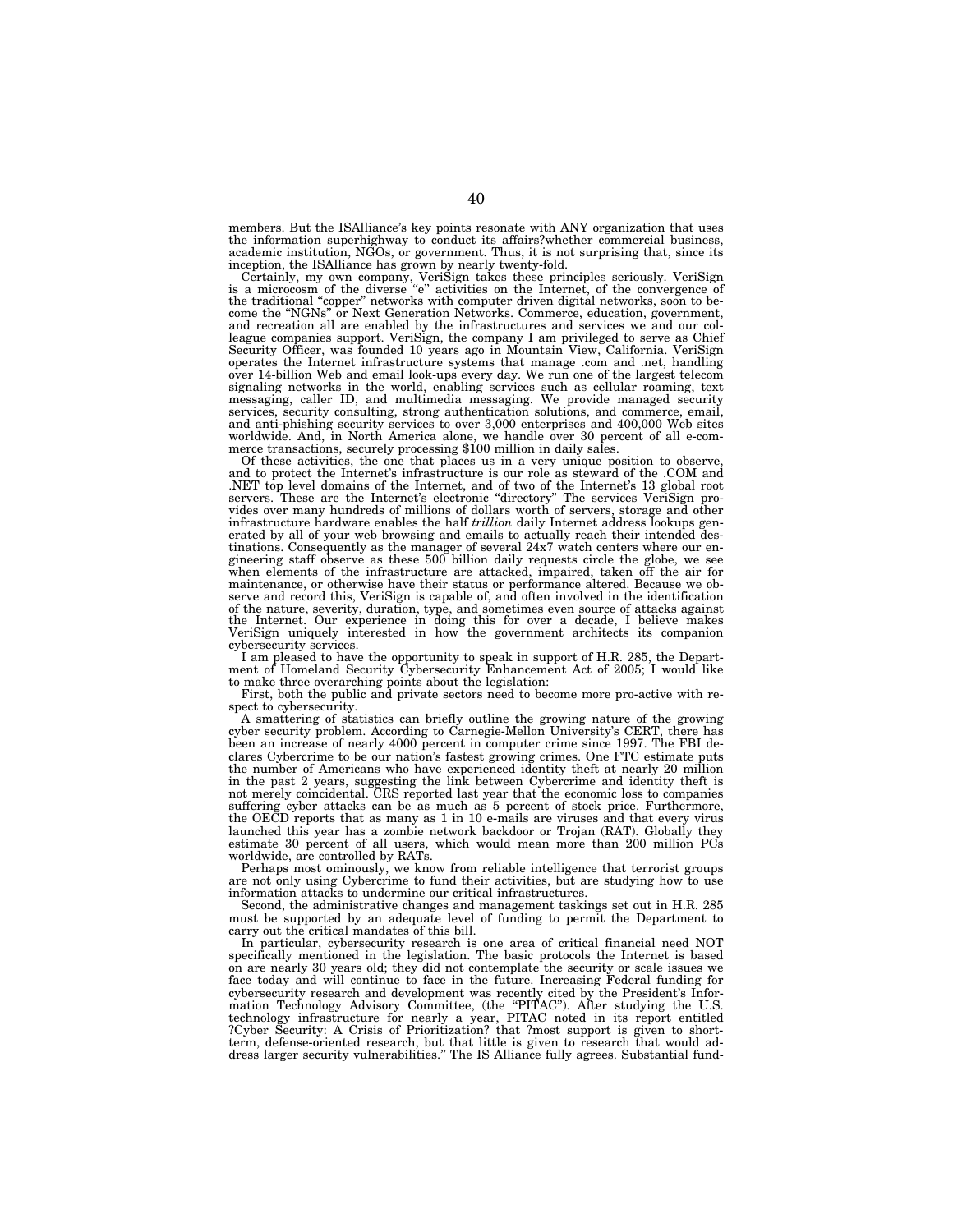ing needs to be provided for basic research in cybersecurity. Industry, itself, can not sustain the level of research investment that is required. The US government must increase its investment.

Third, sufficient REAL authority and trust need to be invested in the person who heads up the Cybersecurity organization within the Department. Without this stature and trust, the elevation of the organization to an ?Office? and the bestowing of an Assistant Secretary title will have little benefit. Mr. Chairman, there should be no shame in pointing out what we all know to be true: our economic and national security depends on this job being done right.

''Cybersecurity'' means the protection of the physical and logical assets of a complex distributed network comprised of long-haul fiber, large data switching centers, massive electronic storage farms, and other physical assets worth hundreds of billions of dollar; the software programs, engineering protocols, and human capital and expertise which underlie it all are equally valuable. And cybersecurity means protection of the activity—economic and national security—carried on that infrastructure. All of these infrastructure assets combine to support activity that, in the commercial area alone, account for about \$3 trillion dollars daily, according to the Federal Reserve Board. That's \$130 billion per hour that depends on a safe, reliable, and available Internet. An infrastructure of such great importance to America's economic and national security demands leadership that is trusted, visible, and effective.

Several provisions of H.R. 285 are of special note:

First, the final section does us all the important service of attempting to define and to BROADLY *''define—cybersecurity''*, to encompass all of the diverse legacy, present and emerging networked electronic communications tools and systems.

Second, the bill's repeated emphasis *on collaboration between the Department and the private sector*—in each present and proposed NCSO operational area, as well as across government—reflects a wise understanding of the dynamic nature of the cyber infrastructure, and the diverse interests in and out of government which must cooperate to assure the networks' security and stability. I will address some specifics, as well as IS Alliance's incentives programs, later in my testimony.

Third, in a related area, language in Section 2 (d) *directs the consolidation into the NCSO of the existing National Communications System (NCS) and its related NCC industry watch center,* which for two decades has provided industry-based alert, warning, and analysis regarding attacks against the traditional telephone networks. These existing important watch functions support critical national security and emergency preparedness communications; their consolidation will bring Departmental practice more inline with emerging technological realities. If done with appropriate care and recognition of the valuable, unique role the NCC has played in supporting NS/EP communications for two decades, consolidation could also make the function stronger and better able to protect these converging assets.

Fourth, the ISAlliance strongly supports *voluntary cybersecurity best practices* highlighted in section 5(A). We believe that market-driven cyber security is the appropriate model to compel positive cybersecurity improvements within the nation's cyber critical infrastructure. Towards this end, the insurance industry, among others, have made great strides and continue to advance the state-of-the-art among market-driven cybersecurity best practices.

#### *COMMENTS on SPECIFIC PROVISIONS*

Developing new tools to address cyber threats depends on real public-private cooperation. H.R. 285 provides the Department with significant improvements that the ISAlliance believes may help achieve better organization, more cooperation, and greater effectiveness in its collaborations with the industrial, private-sector custodians of the cyber infrastructure, in its cooperation with other agencies of government at the Federal, sub-Federal and international levels, and in its development of new tools to combat cyber threats.

With its focus on government-industry cooperation and cross-governmental cooperation, this bill correctly identifies the two centers of gravity for successfully meeting the cybersecurity challenge. Current programs must continue, which address:

- analysis of threat information;<br>• detection and warning of attack
- detection and warning of attacks against the cyber infrastructure;
- restoration of service after attacks;
- reducing vulnerabilities in exiting network infrastructure, including assessments and risk mitigation programs;
- awareness, education, and training programs on cybersecurity across both the public and private sectors;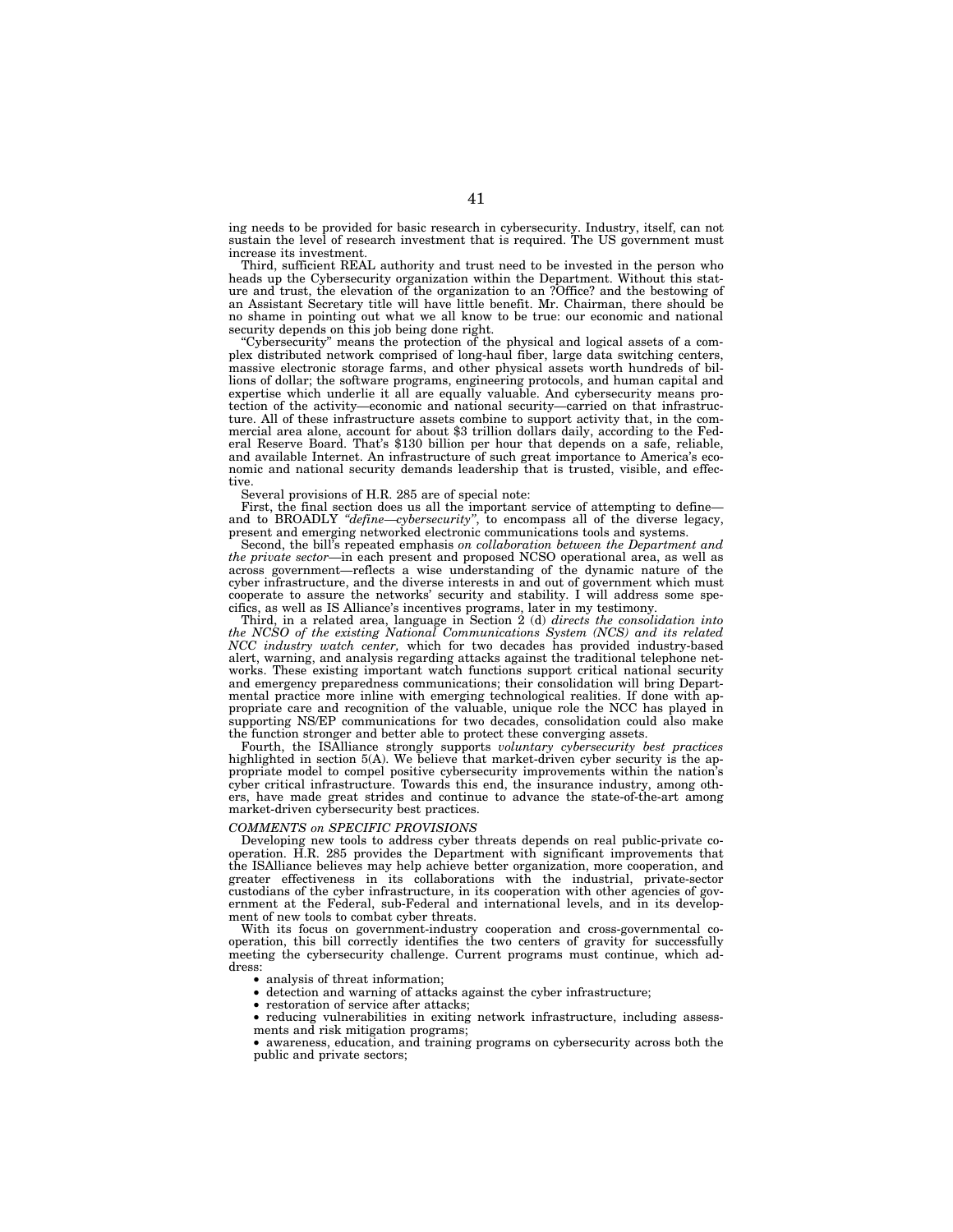• coordination of cybersecurity (as directed by HSPD–7 and the Homeland Security Act) across Federal agencies, and between Federal and sub—federal jurisdictions; and

• international cybersecurity cooperation.

All of these are essential functions. Even in our custodial role for many of the in-<br>frastructures that support the \$10 trillion U.S." eConomy", few would assert that<br>private industry can, or even SHOULD, manage these func er said than done. Everyone working at the Department, including those in the infrastructure protection and cybersecurity divisions, deserves our sincerest gratitude. I want to personally thank my colleague on the panel today Mr. Yoran, as well as his predecessors, Mr. Clark & Mr. Simmons, as well as his successor Acting Director Purdy. And Mr. Liscouski who oversaw the entire infrastructure division; they all

worked, or are working, as hard as they can at an imposing task. That said however, it is a task that must be completed, no matter how difficult And IS Alliance is not unmindful of cost. But a national cybersecurity awareness and training program as provided by subsection (1) (C), a government cybersecurity program to coordinate and consult with Federal, State, and local governments to en-hance their cybersecurity programs as provided by subsection (1) (D), and a national security and international cybersecurity cooperation program as provided by sub-section (1)(E) are all important and welcome improvements to the nation's overall cybersecurity posture. Absent adequate funding however, the long-term effectiveness of these critical cybersecurity programs will be uncertain.

Unfortunately, and despite great effort to date, the track-record of the Depart-ment and NCSD in achieving even an effective *dialogue* on how to conduct these essential activities has been spotty and even disappointing. The provisions of Section 2 of H.R. 285 that direct these specific functions may—

hopefully, WILL—jumpstart the collaborations that will rapidly make these programs a reality. America cannot fail in doing these things; a cyber Pearl Harbor is<br>not just a catch phrase, but very much a potential reality. The Department's own<br>"Red Cell" exercises, including a notable one published l casts ''blended'' terror attacks against the physical and logical assets of our information networks and institutions that depend on them. Such unavoidably attractive targets have the potential to disrupt economic, social, and government activities at all levels. Improved cyber-resiliency—established in part through effective public-<br>private cooperation such as spelled out in Section 2 step in reducing that threat.

Similarly, *cross-agency collaborations* within Department components—and with other security and anti-terrorism components of government—is not merely common sense, they are essential. In VeriSign's business, we have had opportunities from time to time to try to "go it alone" and reap the innovator's premium from the marketplace, or to cooperate with competitors on standards and accessible platforms that grow markets and increase business opportunities for all participants. I can tell you that cooperation and the "rising tide raises all boats" approach is preferable to being the single-handed sailor. In cybersecurity, the expertise of many different agencies—Treasury on financial crimes, or Justice on international frauds—being brought to bear just seems compelling.

Several other provisions of the bill have been long-standing areas of interest to the ISAlliance:

The *information sharing* provision of HR 285 refers back to Section 214 of the Homeland Security Act; the Department's ''Protected Critical Infrastructure Information'' program attempting to implement this Congressional mandate is long overdue for reexamination. The ''PCII'' program, though perhaps well meaning has, rather than encouraging information sharing between industry and the Department, chilled the flow of information. The implementing regulations represent a complex bureaucratic structure that seems more intent on keeping Federal employees from accidentally mishandling information, and thus facing prosecution, rather than encouraging a timely flow of attack and threat information from network custodians to the Department. VeriSign and some of our ISAlliance partners who are members of the IT–ISAC helped draft the original Section 214 of the Homeland Security Act. We are anxious to see it work in a manner consistent with its original Congressional intent and enable information flow that will help respond to attacks, mitigate the damage and, above all, prevent a recurrence.

And, as mentioned earlier, *the proposal to merge the watch functions of the NCS into NCSO,* and create a single, industry-supported watch effort that covers traditional and IP-based assets is clearly a beneficial way to manage the monitoring of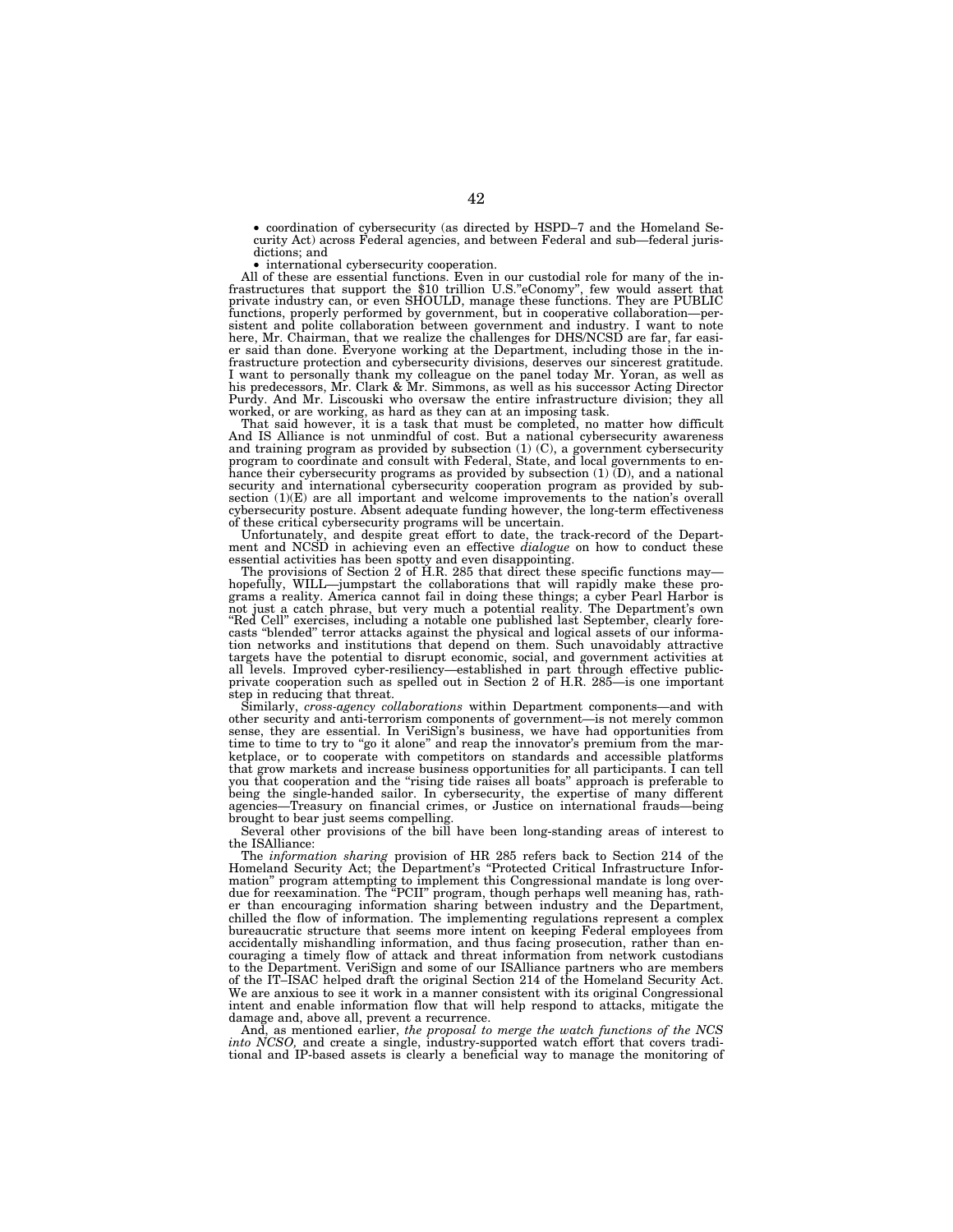network exploits. However, cyber-security is not the sole mission of the National Communications System. Executive Order (EO) 12472 assigns the NCS with support for critical communications of the President and government including, the Na-tional Security Council, the Director of the Office of Science and Technology Policy and the Director of the Office of Management and Budget. The NCS was established by EO 12472 as a Federal interagency group assigned national security and emer-gency preparedness (NS/EP) telecommunications responsibilities throughout the full spectrum of emergencies—disaster and warfare as well as cyber attacks. These responsibilities include planning for, developing, and implementing enhancements to the national telecommunications infrastructure to achieve improvements in survivability, interoperability, and operational effectiveness under all conditions and seeking greater effectiveness in managing and using national telecommunication re-sources to support the Government during any emergency. While this mission does cover the spectrum of cyber-security issues, there is more to the legacy role of the NCS that must not be forgotten or overlooked and from which the NCSO can learn

as these functions move forward together. A key issue is missing from HR. 285, however. Funding for *cybersecurity research and development* is essential. The Director of the U.K.'s equivalent agency, the NISCC, observed recently that the U.K. alone last year spent 3 times as much on cyber R&D in 2004 as the \$68 million spent by the Department and the National Academy's ''cyber trust'' programs to fund private sector cyber R&D. The United States should not be taking a second place position in the funding of cybersecurity research. While we are benefited by the many investments being made by intelligence and defense agencies that do not appear on such comparative scorecards, R&D to support improved security for the majority privately-held network assets must continue and must grow. In a tech industry where 2–3 percent is not an un-usual R&D budget, the FY 2004 \$68 million number is an amount you would expect *one \$2 billion cyber company to spend on R&D, not the entire government* of the

country that invented the technology. We are increasingly seeing the solutions for improved security originating from research outside the United States, with outside investment and ownership in the solutions. Unless the U.S. commits to self-defense, funding the research locally at our universities that will produce solutions to secure our nation's economic infrastructure, we run the risk of having our security developed and managed by others than Americans—and that could be a fragile policy both economically and from the perspective of homeland security. We must figure out a way to invest more to match the clever advances being made by the terrorists who WILL attack these networks.

Finally, let me cite three examples of marketplace incentives that IS Alliance believe promote improved cybersecurity investment by industry: The ISAlliance, together with AIG, have agreed on a program wherein if member companies comply with our published best practices they will be eligible to receive up to 15 percent off their cyber insurance premiums. Visa, another ISAlliance member company, has developed its KISP program which again uses market entry, in this case the ability of commercial vendors to use the Visa card, as a motivator to adopt cybersecurity best practices. And the IS Alliance has recently launched its Wholesale Membership Program which allows small companies access to IS Alliance services at virtually no cost, provided their trade associations also comply with IS Alliance criteria.

There is also a role for the government to play in promoting industry cyber security; government should be a critical partner if incentive programs will have their maximum impact. Examples of critical incentive programs include the need to motivate and enhance the insurance industry participation in offering insurance for cyber-security risks, where AIG has been a leader, and the creation of private sector certification programs such as those provided by Visa in its Digital Dozen program. These and several other government incentive programs were highlighted last year in the report of the Corporate Information Security Working Group on Incentives which we commend to the Committee for its consideration.

In summary. Mr. Chairman, the challenge of America's—and the rest of the Internet-dependant world's security organizations—like the Department's is threefold:

First, DHS and other government cyber agencies need to *understand the architecture* of the network today and to recognize its ever-growing diversity and complexity;

Second, cybersecurity agencies need to *collaborate with the industries* that operate most of these network assets *and exchange and understand the information exchanged with industry* (including employing the best engineering talent available); and

Third, the cybersecurity agencies here and around the world need to *cooperate to respond to threats and attacks against our cyber infrastructure rapidly and effectively.*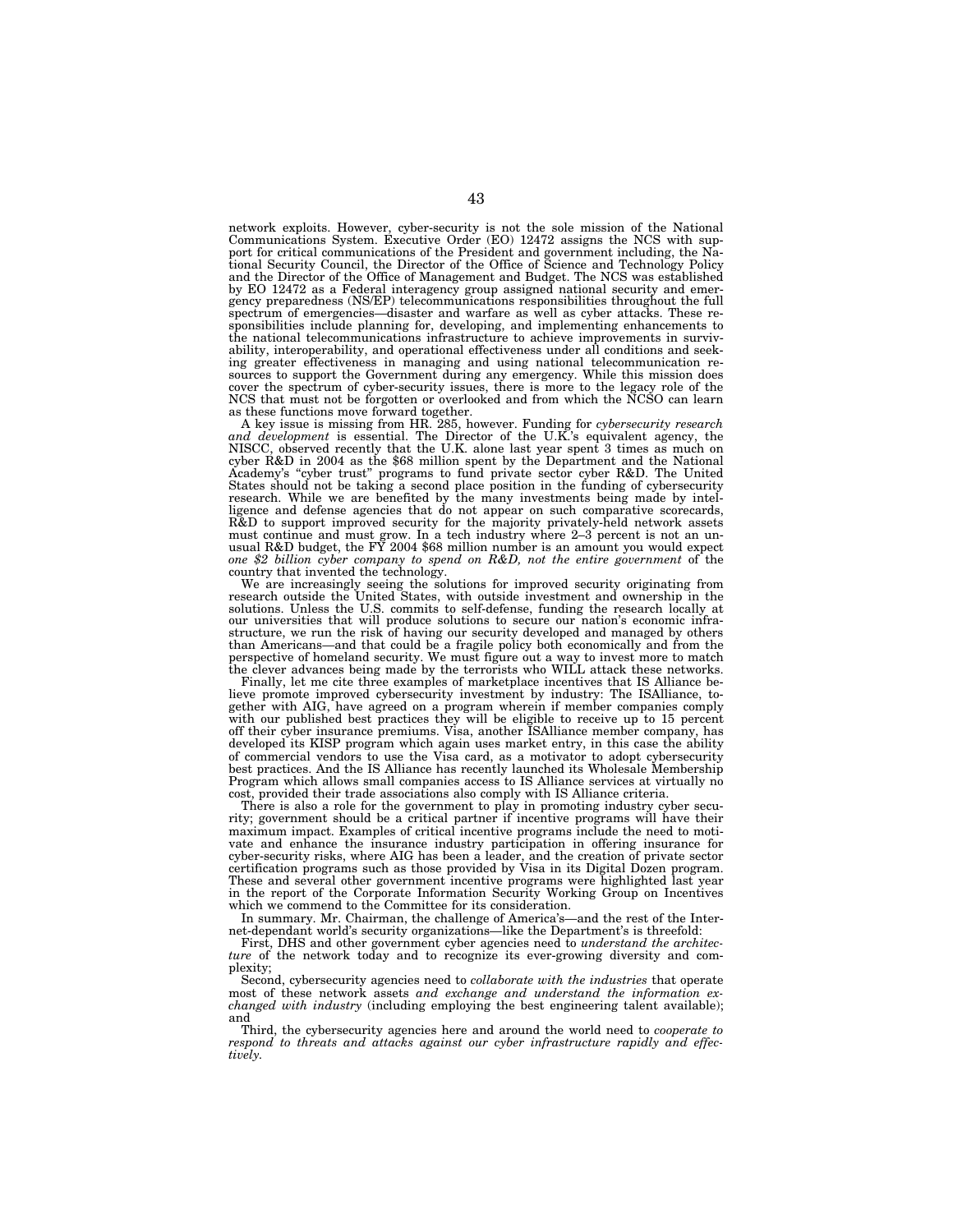Mr. Chairman, H.R. 285 moves the Department of Homeland Security in the direction of addressing these three challenges. It is especially helpful simply because it applies more attention to cyber security. ISAlliance members want to work with the Committee and the Department to assure that the good intentions expressed in this document become a reality that strengthens America's ability to prevent attacks against our networks and to make them strong enough to withstand any attacks that do come our way.

I appreciate the opportunity to bring our views before you today, and I am happy take any questions you may have.

Mr. LUNGREN. I thank all of you for your testimony. I would just like to ask a question of all of you, and that is it is premised on the fact that this hearing, while it is a hearing on a particular bill, is actually part of oversight in a sense. If we didn't think we needed a bill like this, we wouldn't be doing it for a position there.

So I would ask this, and I would just go down right to left, starting with Mr. Silva, and asking each of you, do you believe there is a sense of urgency to pass this bill so that it prods DHS to do what everyone seems to suggest we want DHS to be doing? Mr. Silva?

Mr. SILVA. Well, Mr. Chairman, I think that the sooner we start, if you will, getting on the ball with the cybersecurity issues, I think the better. Decisions around this have sort of floundered for long enough. The longer we wait, the longer this is going to linger as an issue and potentially lose interest. I think the sooner you could get this passed, I think it will express to the Department how urgent you feel this issue is. With our support, I think we will also reinforce that as well.

Mr. LUNGREN. Ms. Allen.

Ms. ALLEN. Yes. I do think there is a sense of urgency, first of all because of the escalation of attacks that are occurring; secondly, because we need leadership from the government; and, thirdly, I think, as said before, we have the potential of having a digital Pearl Harbor, and we want to avoid that.

Mr. LUNGREN. Mr. Kurtz. Everybody trying to share a computer monitor.

Mr. KURTZ. Yes. Simply stated, I think it is urgent that we seek passage of this. It has been 2 years since the National Strategy was issued. We have a crisis of organization and prioritization at DHS with regard to cybersecurity, and it would be nice if we could do this and not have to learn the hard way.

Having an assistant secretary will help develop those programs and plans and the communications issues in order for us, when we have an eventual attack, work out of it more cleanly than we are in a position now.

Mr. LUNGREN. Thank you.

Mr. Miller.

Mr. MILLER. Yes.

Mr. LUNGREN. Thank you.

Mr. Yoran.

Mr. YORAN. I am a cybersecurity strategist and operator. Just to point out the obvious, I am not particularly well versed in legislative process or motive. All of the fundamental concepts represented in this bill are well informed and constructive, and should be dealt with with the sense of urgency that they deserve.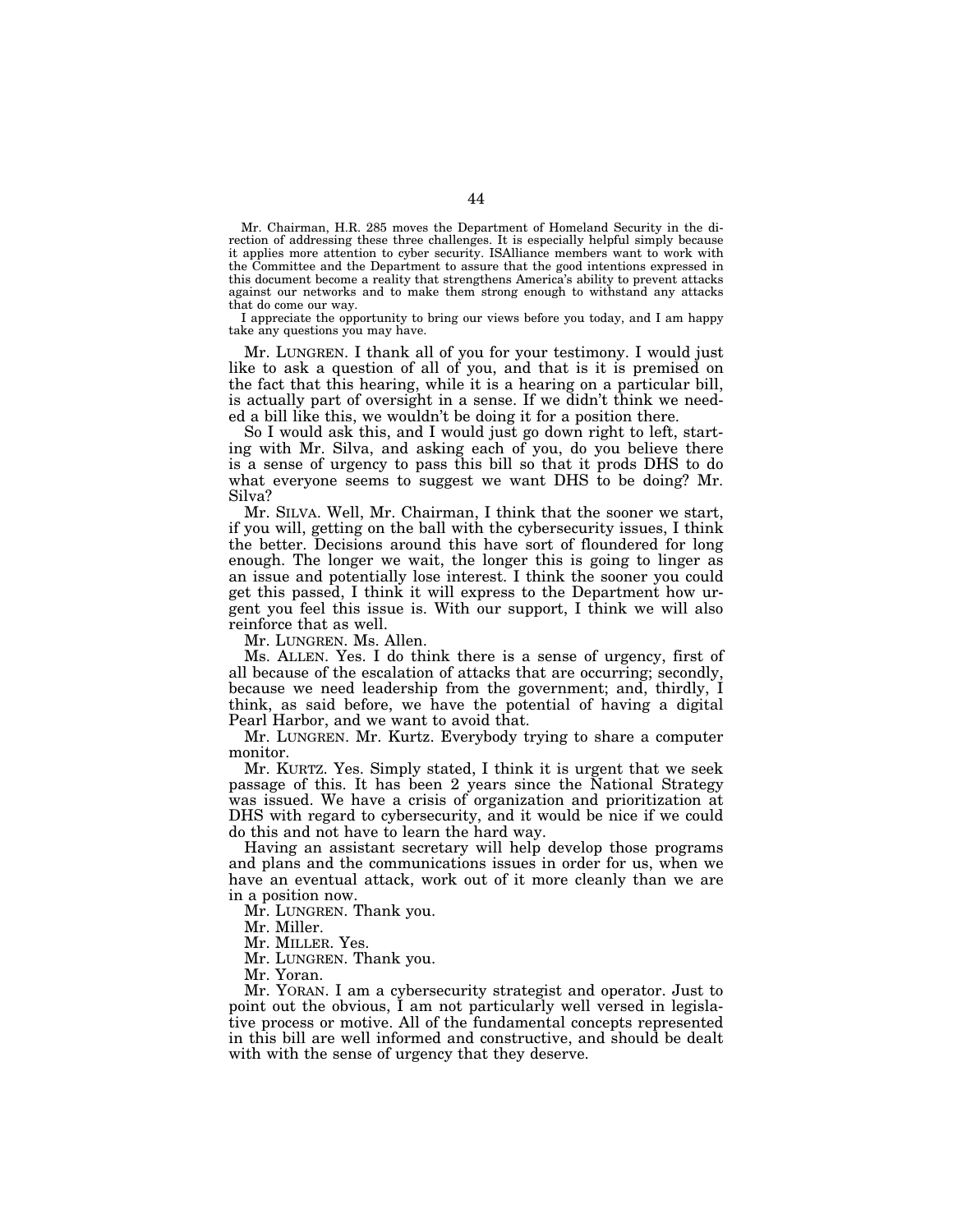Mr. LUNGREN. Well, let me ask you this. From your testimony, it doesn't sound to me like you think that it is right now receiving, that is the issue of cybersecurity, the kind of urgency, the kind of priority that is necessary. Would that be a correct characterization of your feeling?

Mr. YORAN. I would say that the threat against our Nation and our Nation's vulnerability to cyberattacks is increasing at a rate that is faster than the problem is being dealt with.

Mr. LUNGREN. Let me ask you this then, Mr. Yoran. If I were to ask you what the top three priorities would be, if we were to establish an Assistant Secretary of Cybersecurity, what would you say they would be; the most important priorities that we need right now to address from the standpoint of DHS, and, if this law passes, within the personification of this person as Assistant Secretary For Cybersecurity?

Mr. YORAN. Mr. Chairman, I believe that the single top priority for an assistant secretary, should one be created, would be to refine the Department's mission statement around the area of cybersecurity to go beyond the National Strategy and get to more specificity around what activities are under way within the Department, and also to point government counterparts as well as private sector counterparts to other components of the Federal Government which are playing an active role in our Nation's defense from cybersecurity threats. So that single top priority would be to refine the mission statement.

The second would be to integrate cybersecurity activities and priorities into and across all of the various programs of the Department of Homeland Security and across the Federal Government. So to the extent that cybersecurity and physical security risks have not been fully integrated and fully brought to the table to address vulnerabilities which may exist, I think that would be a top—a second priority for an assistant secretary.

The third would be in the area of resource allocation, once the mission definition has been refined; once more active participation has been integrated into various protection programs of the Department and across the Federal Government, to look at the resource allocation challenges and determine if the resources are sufficient for dealing with the refined mission and requirements.

Mr. LUNGREN. Thank you. My 5 minutes are up.

So Ms. Sanchez is recognized for 5 minutes of questions.

Ms. SANCHEZ. Thank you, Mr. Chairman, and thank you all for testifying once again.

I actually think that the whole arena of cybersecurity is so large and so vast and with so many things being so interconnected that it is just an incredibly overwhelming job. I represent Newport Beach, Santa Ana, Irvine area in Orange County, which, you know, is one of the top places for white-collar crime, most of it involving either telephone or computer. So it is just so overwhelming when my law enforcement officials tell me about all the scams that go on and the way that people get taken.

My question is about the identity theft that is going on in, like, for example, the ChoicePoint situation that we recently had. What do you think that a new Assistant Secretary of Cybersecurity should do or can begin to do to address some of these just large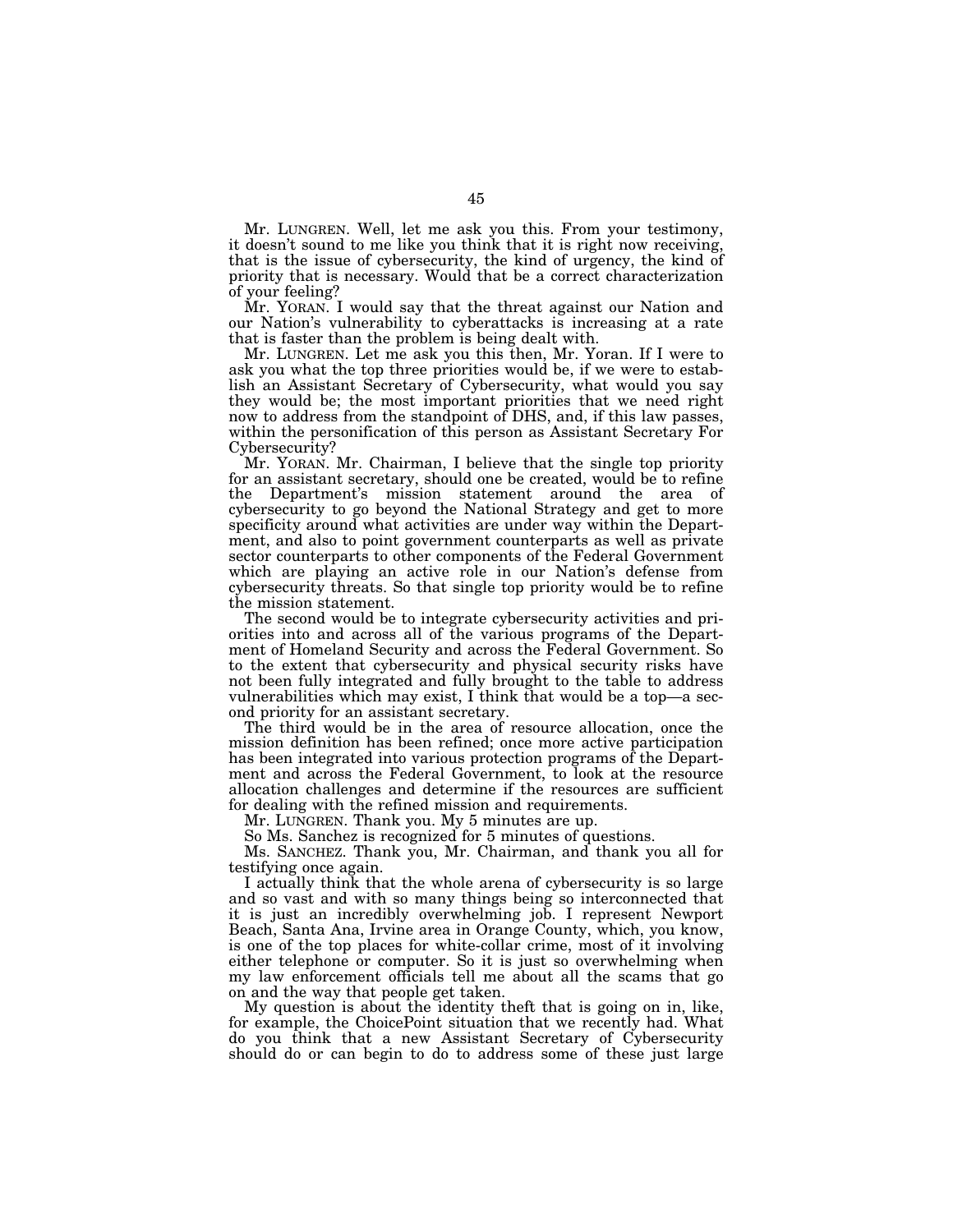databases that exist that can be either broken into or that you can pay \$9.95 and find out everything you ever wanted to know about Loretta Sanchez, including her Social Security number, bank account and name of her kitty cat, et cetera? What are we going to do about that? Do you have any suggestions? I think that is just one of the scariest things that I see out there on the horizon for us. Any of you have any ideas on that?

Mr. MILLER. I think, Congresswoman, you have addressed a critical point. I think this is an example, again, where the assistant secretary position would make a difference, because what you are in need of is partnership between government and industry; having an assistant secretary there to work with the Treasury Department, with organizations like Ms. Allen's organization and others in the financial services industry and others to come up with an aggressive process that protects these data better, protects the citizens and the consumers whose data are at risk without harming electronic commerce, without making electronic transactions impossible to actually conduct.

Having someone at the assistant secretary level could convene a meeting along with his level, along with his or her colleagues and the other relevant agencies, as well as the Federal Trade Commission and Department of Treasury. But again, it is very hard to do that. It is very hard to have someone who is the head of the division to have internal clout to bring all the parties together and/or, frankly, to bring all the members of the industry together. So by passing this legislation that has been crafted by Congresswoman Lofgren and Mr. Thornberry, then you get the kind of clout you need to make these partnerships happen.

Ms. SANCHEZ. Thank you.

Anybody else on that?

Mr. KURTZ. I will expand briefly on what Harris has described. I think a lot of this comes down to leadership and having that focal point within the Department that other agencies can look at across the Federal Government, as well as individuals in the private sector. And that is absent now. That is why we have this drift.

Now, is the Department of Homeland Security ultimately responsible for removing all spyware or stopping all phishing and stopping all data warehouse issues? I would argue, frankly, no, at the end of the day. They have a leadership role, but that is largely the responsibility of the private sector. But, nonetheless, we need that focal point and leader within a department that people can turn to to pull together that overall strategy.

I would contend that the key priorities for the Department remain identifying that critical infrastructure that is so important to our economic and national security and working on communications, contingency plans, recovery plans. That is consistent with the mission of the Department; and that, to me, is what is absent today at the Department of Homeland Security.

Ms. ALLEN. I would just say I think there is a role for the DHS to play. Certainly on the identity theft issue, just as you said, it is a very complex issue. That is a crime that comes out of software vulnerabilities. It is a crime that comes out of processes that may be lax. It is something that is just not a financial services issue. And certainly our regulators are very active and very strongly sup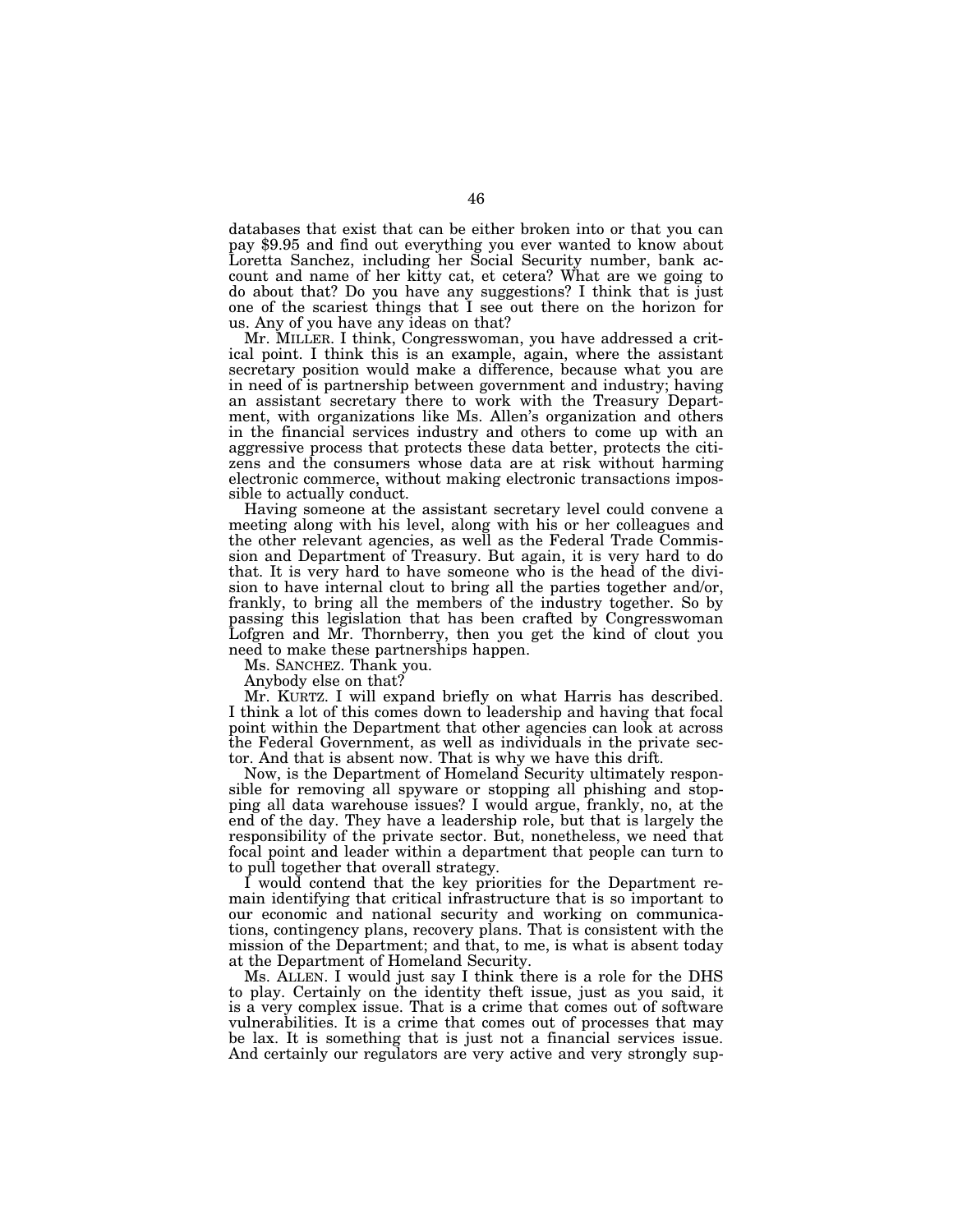porting those kinds of processes and technology changes that will help address some of the issues.

The problem is the data is out there. You can go on the Internet in a very short period of time and find out everything that you need to know about you. So the Internet has exacerbated the problem by making it easier to pull this information together. So it is a combination of educating, preparing people and consumers and businesses to understand what these threats are and how to prevent them from either a process or a technology point of view. It is a point of going after the software vulnerabilities and encouraging the providers of IT to close those gaps. It is an issue of best practices and policies that can be instituted in all kinds of institutions. And, most important, it is support of law enforcement, the people that are talking to you, letting them have both the knowledge and the resources to go after these fraudsters.

Ms. SANCHEZ. Thank you.

Thank you, Mr. Chairman, for the time. I appreciate it.

Mr. LUNGREN. Thank you.

And now the Chair recognizes the Chairman of the full committee, Mr. Cox.

Mr. COX. I thank the Chairman.

I want to thank, once again, each of our witnesses for your outstanding presentations.

I want to ask about the National Computer Security Division and ask you whether or not you agree or disagree with the position of the previous assistant secretary of homeland security for information analysis and infrastructure protection, who told us that keeping the National Computer Security Division under the assistant secretary for infrastructure protection was the correct thing to do. In the assistant secretary's view, its placement there allowed better integration of efforts to protect critical infrastructure from both physical and cyberthreats.

Do you agree or disagree with this position and why? And can you also add to that whether you see any ways to address perceived problems with integration? And, finally, could that integration occur at a higher level?

Yes, Mr. Kurtz.

Mr. KURTZ. I would respectfully disagree with the previous assistant secretary. I think the elegance of the bill that has been put together is that you don't lose the integration in what has been proposed. Under the bill, you have created a new assistant secretary that focuses on cybersecurity who works alongside an assistant secretary who presumably is working on physical security, and you have your information analysis assistant secretary working there as well. So you have three assistant secretaries working under an under secretary, and the under secretary can work to integrate programs and policies as appropriate.

So I think, you know, in my written remarks, in my oral remarks, I also think there is a fundamental misunderstanding of how we defend information networks versus physical assets which we require a different set of skill set. It is far more complex, I would argue, than securing a physical infrastructure. So I would—.

Mr. COX. And are you of the view that NCS would come under the new assistant secretary?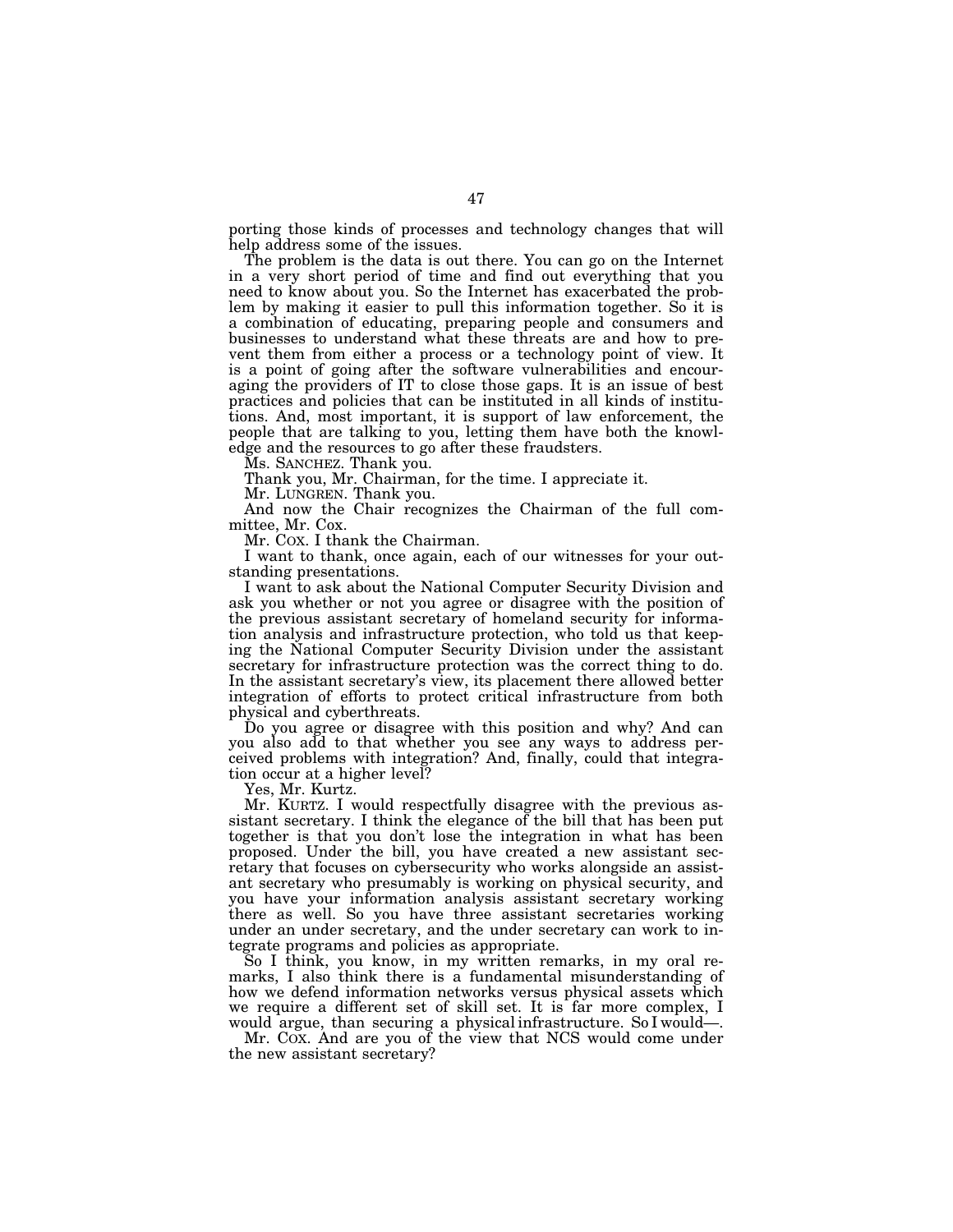Mr. KURTZ. Most definitely, especially with the integration voice and data networks. I think it would be a mistake to leave the NCS out to the side.

I would note that when we talk about priority communications, which are the responsibility of the NCS, if you were to set that to the side in a VOIP environment, it would be very difficult and cumbersome to coordinate downstream. You need to—we need to recognize the confluence of telecom and IP networks and have the leadership in place to take care of it.

Ms. ALLEN. I would respectfully disagree, also. The reason is it is a different skill set in cybersecurity; and it is much more complex, as Paul mentioned, to understand the cybersecurity issues. And in a way the model of how the public-private sector works together is one of cooperation and collaboration. I don't see why that can't occur within the Department of Homeland Security; and I think it would be important for Congress to reward success in collaboration and problem solving and working together, as opposed to having silo approaches.

Lastly, let me address—the NCS I think is a fabulous organization. BITS has worked very closely with them on the telecom redundancy and diversity issues. They have been a key player in addressing some of the problems that we had after 9/11 with the business continuity issues, with the telecom industry, and I think they belong under the cybersecurity arena.

Mr. COX. Mr. Miller.

Mr. MILLER. Mr. Cox, the other point I would add, I totally agree with my colleagues, with all due respect to the former assistant secretary's view. But in addition why this is so important is the reason that Ms. Allen brought up so eloquently in her testimony is the cross-sectorial work. Not having an assistant secretary to bring the other government agencies together and get them to focus more on cyber in addition to physical is a problem.

Until yesterday, when my tenure ended, I spent the last 16 months chairing the Partnership For Critical Infrastructure Security, which is an organization of private sector representatives of each of the critical sectors. Until I brought Mr. Yoran to speak before them about a year and a half ago at one of our meetings, many of those other sectors had never even thought about the cyber issue, Ms. Allen's organization's being a great exception, because financial services does and telecommunications does, but many of the other sectors hadn't even thought about these issues. And the government agencies with which they liaise, Mr. Chairman, a lot of them don't have expertise internally. Having an assistant secretary at the Department of Homeland Security can help the other agencies do a better job in terms of working with these other critical sectors.

Mr. COX. I just want to note, Mr. Chairman, that the legislation that is before us would in fact give the assistant secretary primary authority within the Department over the National Communications System.

My time has expired.

Mr. LUNGREN. I thank you.

The Chair now recognizes the ranking member of the full committee, Mr. Thompson.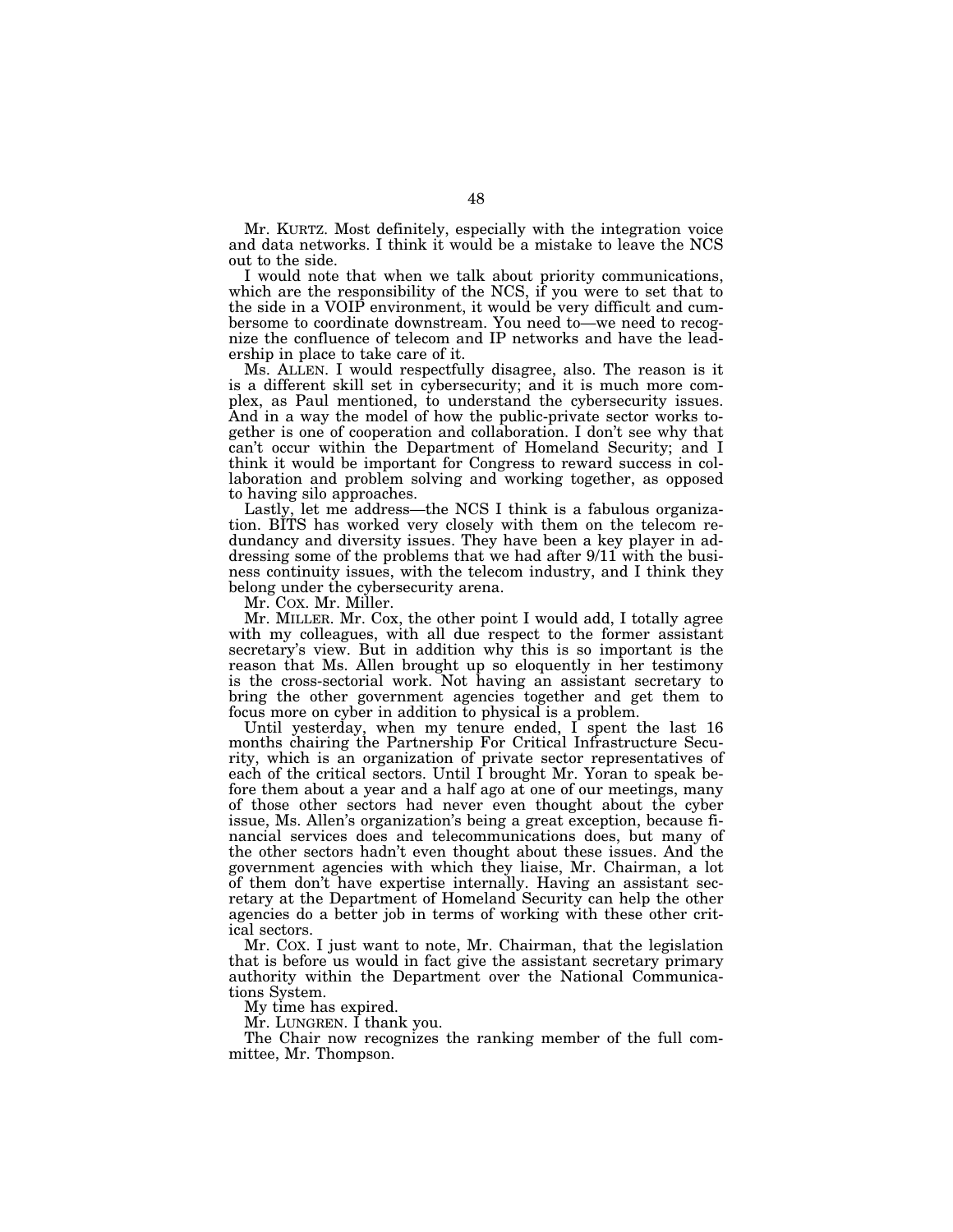Mr. THOMPSON. Thank you, Mr. Chairman; I have an opening statement that I want to include in the record, rather, now at this time.

## [The statement of Mr. Thompson follows:]

#### PREPARED STATEMENT OF THE HONORABLE BENNIE THOMPSON, RANKING MEMBER, COMMITTEE ON HOMELAND SECURITY

Thank you Mr. Chairman, Ranking Member Sanchez. I am glad we are here today to consider this important legislation.

H.R. 285 is an important step in fixing a very big problem at the Department of Homeland Security. It is clear from the Department's actions over the past two years that it does not consider cybersecurity to be an important issue.

For example, the last Director of the National Cybersecurity Division, Mr. Amit Yoran who is with us today, left last Fall ? and the Department has still made no attempt to identify a replacement.

In addition, the Department has moved slowly, if at all, to implement the goals set out in the *National Strategy to Secure Cyberspace.* 

This inaction is inexcusable. Cybersecurity is about more than just the world of computers and hackers. In the 21st century, the prosperity of each and every American is dependent in one way or another on information technology, and those systems must be protected against breaches like the ones experienced by LexisNexis or ChoicePoint.

Vital assets such as the electric power grid, gas pipelines, nuclear power plants, and our air traffic control systems rely on the cyber infrastructure for operation. This is also true of vital government and military systems. With the ever-changing threats facing our cyber infrastructure, time is of the essence.

It is hard for me to understand how the Administration can be so reluctant on this issue, given the overwhelming support by the private sector, our colleagues across the aisle, and the Democrats in Congress.

Today, as we hear from the private sector, I hope to hear suggestions as to how the Department of Homeland Security can improve its strategy, management skills, and resource allocation to get the job done.

We also need to know whether, from your perspective, you think that the government is living up to its obligation in this public-private partnership. Is there someone in the government devoting 24-hours a day, 7 days a week to cybersecurity? If a cyberattack were to happen today, would we be ready for it?

When it comes to ensuring cybersecurity, I believe that government and industry must work together closely, and that this effort requires attention at the highest level in both the public and private sectors.

We can develop a culture of security within our computer networks and ensure our national security. But first, we must have effective leadership on cybersecurity issues at the Department and we must have that leadership now.

That is why I urge my colleagues, during the markup of H.R. 285 later today, to vote for this critical legislation. Thank you.

Mr. THOMPSON. Let me first compliment and congratulate Mr. Silva for his promotion. We all could benefit from such lofty movement. Congratulations.

And I want to compliment Ms. Lofgren and Mr. Thornberry for this bill. It is a wonderful bill. We have tried for a while to make it happen. There is no question about the fact that we need to elevate the position. In Washington, unless you are at a certain level, people don't pay you much attention. I think clearly the issue of cybersecurity has not been given the level of attention that it should have, and hopefully we will correct it.

With respect to merging cyber and physical infrastructure, is that something that individually you all see as something that is very positive for what is going on, or how do you see those two issues?

Mr. SILVA. I think we can't overlook the need to have at least close collaboration between the physical and the cyber side. I think, as my colleagues have already pointed out, there are clearly dif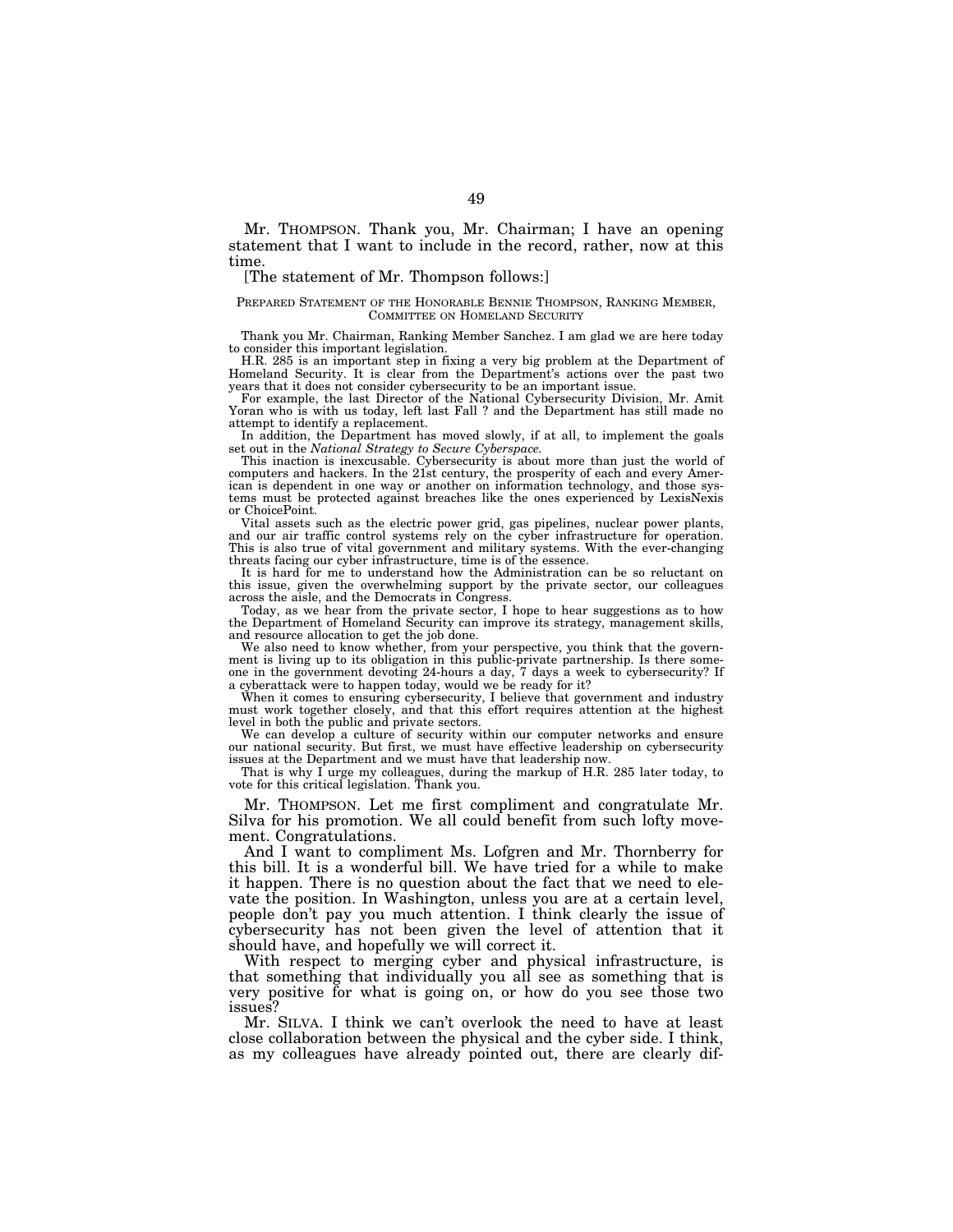ferent disciplines there, but to spin cyber separate from physical I think would probably—I think what we don't want to do is we don't want to create too much of a disconnect between those two, because there is a relationship between the physical and the cyber, and I think it shouldn't be ignored. As we said in our testimony, or as I said in my testimony, it is very important that the leaders of both of those organizations, physical and cyber, be empowered individuals and be able to work closely together and coordinate their efforts in such a way that we don't sacrifice one for the other.

Mr. THOMPSON. Ms. Allen.

Ms. ALLEN. I think that there is an interdependency. Certainly, the systems that run much of our critical infrastructure are run off the same operating system that the financial services runs, that the first responders run. So we have to understand the interdependency that our industries, the physical industries have on the IT industry, the software operating systems, on the telecommunications and the power industries. Because if they are down or if there is a cascading effect of them being down, our physical structures as well as our cyberstructures are going to be—we will not be able to communicate. So I do think there need to be separate assistant secretary level positions, but I do think there needs to be the collaboration and cooperation in addressing the issues.

Mr. KURTZ. I would essentially agree with what Cathy has just pointed out. I think there is—if you pictured a physical infrastructure in one circle and the cyberinfrastructure in another, there is certainly some overlap between the two. But the disciplines through which you use to protract those infrastructures, to defend those infrastructures are very different. So, on the whole, yeah, there needs to be that integration under an under secretary type individual, but there is different disciplines involved in protection and defense.

Mr. YORAN. Sir, I would point out that, just as battle plans may include elements of air power, armor, sea power, intelligence, similarly we need integrated risk management practices. But all of those disciplines are highly specialized in and of themselves and need to remain specialized in order to be effective.

I would also—if I could just take a second or two to answer the previous question with a slightly different perspective, and that is it may have been possible that at the initial phases of the National Cyber Security Division it was a more effective strategy to make it part of infrastructure protection. Simply put, there was no organization. It was a from-ground-zero startup. We had to go in and recruit the individuals, and having a larger organization to participate in may have facilitated some growth and enabled us to build and accomplish what we were able to accomplish.

As Secretary Chertoff moves into his second stage review, I would say we also need to look at how in the current environment, not with legacy perspectives, we can integrate our cybercapabilities into a holistic risk management practice. This means having cybersecurity at the table along with physical security and participating in the grant programs, the emergency planning and readiness programs, the Office of Domestic Preparedness, and State and local programs across the Department and, just as importantly, alongside other departments and agencies. Many of the issues and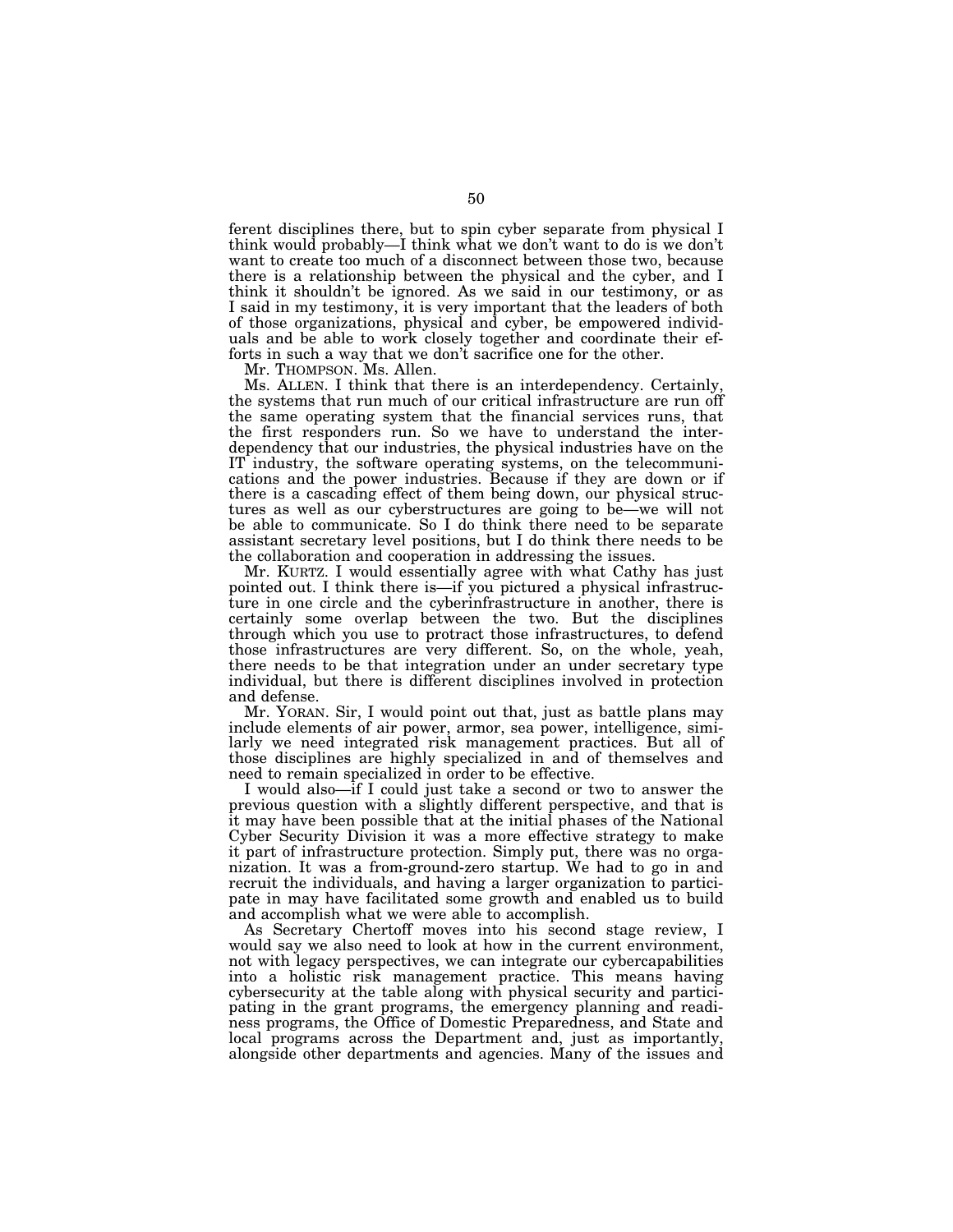challenges mentioned earlier by my counterparts include many policy coordination roles in which the FDC, the Department of State, the Department of Justice, and Commerce have a primary regulatory or significant stake.

Mr. LUNGREN. Thank you very much.

The gentleman Mr. Pearce is recognized.

Mr. PEARCE. Thank you, Mr. Chairman.

Ms. Allen, you had stated that investor confidence and reliability of information systems are linked to the security and reliability. What countries are excelling in that particular relationship today, in security and reliability?

Ms. ALLEN. Well, the U.S. has the leadership. Even though we have headlines about breaches or problems that we have with cybersecurity, the U.S. has the most sophisticated people in terms of information security and IT. So if you look at best practices or you look at the development of software, anti-intrusion software or other types of software that help to prevent or identify breaches, it is mostly U.S. based.

Mr. PEARCE. Also, it would be useful to know, if I were to look at the nearest competition, how many laps behind us are they? Are they catching up, or is the rest of the world moving? Because as we look at the flows of financial capital, this is going to be the determining factor.

Ms. ALLEN. That is right. In the U.S., we fortunately have a good reputation in terms of the—and because of all the regulation that we have of the financial community and the economic system; and I think we will continue to enjoy that. The U.S. is light years ahead of regulators in other countries around regulating us against or for information security, information technology, all of the issues that help us to provide safety and soundness. So we are far ahead of any other country in that area.

There are other countries, however, that have the leadership role, so to speak, in the bad guys, the hackers and the countries where the ISPs, the Internet service providers, are not regulated or there is not oversight.

So I think we have a challenge in the U.S. to not only maintain leadership to maintain our economic livelihood, but we also have a challenge to help bring the other regulators and the other countries up to speed on these issues, and to help—to cooperate with them to go after the fraudsters and the hackers and the criminals.

Mr. PEARCE. Sure. Actually, the flows of financial capital have actually disciplined them very well. I am not so concerned that we bring them up, because simply the evaporation of capital from them as they fail to do their own internal strengthening is going to accomplish that. And we saw that even in the recent trip to South America and to some of the countries that have turned sharply to the left. Their political climate shifted to the left, but their business advisers, their economic advisers stayed solidly in the business sector. And that is with realization that we can talk what we want to in politics, but we had better keep our financial house moving forward.

You talked somewhat in your written testimony about market incentives, and I have got one more question for Mr. Silva. So if you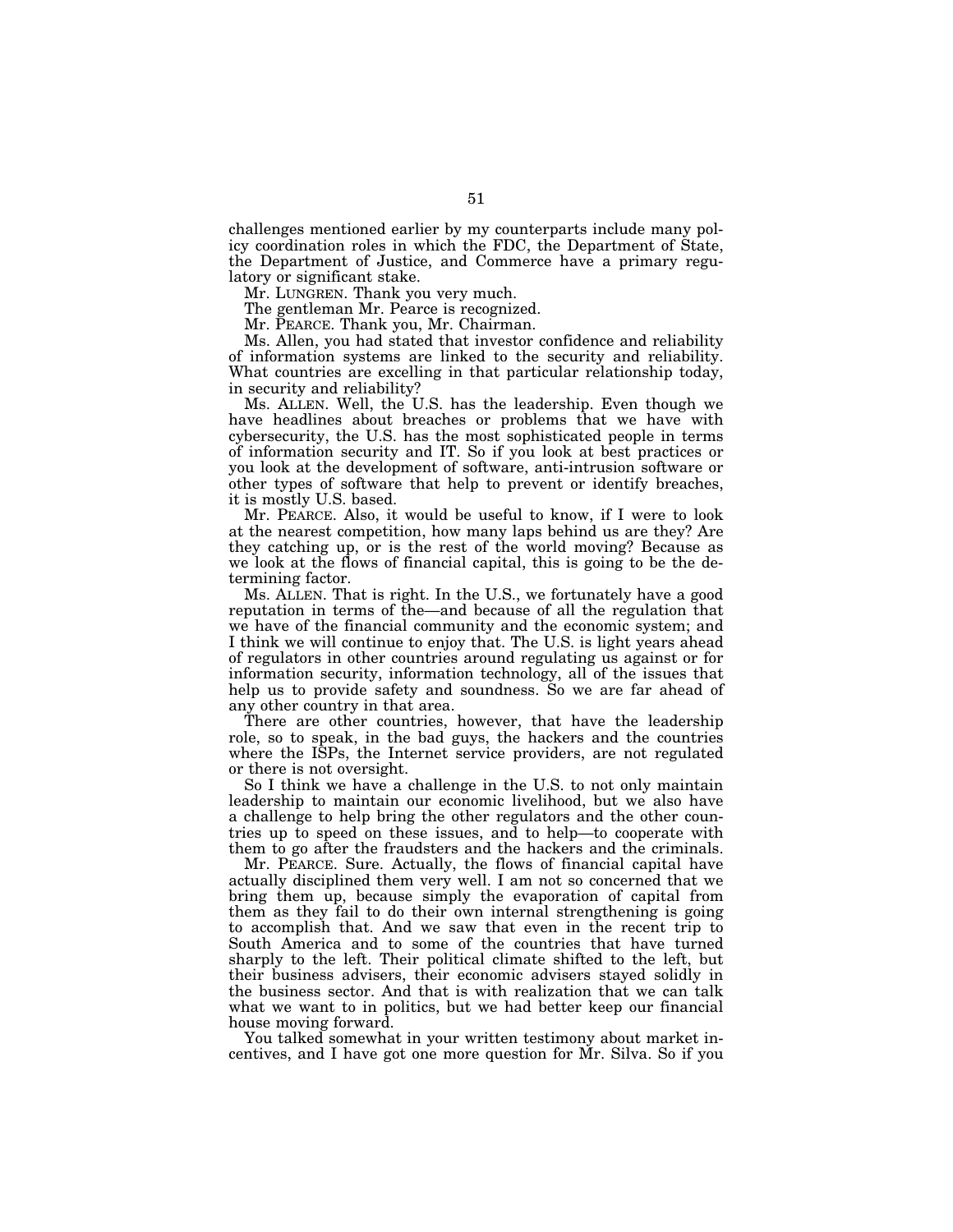could give me a very brief description of the market incentives that you see available for these functions.

Ms. ALLEN. I think both R&D dollars that could help to encourage the development of technologies. Because, in the end, we are going to have to address this partially as a technological issue, the ability to have software that will counteract what is happening.

I think a second is tax incentives to build the critical infrastructures. Again, I come back to the telecommunications industry as one where we are all reliant on their diversity and resiliency, and we need—they are in dire need of help to develop that capability.

Mr. PEARCE. Thank you.

Mr. Silva, you talk about the essential information sharing and the fact that it has been hindered by the complex bureaucratic structure that mostly is worried about protecting people from lawsuits. How can we basically see that the new structure is free from those constraints?

Mr. SILVA. I think that particularly—some of this had been addressed a couple of years ago with some of the protections for FOIA protection and some other areas. But the problem is that when organizations want to share information with the government, the government either has to make it available to all of them or, if it chooses to provide that information only to a select few, then there are going to be issues that arise from that.

I mean, there are so many different organizations; and what tends to happen is when the information—whenever we create a new sharing relationship with an organization that seems to be at the exclusion of the other organizations—and this is very confusing to the various organizations. In fact, if you want to have your bases covered, you have to sort of join every organization to make sure that you are covered, and it is quite confusing. If the Department can establish a unified policy of sharing across the board with all of the organizations that are relevant, then I think that would go a long ways to solving that problem.

Mr. PEARCE. Thank you. Thank you, Mr. Chairman.

Mr. LUNGREN. The gentlelady from California, Ms. Lofgren.

Ms. LOFGREN. Thank you, Mr. Chairman. And I will be brief because I think the witnesses have covered the issues very well and thoroughly.

I would just note, as I said in my opening statement, that the staff on the subcommittee in the last Congress worked very hard and together. I mentioned Mr. Thornberry's excellent staff; and I see that Jessica Herrera who was his Democratic staffer, has also came. She also did a fabulous job, and I would like to publicly add my thanks to her along with Mr. Thornberry's staff.

As some of the witnesses have mentioned, there is much to do, I mean, from identifying and prioritizing the critical infrastructure in the cyberspace, to increased funding, to implementing the strategy. I mean, we are behind where we should be as a nation. And this bill alone doesn't solve that problem. What it does is set the stage to solve that problem, I believe.

We in the Congress cannot do the hire for this position. That would be inappropriate. But I think that we will give the Department an essential tool to recruit an excellent person, because the assistant secretary will have the clout and the prestige and the au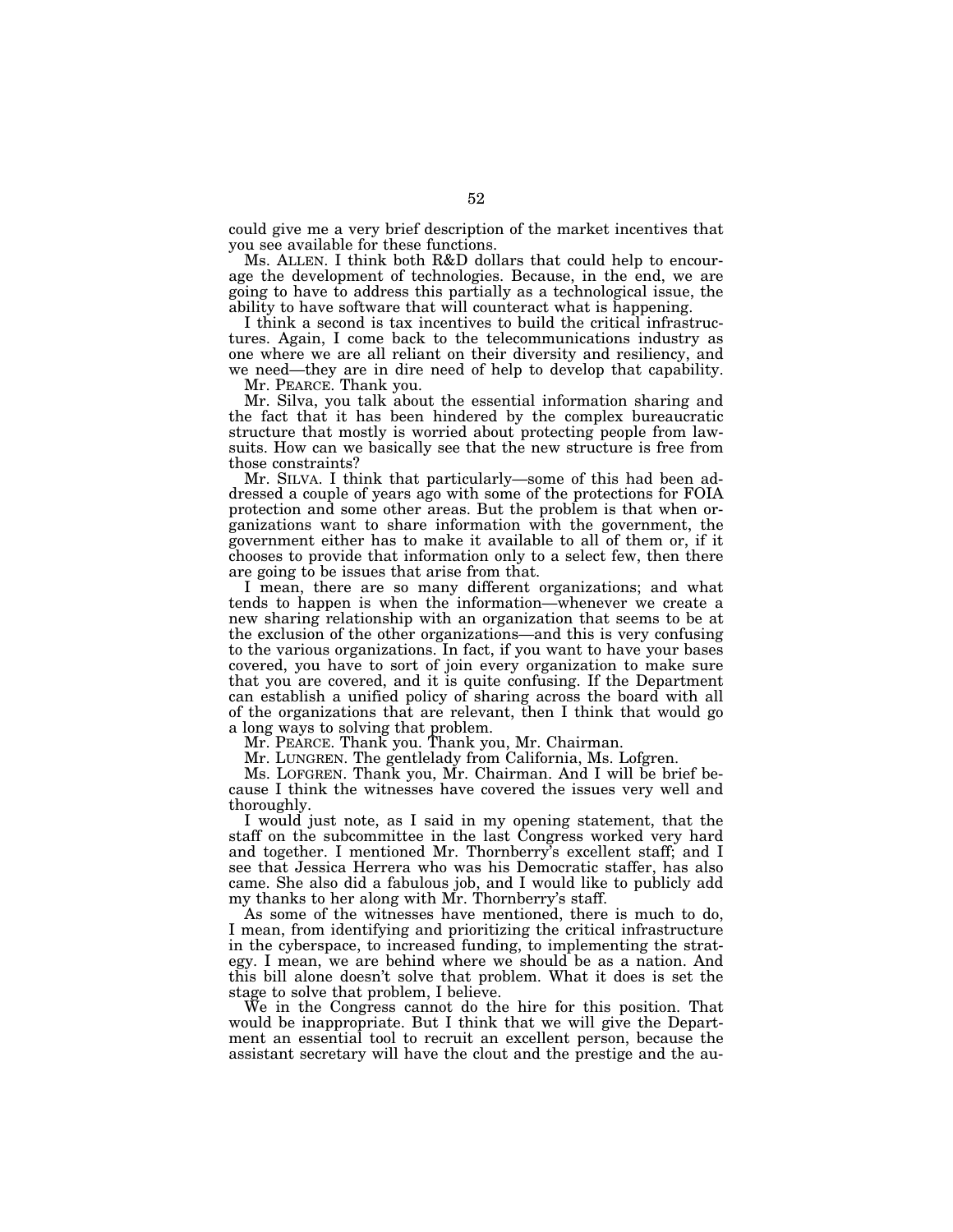thority to actually get the job done. I think that has been a frustration for those in the Department who have worked hard and who are smart people and who are skillful, but they haven't really had the ability to use their talents to move the country forward in a way that is so important.

Mr. Thornberry and I, at the end of the last Congress in December, issued a report of the activities and findings of the cybersecurity subcommittee, and I think some of the issues raised here today are really covered in that report in the to do list. I am hopeful that this subcommittee, although we have a very wide range of responsibilities, that we will have the time to schedule some hearings and some oversight on the elements that Mr. Thornberry and I identified in the last Congress.

The General Accounting Office is coming back with reports to us on some of the issues. One I think has just been received in draft form, and we will be receiving another. They are very helpful. We know that we need to pay some attention to whether or not we need to act to provide incentives for market solutions. I mean, there are differences of opinion that are valid, but we need—we have not seen the market move forward in the way that we had expected. I think we need to explore why that has happened and whether there is anything we can or should do about that.

The one thing we do know is that we don't want a heavy legislative regulatory approach to this, because our lawmaking will never catch up with the code writers. I mean, we really need to use market incentives in the leadership of the Federal Government in ways that are successful.

There isn't enough time to really go through how much needs to be done. In addition to the reach efforts that have been mentioned here, I am very grateful to NSF for stepping up to the bat, but clearly there are things that the Department needs to do. So I am pleased to be here today. I look forward to the markup later today, and I would yield back the balance of my time with thanks, Mr. Chairman.

Mr. LUNGREN. Thank you very much.

Mr. Jindal.

Mr. JINDAL. I have two quick questions. The first was regarding—Ms. Allen talked about the international marketplace, international response to the issue of cyberterrorism. I am wondering, is there a need for more coordinated international response given the fact that maybe attacks may be launched abroad because of the lack of protection overseas? Is there more that could be done? Or what can be done?

And the second question—I will go ahead and ask both my questions, also building on this question, about the legal liability. My question was, how is the insurance industry responding to this? Have they created products for the private sector to insure against these kinds of risks? If they haven't, what can we do to help integration of those products?

Ms. ALLEN. I am going to answer both quickly, and I am going to defer to Paul on one of the issues of what we can do on an international basis.

The answer is, yes, there is much more that we need to do on an international basis, not only cooperation with the laws but also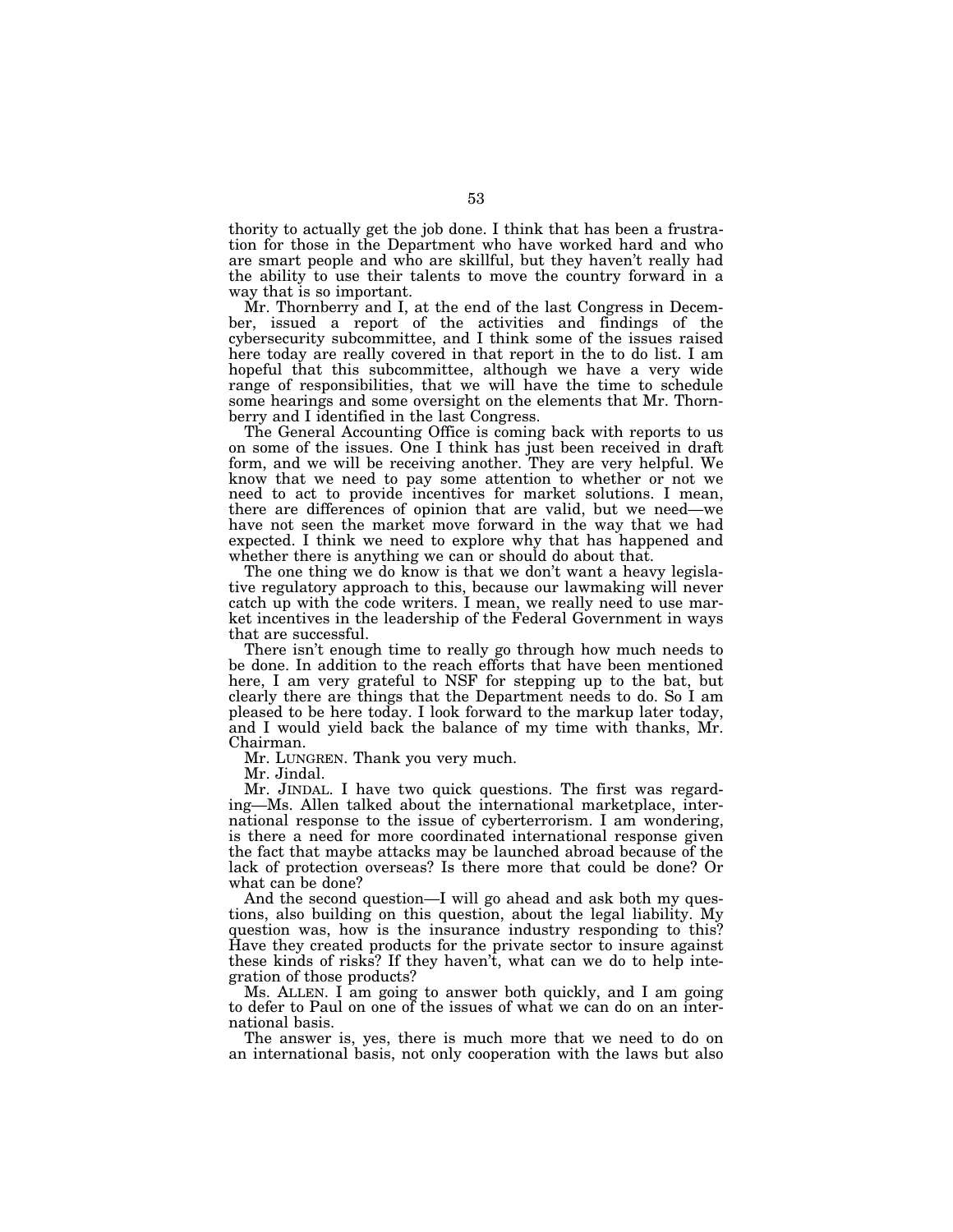with law enforcement. Most of the phishing attacks that occur in the U.S. are launched from overseas. Most of the phishing attacks that come from the U.S. are launched on overseas institutions, and we have got to cooperate and try to shut down these fraudsters. So it is a higher level of cooperation; and I know Paul will tell you exactly, or at least one way to do that.

Secondly, on your question on market incentives. Yes, the insurance industry is developing products that will help to ensure best practices or appropriate behaviors of institutions, not just financial institutions, but all institutions, practices in cybersecurity. I think most of you know, on the legal liability side, the financial institutions are by law required to make all customers whole if there is any problem in an electronic delivery or an electronic transaction. Not all other countries have that same restriction. So it is also one of the things that makes us a target for potential fraud. There is much to do here, but we are looking at market incentives from the insurance industry to help move companies along.

Mr. JINDAL. Thank you.

Mr. SILVA. So, while I have the mike on my end, actually, some of the insurance companies have started market incentives already. In fact, AIG, which is one of our member companies, actually offers discounts to companies that adhere to a set of best practices. Now, while this is certainly not an end all to everything, I think it is an example of a market incentive which has a very positive effect and I think offers a reasonable reward to companies that are willing to take the steps. So I think that it is just starting. It is just starting.

Mr. MILLER. On the international, just coincidentally this week there is actually a meeting going on in Delhi between officials of the U.S. government, the Indian government, the U.S. IT industry, the U.S. financial services industry, and the industry of India, because India has become such a destination for so much offshore work.

But I would certainly agree, we are really in the infancy in the international cooperation. In addition to my chairing the U.S. IT association, I chair an international organization which is 65 countries. I spend a lot of time traveling around the world. And this issue simply hasn't raised itself at a higher level in other countries.

In the IT industry, and most customers, as Ms. Allen said in an earlier response to Mr. Pearce's question, certainly in the financial services industry, the U.S. is far ahead.

And, again, while the DHS has domestic responsibility, I would contend that having an assistant secretary—to come back to the purpose of the hearing—would help to elevate the issue. The State Department is doing some good work in holding bilateral meetings with other countries around the world. The Department of Justice, the Cyber Crime Division, has been doing some work with the G8 and other countries. But I think having someone at DHS at a higher position would help the internationalization of the need to collaborate on these issues.

Mr. KURTZ. I will just expand on what has been said.

I worked a lot on international issues when I was at the White House and did some of the initial trips at India and other places to foster international cooperation. At the time, we had a good pedestal to stand on. We had a national cybersecurity czar. We had a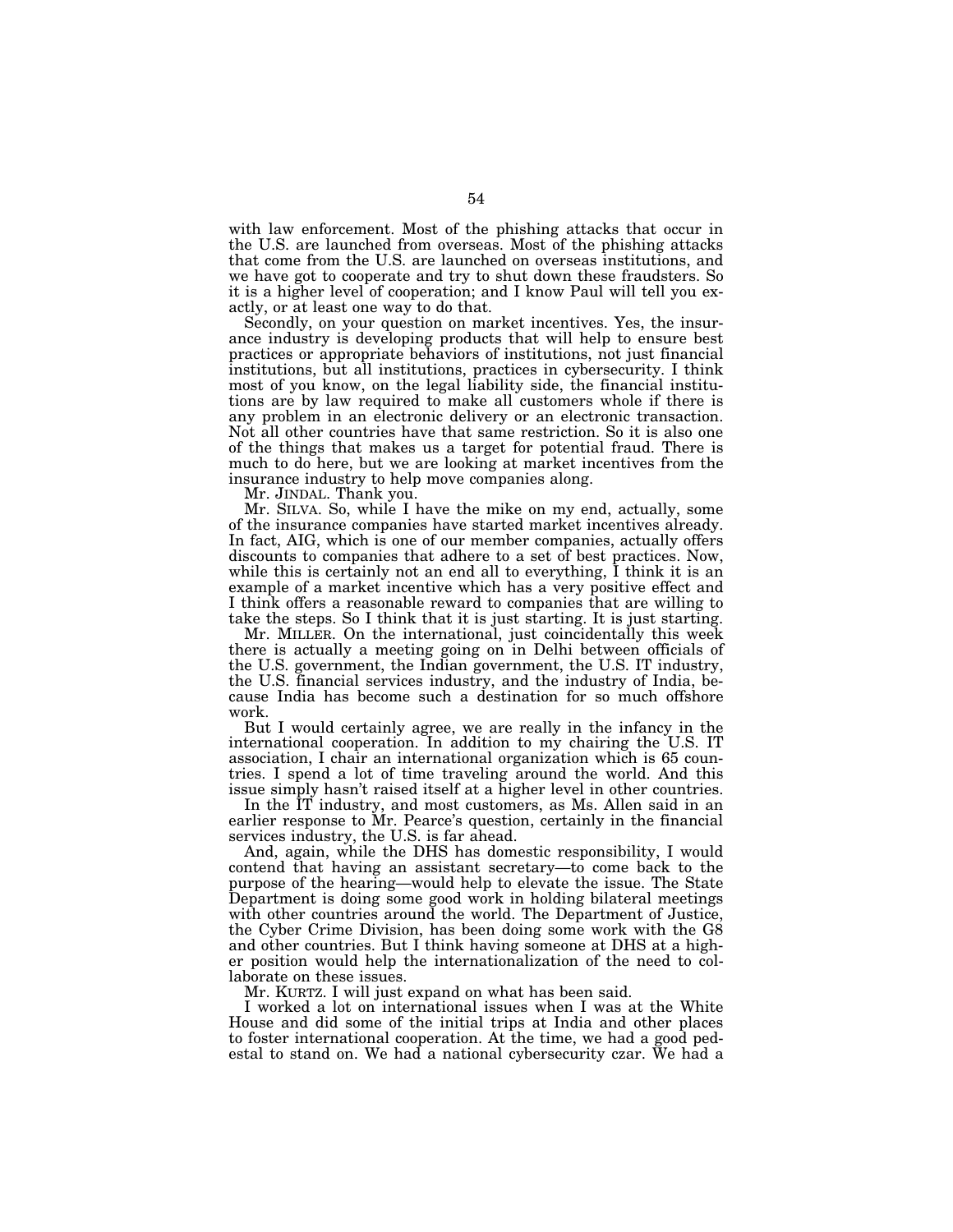special adviser to the President. We don't have that now. It is hard for us to make the point to other countries that they need to organize and react when we ourselves are not in the position we used to be. This is where I go to Harris's point. Having an assistant secretary would help us in this space.

Second point, the Council of Europe Convention on Cyber Crime, negotiated under President Clinton, signed under President Bush, it is in with the Senate. We would urge ratification of the Council of Europe Convention on Cyber Crime. I believe Business Software Alliance, ITAA, BITS, and a few other organizations have come together to say, to urge for ratification of this convention. What will that do? It will put in place that global framework for us to go after excuse me, for law enforcement to go after and prosecute cybercriminals abroad. We don't have that framework now.

Finally, on the insurance question. There is insurance out there. I think the problem has been there is no actuarial data available, or very little, which means there needs to be some sort of best practice or standard put in place. And I think until we have that best practice or standard in place that can be more widely adopted, we aren't going to see the insurance industry be all it can be, if you will, in that space.

Mr. JINDAL. Thank you.

Mr. LUNGREN. The gentleman's time has expired.

We thank all the panelists, all the witnesses for their valuable testimony and the members for their questions. Members of the committee may have some additional questions for the witnesses, and they may submit them in writing to you. We would ask you to respond to them, if you can.

The hearing record will be held open for 10 days.

The subcommittee stands adjourned. We are going to be meeting at 2:00 for markup on this. Thank you very much.

[Whereupon, at 12:36 p.m., the subcommittee was adjourned.]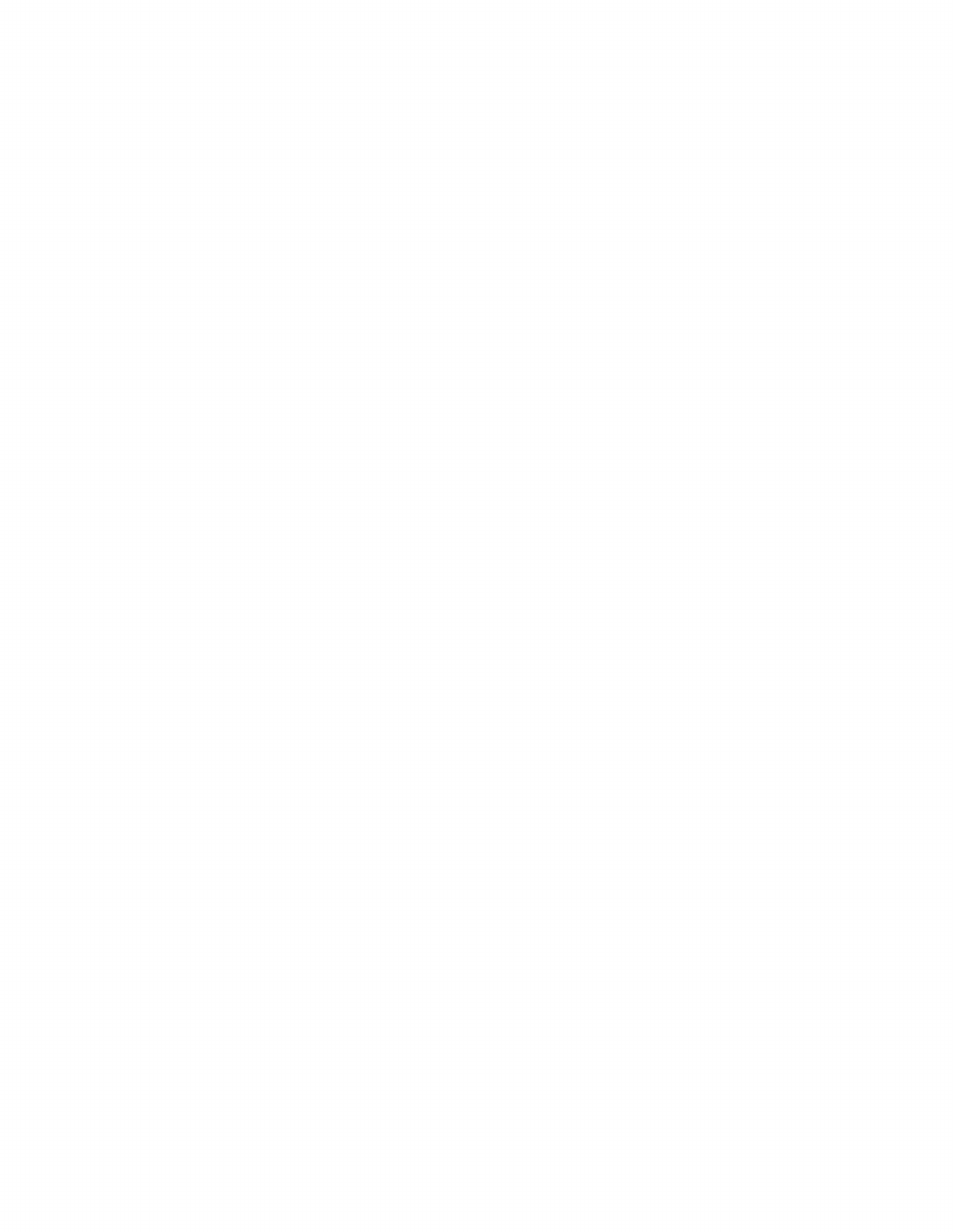## **A P P E N D I X**

#### MATERIAL SUBMITTED FOR THE RECORD

#### QUESTIONS SUBMITTED BY THE HONORABLE JAMES R. LANGEVIN FOR CATHERINE A. **ALLEN**

**Question 1: One thing I have heard consistently over the past two years is that government regulation is the wrong way to bolster cyber security. The argument is that the government cannot move nearly as rapidly as market forces where it comes to information systems and security. Best practices are frequently used to demonstrate how the private sector is working to encourage a culture of security, except that it seems they are not updated as often as may be needed. This begs the question of whether these should be standardized by a group like NIST or not. I would like the panel's honest assessment of what the government's role in cybersecurity.** 

**Answer 1:** Financial institutions are heavily regulated and actively supervised at the federal level by the Federal Reserve, Federal Deposit Insurance Corporation, Office of the Comptroller of Currency, Office of Thrift Supervision, National Credit Union Administration, and the Securities and Exchange Commission and at the state level by numerous state banking and insurance commissioners. In recent years, these regulators have stepped up their oversight on business continuity, information security, third party service providers, and critical infrastructure protection. The financial services industry is working consistently and diligently to comply with new regulations and ongoing examinations. In addition, BITS and other industry associations have developed and disseminated voluntary guidelines and best practices as part of a coordinated effort to strengthen all critical players in the financial sector.

The financial services industry has been aggressive in its efforts to strengthen cyber security. We are sharing information, analyzing threats, urging the software and technology companies to do more to provide more secure products and services, and to combat fraud and identity theft.

Regardless of how well financial institutions respond to regulations, we simply cannot address these problems alone. Our partners in other critical industry sectors—particularly the telecommunications and software industries which are not regulated from a safety and soundness or data protection perspective—must do their fair share to ensure the soundness of our nation's critical infrastructure.

Our nation's economic and national security relies on the security, reliability, recoverability, continuity, and maintenance of information systems. IT security has a direct and profound impact on the government and private sectors, and the nation's critical infrastructure. Further, the security and reliability of information systems is increasingly linked to consumer and investor confidence. In recent years, members of the user community that rely on technology provided by the IT industry—private-sector companies, universities and government agencies—are demanding greater *accountability* for the security of IT products and services.

The federal government can play an important role in protecting the nation's IT assets. The following are seven key elements that the U.S. government should support to secure information technology. I refer to these as PREPARE, which is an acronym based on the first letter of each element.

**Promote.** Government can play an important role in promoting the importance of secure information technology. Also, government should do more to facilitate collaboration among critical infrastructure sectors and government. Some sectors, such as financial services, are heavily regulated and supervised to ensure that customer information is protected and that financial institutions operate in a safe and sound manner. Examples of actions the government can take include:

• Government should lead by example by ensuring that the issue of cyber security receives adequate attention in the Department of Homeland Security.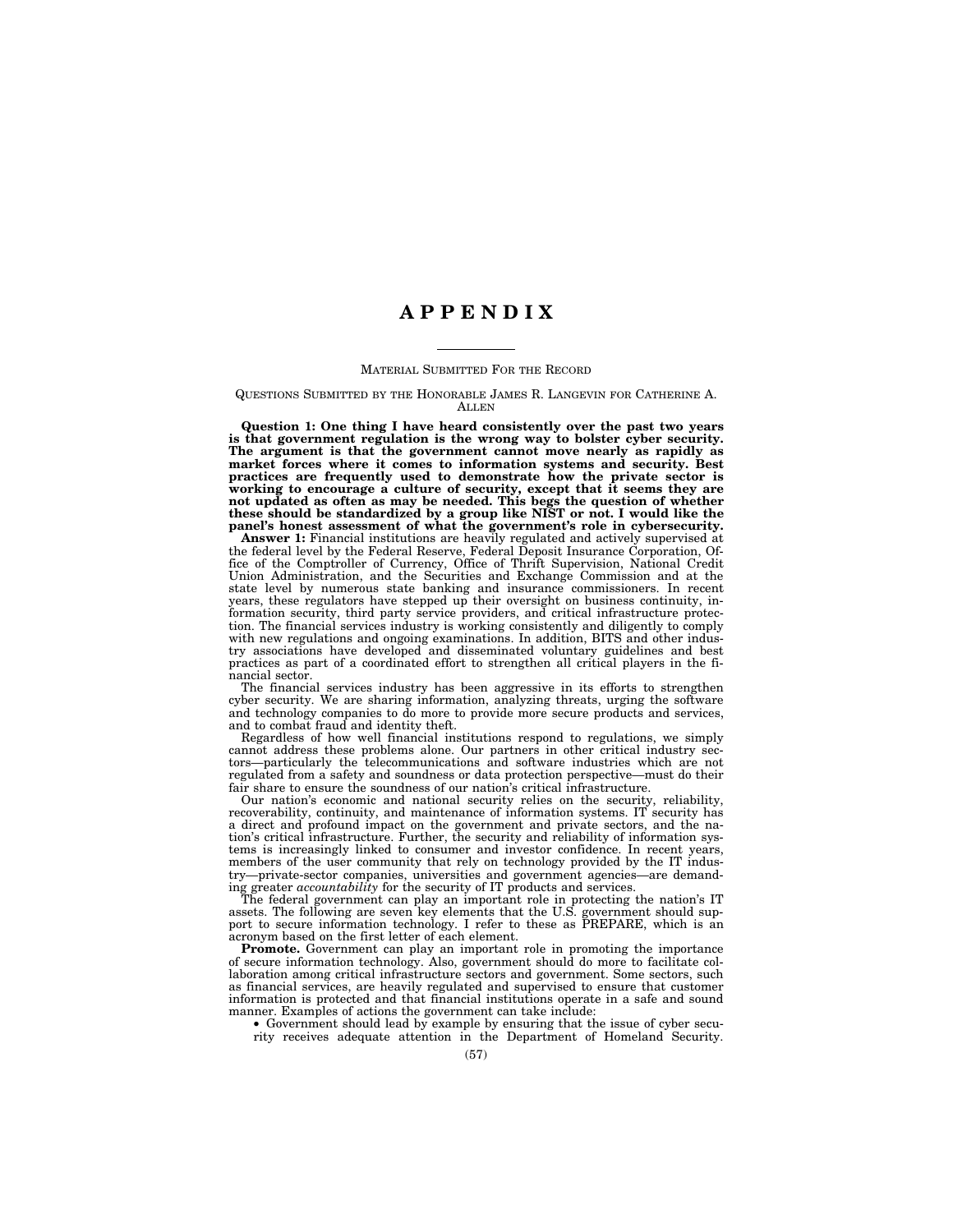Today, cyber security is handled at a level far below where most corporations handle these issues. Congress could create a more senior-level policy level position within DHS to address cyber security issues and concerns and ensure that adequate funding is provided.

• Strengthen information sharing coordination mechanisms, such as the Information Sharing and Analysis Centers (ISACs), by ensuring adequate funding is made available to Federal agencies sponsoring such organizations. Information sharing and trend analysis within a sector is essential to protecting information security and responding to events. Information sharing among sectors is equally important as cyber threats sometimes reach some sectors before others.

• Create an emergency communication and reconstitution system in the event of a major cyber attack or disruption of information networks. Such an attack or disruption could potentially cripple many of the primary communication channels. To allow maximum efficiency of information dissemination to key individuals in such an event, a thorough and systematic plan should be in place. The financial services industry has developed such a plan for industry-specific events in the BITS/FSR Crisis Communicator. Other organizations have developed similar communication mechanisms. These emergency communications programs should be examined as potential models for a national cyber security emergency communication system.

• Reform of the Common Criteria/National Information Assurance Partnership (NIAP). The current software certification process is costly, inefficient, used on a limited basis by the Federal government, and virtually unknown to the private sector. NIAP should be reformed so that it is more cost effective for vendors to seek certification while ensuring consistent Federal procurement practices and expanded commercial adoption of NIAP-certified products. The BITS Product Certification Program may well be able to serve as a model.

**Responsibility.** Government should promote shared responsibility between suppliers and end users for developing, deploying, and maintaining secure information networks. Government can play an important role in establishing incentives and making producers of software and hardware accountable for the quality of their products. Examples of actions the government can take include:

• Provide tax or other incentives for achieving higher levels of Common Criteria certification. Incremented incentives would help to compensate companies for the time and cost of certification. This should encourage certification and increase the overall security of hardware and software.

• Provide tax or other incentives for certification of revised or updated versions of previously certified software. Under Common Criteria, certification of updated versions is costly and time consuming. Incentives are necessary to ensure that all software is tested for security

• Require software providers to immediately notify ISACs of newly discovered cyber threats and to provide updated information on such threats until an effective patch is provided. It is vital that critical infrastructure companies receive immediate notice of serious vulnerabilities.

• Establish requirements that improve the patch-management process to make it more secure and efficient and less costly to organizations.

**Educate.** Communicate to all users of information technology the importance of safe practices. Public confidence in e-commerce and e-government is threatened by malicious code vulnerabilities, online fraud, phishing, spam, spyware, etc. Ensuring that users (home users, businesses of all sizes, and government) are aware of the risks and take appropriate precautions is an important role for government and the private sector. Examples of actions the government can take include:

• Fund joint FTC/DHS consumer cyber security awareness campaign. The FTC should focus its efforts on building consumer awareness, and DHS should coordinate more detailed technical education regarding specific serious threats. In addition, government employees should be trained in proper cyber safety measures.

• Train government employees on proper cyber security measures.<br>• Educate corporate executives and officers regarding their duti-

• Educate corporate executives and officers regarding their duties under Sarbanes-Oxley, GLBA, and HIPAA as they relate to cyber security.

**Procure.** Using its purchasing power and leveraging security requirements and best practices developed by the public and private sectors, government can play an important role in encouraging the IT industry to deliver and implement more secure systems. Examples of actions the government can take include:

• Require high levels of cyber security in software purchased by the government through procurement procedures. Extend such requirements to software used by government contractors, subcontractors, and suppliers.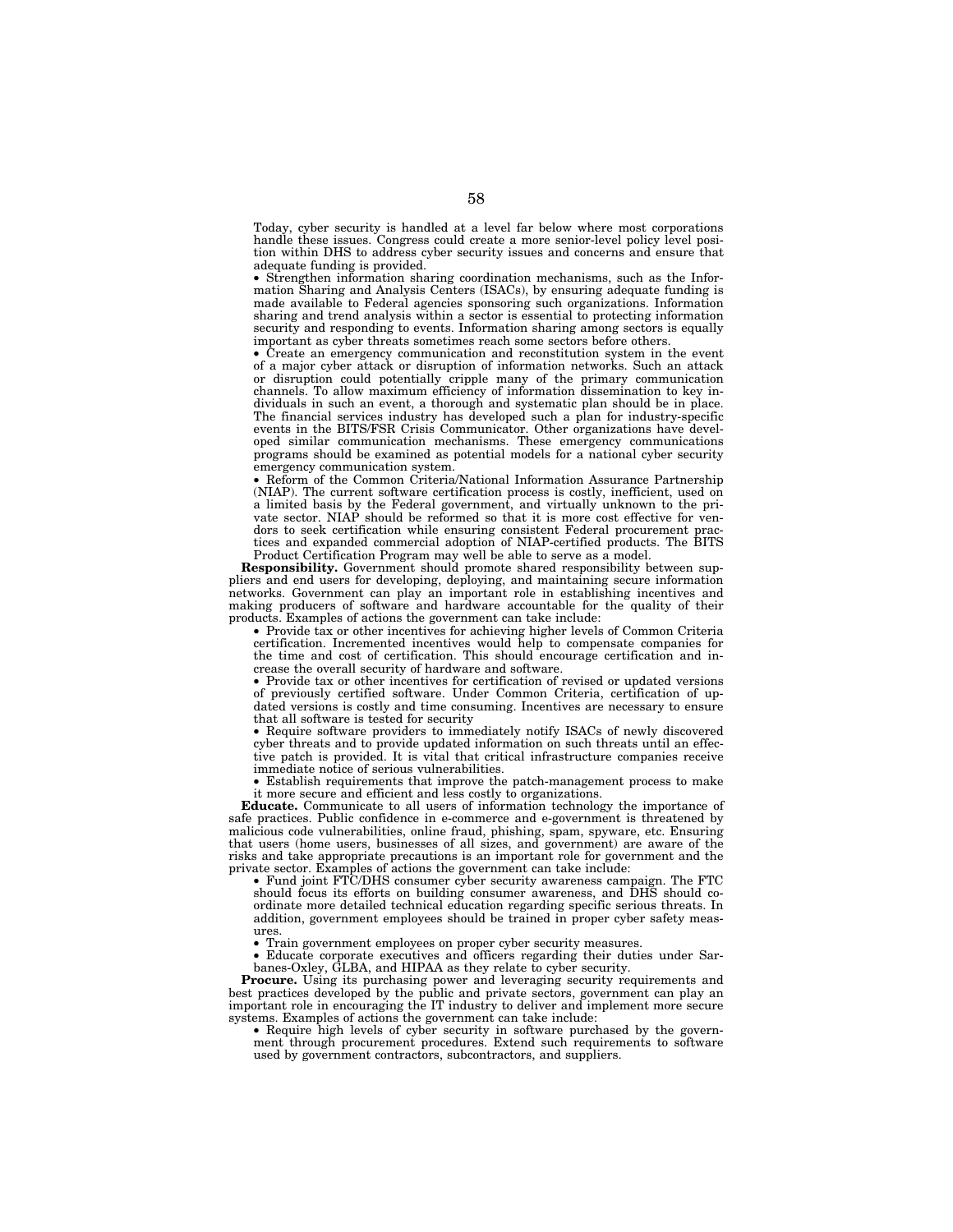• Provide NIST with adequate resources to develop minimum cyber security requirements for government procurement. NIST should include software developers and other stakeholders in the standard-creation process.

**Analyze.** Government should collect information and analyze the costs and impact of information security risks, vulnerabilities and threats and provide this analysis to policy makers. Examples of actions the government can take include:

• Assign to the Commerce Department or another appropriate agency the responsibility of tracking and reporting such costs and their impact on the economy. Measuring and making these costs transparent will aid law makers and regulators as they assign resources to cyber security programs.

**Research.** Government can play an important role in funding R&D in the development of more secure software development practices, testing and certification programs. In addition, training future generations of programmers, technicians and business leaders that understand and manage information security can be accomplished by establishing university and educational/certification programs. Government can help by facilitating collaboration with the users and suppliers of IT to develop standards for safe practices. Examples of actions the government can take include:

• Enhance DHS, NSF, and DARPA cyber security R&D funding.

• Carefully manage long- and short-term R&D to avoid duplication.

• Establish a mechanism to share educational training and curricula.

**Enforce.** Law enforcement must do more to enforce, investigate and prosecute cyber crimes here and abroad. Examples of actions the government can take include:

• Ratify the Council of Europe's Convention on Cybercrime. • Enhance criminal penalties for cyber crimes.

• Make cyber crimes and identity theft enforcement a priority among law enforcement agencies.

• Encourage better coordination among law enforcement agencies in order to detect trends.

**Question: 2: If you do not want regulation, what do you want? Can DHS actually have an impact if it is only a coordinator and not an enforcer? Do you feel it is possible to draft regulations that would require minimum security standards, or would that encourage complacency?** 

**Answer 2:** Financial institutions are heavily regulated so no additional regulation of financial institutions is warranted. Financial institutions view the question as how best to urge the software industry, telecommunications industry and power industry to take greater responsibility for their products and services. It is important for members of Congress and the Administration to recognize the dependence of all critical infrastructures on software operating systems and the Internet. Given this dependence, the Congress should encourage providers of software to the financial services industry to accept responsibility for the role their products and services play in supporting the nation's critical infrastructure. In so doing, Congress should support measures that make producers of software more accountable for the quality of their products and provide incentives such as tax incentives, cyber-insurance, liability/safe harbor/tort reform, and certification programs that encourage implementation of more secure software. Congress also could provide protection from U.S. antitrust laws for critical infrastructure industry groups that agree on baseline security specifications for the software and hardware that they purchase.

In addition, DHS can encourage collaboration and coordination among other critical infrastructure sectors and government agencies to enhance the diversity and resiliency of the telecommunications infrastructure. For example, the government should ensure that critical telecommunications circuits are adequately protected and that redundancy and diversity in the telecommunications networks are assured. Further, the Congress should encourage law enforcement to prosecute cyber criminals and identity thieves, and publicize U.S. government efforts to do so. These efforts help to reassure the public and businesses that the Internet is a safe place and electronic commerce is an important part of the nation's economy.

Since its creation in 2003, DHS has focused primarily on physical security. It has not focused enough attention on addressing cyber security concerns. Elevating the cyber security position is a small step as part of a broader strategy to strengthen cyber security. Cyber security issues are handled in the government at a level far below where most corporations in the private sector handle these issues today. Elevating this critical position and ensuring that adequate funding is provided will help to focus greater attention on cyber security issues within the government and throughout the private sector and thus implement many areas identified in the Administration's National Strategy to Secure Cyberspace.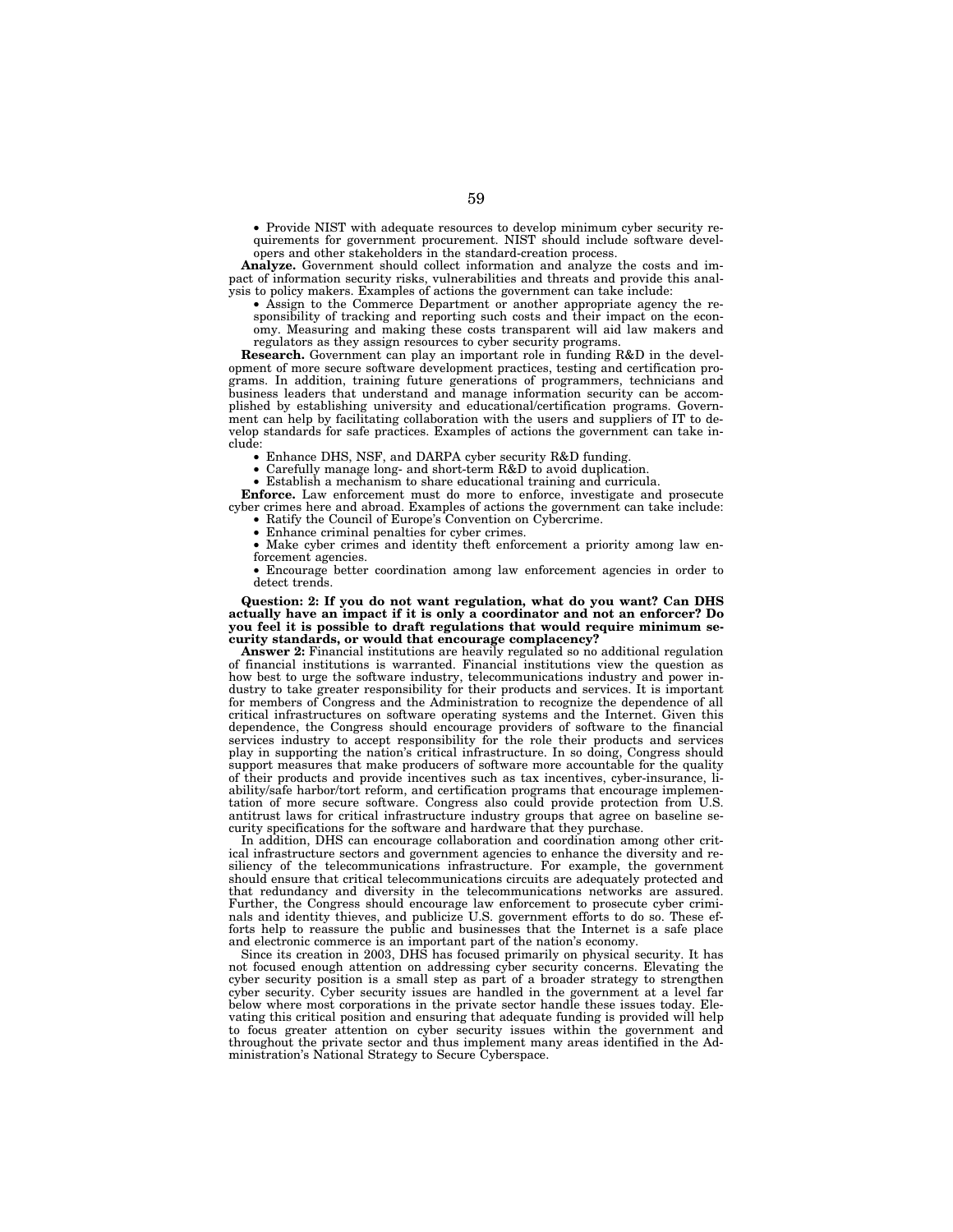Since its creation, DHS has devoted substantial resources in bringing interested parties together to discuss cyber security risks. For example, DHS has hosted or supported fora to discuss steps that government and the private sector can and should do to mitigate cyber security risks. However, DHS has not devoted enough resources to address other key components of securing cyberspace. This include efforts to raise awareness of cyber security risks and steps consumers can take to protect themselves, facilitating collaboration among critical infrastructure sectors and government, strengthening a information sharing coordination mechanisms, such as the Information Sharing and Analysis Centers (ISACs), reforming the Common Criteria/National Information Assurance Partnership (NIAP), and urging the IT industry to take on greater responsibility for the security/quality of its products and services.

**Question 3: Ms. Allen, I would like to get your opinion on the recent joint rules made by the FDIC, Comptroller of the Currency and other agencies regarding data theft at financial institutions. Do you believe they overstepped their bounds by doing this? If so, how do you feel this growing problem should be dealt with?** 

**Answer 3:** The federal financial regulators issued a final rule on customer notice breach requirements in March 2005 following a notice and comment period. About 80 organizations submitted comment letters, including BITS and The Financial Services Roundtable. Fortunately, the regulators responded to some of the concerns voiced in these comment letters. Consequently, the regulators provided greater flexibility for financial institutions when deciding when and how best to notify customers in response to a security breach.

Notifying customers is a complicated and complex process and can, if poorly done, undermine confidence in the financial services industry. Care must be exercised in alerting consumers to steps they can take to protect themselves from ID theft and other forms of fraud while averting needless alarm.

Members of BITS and The Financial Services Roundtable believe financial institutions have a strong track record in protecting customer information and in communicating with customers when security concerns arise. Protecting customer information is of paramount concern and our member institutions have taken a proactive approach in this regard. Examples of these efforts include the creation of the Identity Theft Assistance Center (ITAC) as well as BITS guidelines and best practices for reducing fraud, managing third party providers, engaging law enforcement agencies, and communicating with customers.

We believe that financial institutions should have the flexibility to develop their own risk-based approaches toward dealing with unauthorized access to customer information, whether at their own operations or with a third party service provider, within the current guidelines set forth in section 501b of GLBA. For example, financial institutions should be given flexibility in determining a course of action when they ''flag'' and secure accounts that have been threatened.

Efforts by various states and regulatory agencies raise significant implementation problems for financial institutions. In a transient society, notification should occur uniformly regardless of which state the consumer may live in. Moreover, inconsistent application of inconsistent state law inevitably creates a compliance nightmare for institutions with a multi-state presence.

Members of BITS and The Roundtable believe it is important for legislators and regulators to adopt uniform national standards to avoid serious implementation problems and inconsistent applications. Our members also encourage legislators and regulators to mandate notification only when there is some indication that the breach actually has the potential to cause harm or injury. If harm is demonstrably contained, for example, and no risk really exists, there should not be any reason to notify and scare people. Moreover, we believe it is wise policy that legislators and regulators require companies that discover breaches in security to immediately notify law enforcement authorities, as well as consumer reporting agencies, so that law enforcement authority can get a jump on any existing criminality and Credit Reporting Agencies may be better prepared for the potential volume of consumer inquiries about the impact of any breach on consumer credit history. Further, BITS and the Roundtable support measures to impose caps on damages. Any allowable damages should have firm caps and there should be no damages absent a showing of intent or actual harm. Absent negligence, an affirmative defense should be available if the company can demonstrate that is it a victim of fraud. Other measures include providing "safe harbors" from lawsuits for companies if they have instituted reasonable internal notification procedures.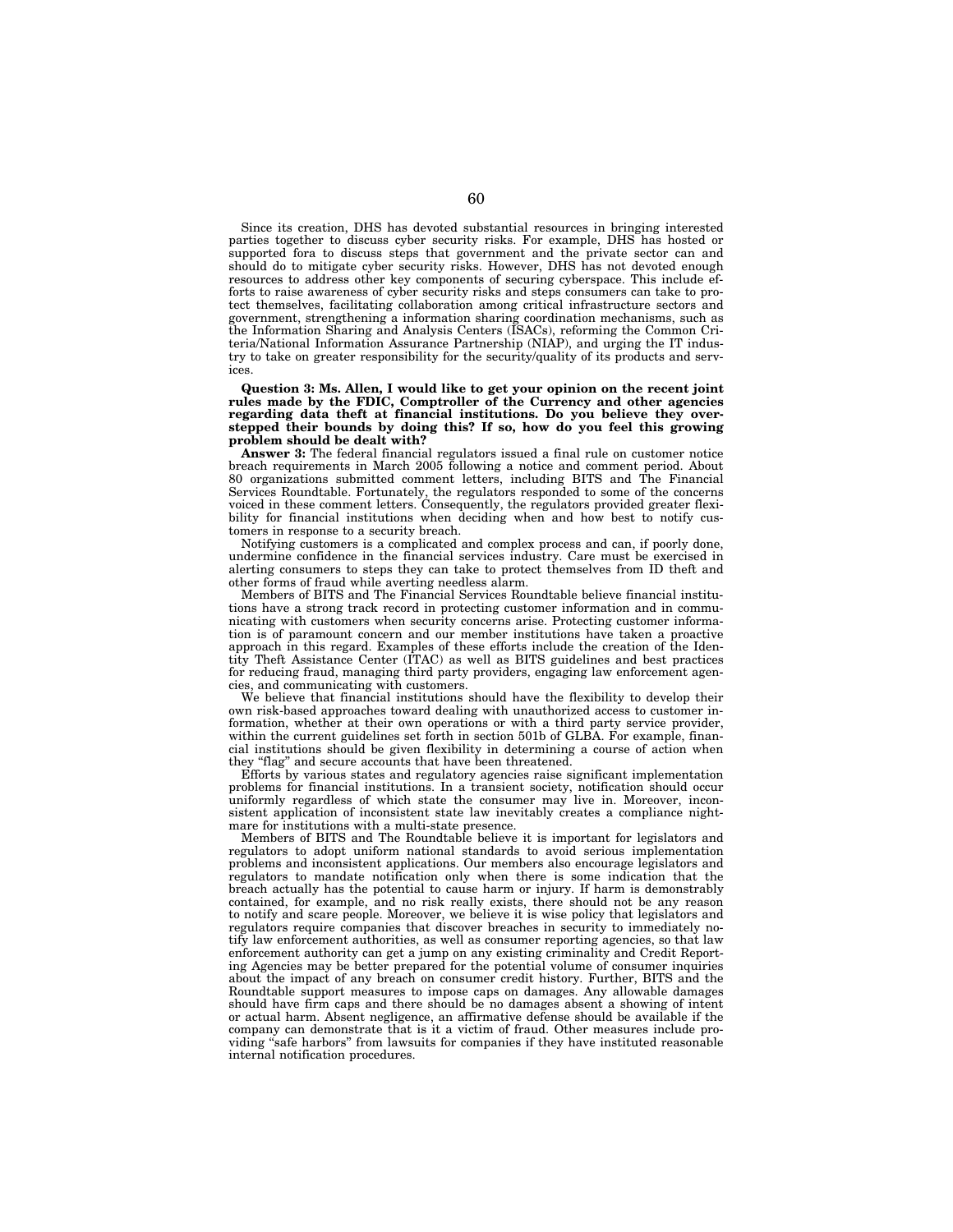QUESTIONS SUBMITTED BY THE HONORABLE DANIEL LUNGREN FOR PAUL B. KURT

**Question: 1. What is the Government's role in cybersecurity? If you don't want regulation, what do you want? Can DHS actually have an impact if it is only a coordinator and not an enforcer? Do you feel is it possible to draft regulations that would require minimum security standards, or would that encourage complacency?**

## *Government's Role in Cybersecurity*

The Federal Government is positioned to assist with forensics, attack attribution, protection of networks and systems critical to national security, indications and warnings, and protection against organized attacks capable of inflicting debilitating damage to the economy. Additionally, Federal activities should also support research and development that will enable the private sector to better secure privately-owned portions of the nation's critical infrastructure.

Three Federal documents provide a framework for Federal responsibilities to secure cyberspace:

- *The President's National Strategy to Secure Cyberspace* (February 14,2003)
- *Homeland Security Presidential Directive-7 (HSPD–7)* (December 17, 2003)
- *The National Response Plan's Cyber Incident Annex* (January 6, 2005)

*The President's National Strategy to Secure Cyberspace* provides clear policy guidance on the Federal government's role: ''The policy of the United States is to protect against the *debilitating disruption* of the operation of information systems for critical infrastructures and, thereby, to help protect the people, economy, and national security of the United States. . . We must act to reduce our vulnerabilities to these threats before they can be exploited to damage the cyber systems supporting our nation's *critical infrastructure* and ensure that such disruptions of cyberspace are infrequent, of minimal duration, manageable and cause the least damage possible.

HSPD–7 establishes the U.S. government's policy for the identification and protection of critical infrastructure from *terrorist* attacks. It focuses in large part on the identification and protection of assets that would cause catastrophic health effects or mass casualties if attacked, comparable to those from the use of a weapon of mass destruction.

Finally, *The National Response Plan's Cyber Incident Annex* upholds the President's National Strategy to Secure Cyberspace and HSPD–7. The NRP Cyber Incident Annex states that the Federal government plays a significant role in managing intergovernmental coordination (Federal, state, local and tribal) and, where appropriate, public-private coordination in response to cyber incidents of *national significance.* 

Ultimately, Federal activity is bounded by these three documents to protecting against debilitating attacks against critical infrastructure, attack attribution for national security systems, forensics, and research and development.

#### *The DHS Impact*

The Department of Homeland Security (DHS), as designated by HSPD–7 and the National Strategy, is the government's focal point for prevention, response and recovery from cyber security incidents that have a debilitating impact on our national and economic security. The Strategy sets specific responsibilities for the DHS, including:

• Developing a comprehensive plan to secure critical infrastructure

• Coordinating with other Federal agencies to provide specific warning information and advice about appropriate protective measures and countermeasures to state, local and nongovernmental organizations including the private sector, academia and the public.

DHS's responsibilities in the area of cyber security, although narrowly defined, are extremely significant to our economic and national security. DHS serves as the point of coordination for all government and national efforts. Senior DHS leadership, at the Assistant Secretary level or higher, is needed to build an effective government-private sector relationship, to understand the technical and global complexities of cyber security, and to marshal the resources necessary to provide an effective partnership with private sector organizations and initiatives.

#### *Regulation*

Regulation is difficult, due to rapid technology changes, and regulation can also stymie innovation. A report from the Business Roundtable (BRT) states, ''traditional regulations directing how companies should configure their information systems and networks could discourage more effective and successful efforts by driving cyber security practices to a lowest common denominator, which evolving technology would quickly marginalize.'' A regulatory approach could result in more homogeneous secu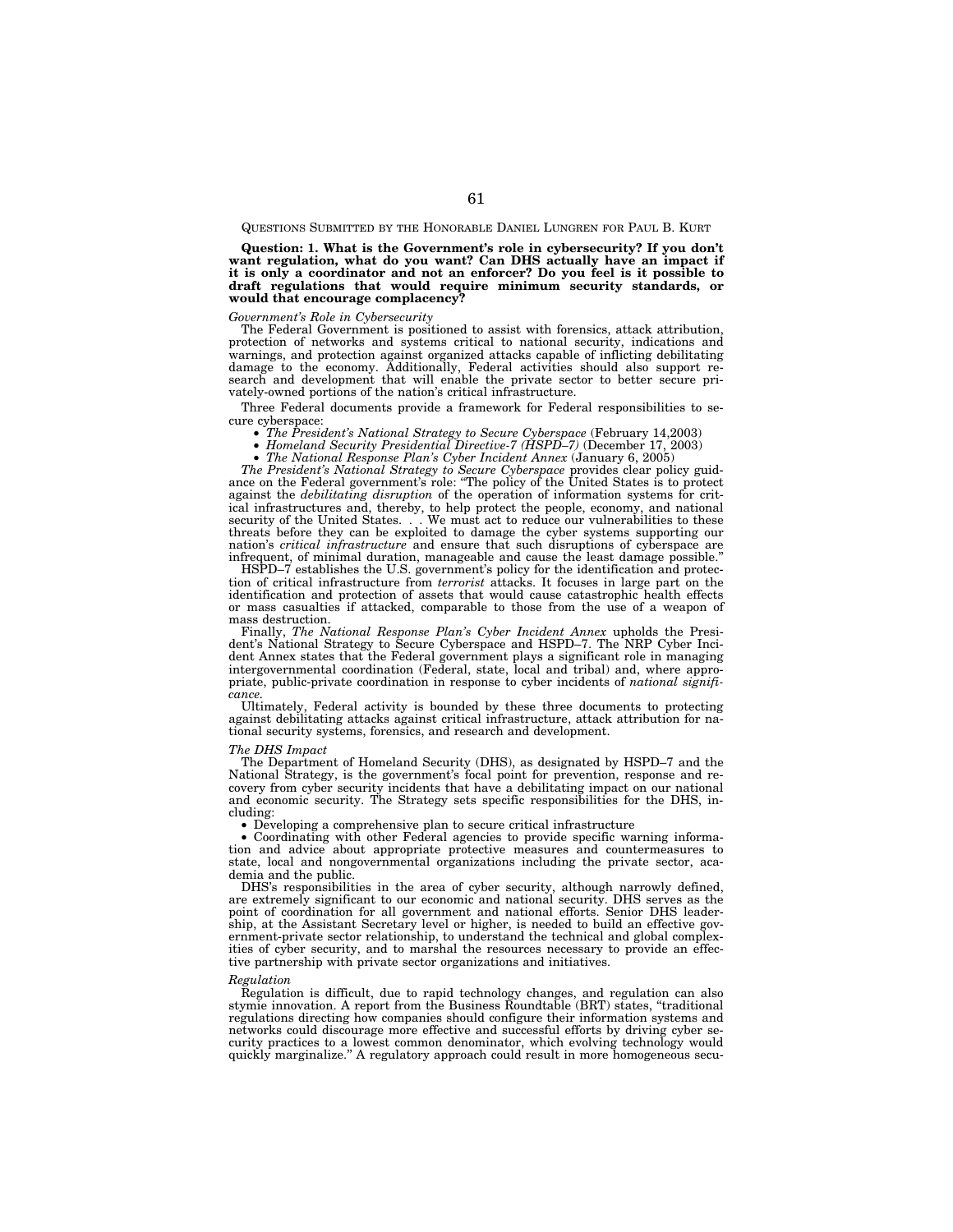rity architectures that are less secure than those currently deployed. Given the complexity and dynamism of cyberspace, the marketplace will provide in most cases the necessary impetus for improving IT security. In those instances where existing market forces fail to provide such impetus, incentive programs that rectify market shortfalls and encourage proactive security solutions should be considered and adopted as appropriate.

#### *Minimum Standards*

CSIA believes we should encourage the adoption of existing standards, rather than creating new ones. Several sets of standards and best practices exist today. Some are required under current regulation, such as Gramm-Leach-Bliley or the FDA Part 21, while others are voluntary, such as International Standards Organization (ISO) 17799, or Control Objectives for Information Technology and Related Systems (COBIT).

### **Question 2: What can be done to improve cybersecurity within the Government? Why is the Government's coordination so bad? Should DHS be responsible for the Federal government's cybersecurity, or should OMB retain this duty?**

The Government has to address cybersecurity in a holistic manner, rather than attempting to solve each problem piece by piece. By securing entire networks from the ground up, coordination within the Government will improve.

To even begin to accomplish this, OMB needs to look to the authority it was granted in the Federal Information Security Management Act of 2002 (FISMA). FISMA positions OMB to strengthen the federal information security program, evaluation, and reporting requirements for federal agencies. However, this has not been achieved to its highest level, nor are there adequate—resources and personnel available to accomplish this. The security of Federal systems could be improved by ensuring OMB has more resources to ensure oversight of FISMA implementation.

The government needs to use the power of procurement to encourage vendors to provide products that meet a higher government standard. Subsequently, the government can coordinate to implement standard practices, procedures, and policies across all the federal agencies.

The security of Federal systems could also be improved by ensuring FISMA is more thoroughly applied to contractors supporting the Federal government. The GAO's recent report, ''Improving Oversight of Access to Federal Systems and Data by Contractors Can Reduce Risk'' discusses this issue in detail.

Finally, GAO identifies in ''Continued Efforts Needed to Sustain Progress in Implementing Statutory Requirements'' the use of the annual ''report card'' on governmental information security as an effective tool to identify and address security weaknesses.

#### **Question 3: Is the private sector doing enough to educate consumers and users about the importance of cyber security? There have been several studies recently that show most computer users do not take security very seriously. What can we do about this?**

Based on the number of security breaches and increasing cases of identity theft, it is fair to say that consumers are not as educated on the importance of cybersecurity as they should be, leaving a large percentage of computers unprotected. The private sector has increased its efforts in recent years to educate consumers about cybersecurity issues. Primarily, the private sector has established partnerships with the major networking and operating system providers, which have eased the burden on the consumer, while working to secure cyberspace.

Awareness campaigns, such as October's National Cyber Security Awareness Month, have also helped in the effort. CSIA and the National CyberSecurity Alliance(NCSA), along with a number of other awareness organizations, work with the FTC, FBI, the Small Business Administration, the Department of Homeland Security, the Department of Commerce, and other government agencies at the federal, state, and local level to promote cyber security awareness.

In instances where existing market forces fail to provide adequate impetus, incentive programs that rectify market shortfalls and encourage proactive security solutions should be considered and adopted as appropriate. A recent Congressional Research Service Report discusses incentives that may be adopted to help foster cyber security.

Finally, Federal government's leadership, particularly through an Assistant Secretary position at DHS, fostering collaboration, reducing legal barriers, and leading by example, will continue to assist the private sector in educating consumers.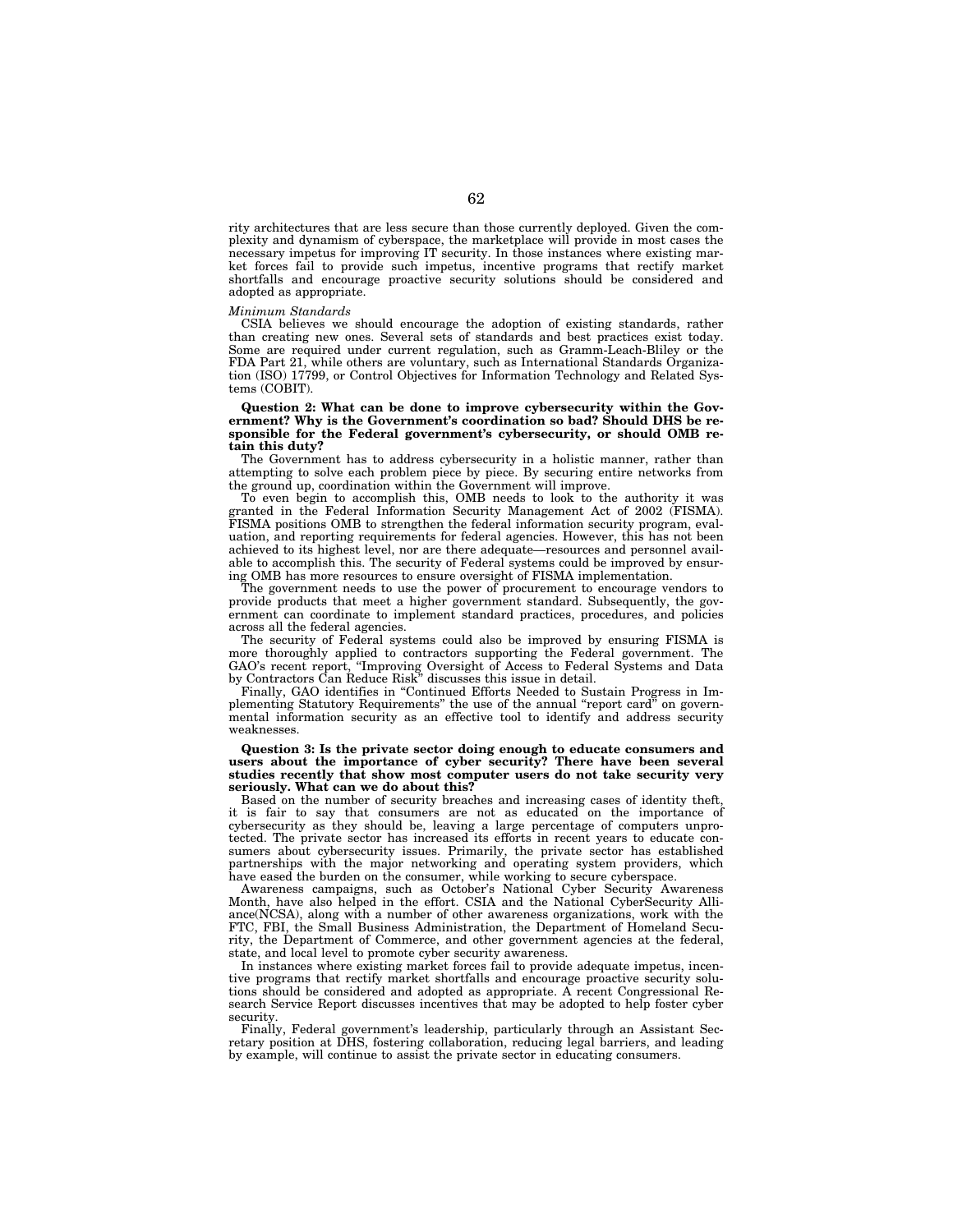## QUESTIONS SUBMITTED BY THE HONORABLE JAMES R. LANGEVIN FOR KEN SILVA

**Questions: One thing I have heard consistently over the past two years is that government regulation is the wrong way to bolster cyber security. The argument is that government cannot move nearly as rapidly as market forces when it comes to information systems and security. Best practices are frequently used to demonstrate how the private sector is working to**  encourage a culture of security, except it seems they are not updated as<br>often as may be needed. This begs the questions of weather these should<br>be standardized by a group like NIST or not. I would like the panel's hon-<br>es

**\* If you don't want regulation what do you want? Can DHS actually have an impact if it is only the coordinator and not the enforcer? Do you feel it is possible to draft regulations that would require minimum-security standards or would that encourage complacency?** 

**Answer:** You are correct that there seems to be a fairly broad consensus not just in the private sector, but in the National Strategy to Secure Cyber Space published by the Bush Administration, that federal regulation is not the appropriate approach to improving cyber security.

However, it is not just because the regulatory process is slow. There are many other reasons as well.

I'm not sure the federal government is on very firm ground in asserting that if they, through NIST of any other mechanism, wrote standards that there would be dramatic improvement. After all, for the fifth consecutive year the average score of the 24 federal agencies, which are charged with meeting such federal standards for cyber security, was a D+.As bad as things are generally in the private sector, recent research shows there is a substantial minority of firms, probably about 20% who are doing an excellent job at cyber security by following best practices. I'm not aware that the federal government's record is nearly that good.

And, while it is fine to say that federal standards intent would only be to create a floor many feel that floor would, in reality, become a ceiling. The last thing we want in the cyber security field is something like we have in the campaign finance field where everyone claims they meet the federal standards and no one really believes the regulations are accomplishing their intended goals.

In the last Congress one of your colleagues, Congressman Adam Putnam, circulated a draft bill that would have attempted to layout a regulatory system. It was resoundingly opposed by virtually all segments of the industry.

In response Congressman Putnam appointed the Corporate Information Security Working Group (CISWG) to address the question you ask today. At the conclusion of that effort last year Chairman Putnam wrote of the CISWG group that: ″The corresponding recommendations have provided valuable information and have already produced a variety of initiatives that have made a measurable difference."

The Internet Security Alliance was very active in that group and is responsible for some of theses initiatives. The co-chairs of the Committee on Incentives, Liability and Safe Harbors was co-chaired by my first Vice Chairman on the ISAlliance Board, Ty Sagalow of AIG, and our ISAlliance Chief Operating Officer, Larry Clinton.

15 different trade associations participated in the Incentives/Liability Sub Group and produced two fairly detailed reports go a long way toward answering your question. I am supplying the reports for the record.

Briefly the group first answered your question of why regulatory measures were inappropriate to address this issue. They provided a series of reasons including the following:

1. The traditional regulatory structure (i.e. FCC/SEC style regulation) is likely to be both ineffective and potentially counterproductive to the interests of implementing a comprehensive cyber security program.

2. A cyber security program based on positive incentives is more likely to generate safer and more attractive products. This will increase consumer and business confidence in advanced technology and result in a better environment for the American economy in general and American businesses and consumers in particular.

3. Traditional regulatory structures are likely to be ineffective because:

• The international nature of the cyber security issue demands a cross-boarder solution which national legislation cannot achieve.

• The ever-evolving nature of the Internet and the cyber security threat demands a solution that can be quickly adapted to changing circumstances which is inconsistent with the nature of the traditional regulatory structure.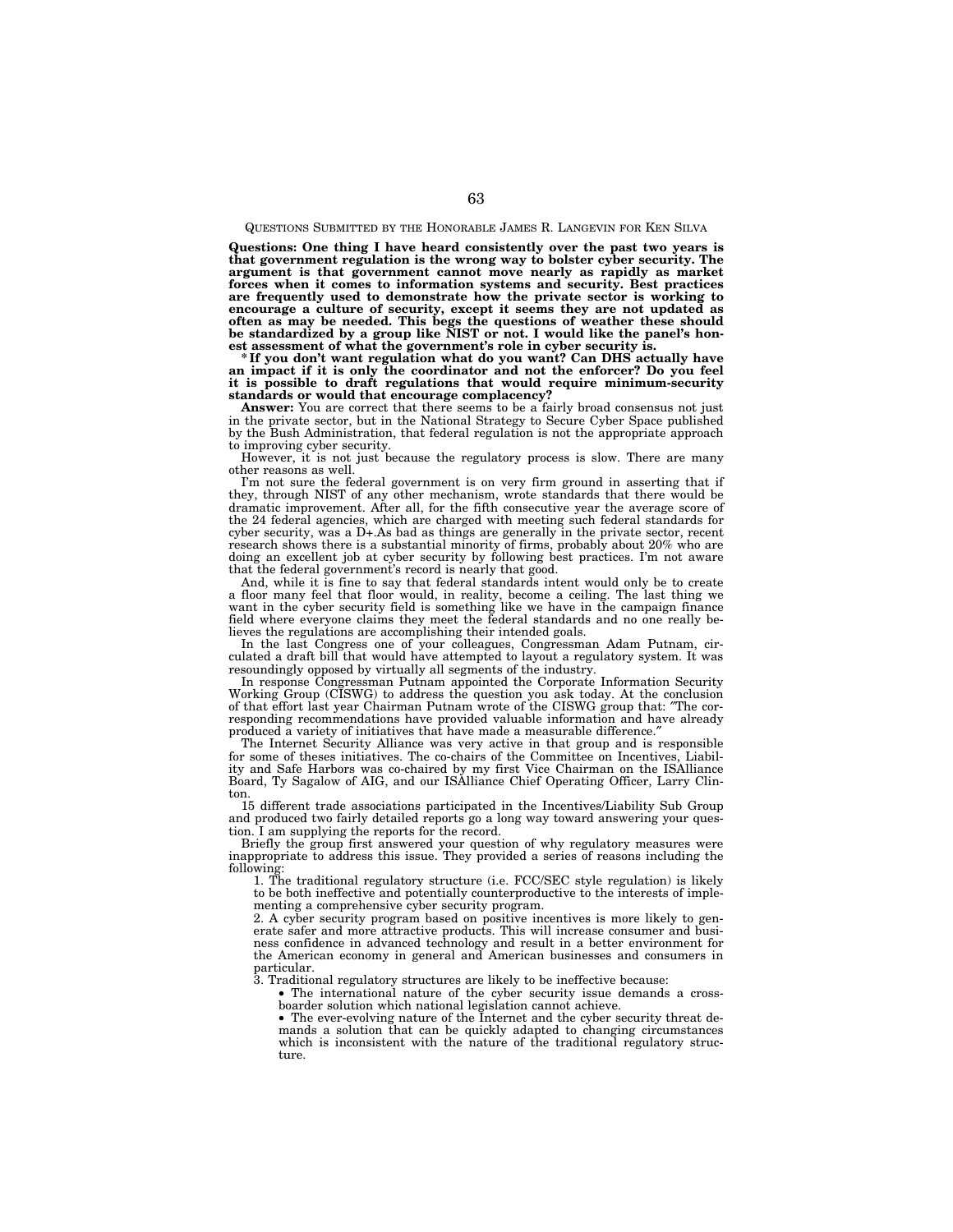• The current US political consensus is that regulation of the Internet is unwise and hence the time it may take to enact a regulatory structure may not be appropriate given the urgency of the worldwide cyber security problem.

# **4. Traditional regulatory approach to cyber security is potentially**

**counterproductive because:** • The traditional regulatory structure is an open process of public comment and reply comments. Such a process could lead to providing a roadmap of vulnerabilities to nefarious parties intent on causing damage.

• Private industry is better able to innovate and maintain the array of tools necessary to adequately police Internet security. Relying on inadequate resources could lead to the unsophisticated decisions yielding less, rather than more security

• The political process by which traditional regulatory standards are reached encourages compromise rather than maximum effectiveness. Hence the political process could result in an inefficient program that could yield a false sense of security.

• Government regulation of technology may blunt innovation resulting in less consumer choice, economy and security.

5. Hence a program of positive incentives such as insurance incentives, liability incentives and tax incentives is likely to be an effective, comprehensive and ongoing program of managing the security risks consistent with the ever evolving and international nature of the technology and the threats to it.

Based on this assessment the CISWG concluded, as did the National Strategy to Secure Cyber Space, that the best approach would be for governments and industry to work together. Specifically, the Working Group outlined six different incentive programs that should be considered three of which would be led by industry and three of which would be led by government.

In summary they are:

Industry Led:

1. Development of Common Measurement Tools/Seal of Approval and Vendor Certification Programs

2. Better Use of Cyber insurance tied to best practice adoption

3. Development of market entry incentives

Government Led

1. Safe harbor/tort reform tied to best practice implementation

2. Tax incentives

3. Credit programs such as FEMA credits or use of government procurement to drive better security in products sold

In the final phase of the CIWG process the group began to develop a new paradigm which could be used to drive best practice adoption on an international level by tying the various incentives into broadly adopted best practices which would use market forces to continually generate updates and modernizations.

The Sub-Group found that within the marketplace there already exists a robust assortment of published regulations, standards, best practices, and similar guidance. Research shows that compliance with these existing practices can result in demonstrable improvements in cyber security. Indeed, the largest study in the field to date found that the approximately 20% of companies deemed the ″best practices group″ suffered less monetary damage and downtime than less careful corporations, and one-third of this group suffered no such inconvenience despite being targeted by attackers regularly.

Further, the Group found that while there are apparently effective best information security practices operative in the world, there is still a consensus that no one size fits all. What qualifies for a specific entity, as a best practice will be affected by size of the entity, the culture or cultures it operates within, its sector specific regulatory status, and a range of other variables?

Government's role in the public-private partnership is to fashion an incentive program for the good actors that will create a business advantage for them over less careful players. In so doing, we hope to harness the power of the market to motivate cyber security.

The group specifically did not endorse the creation of a federally specified standard of information security to be applied to the vast private sector. Rather they were concerned that such an approach would be too static and could put U.S. business at a competitive disadvantage. Such an approach also might not be appropriate across various sectors, might be weaker than needed due to the political nature of the regulatory process, and hence, could be counter productive. It would also be very hard to enact legislatively.